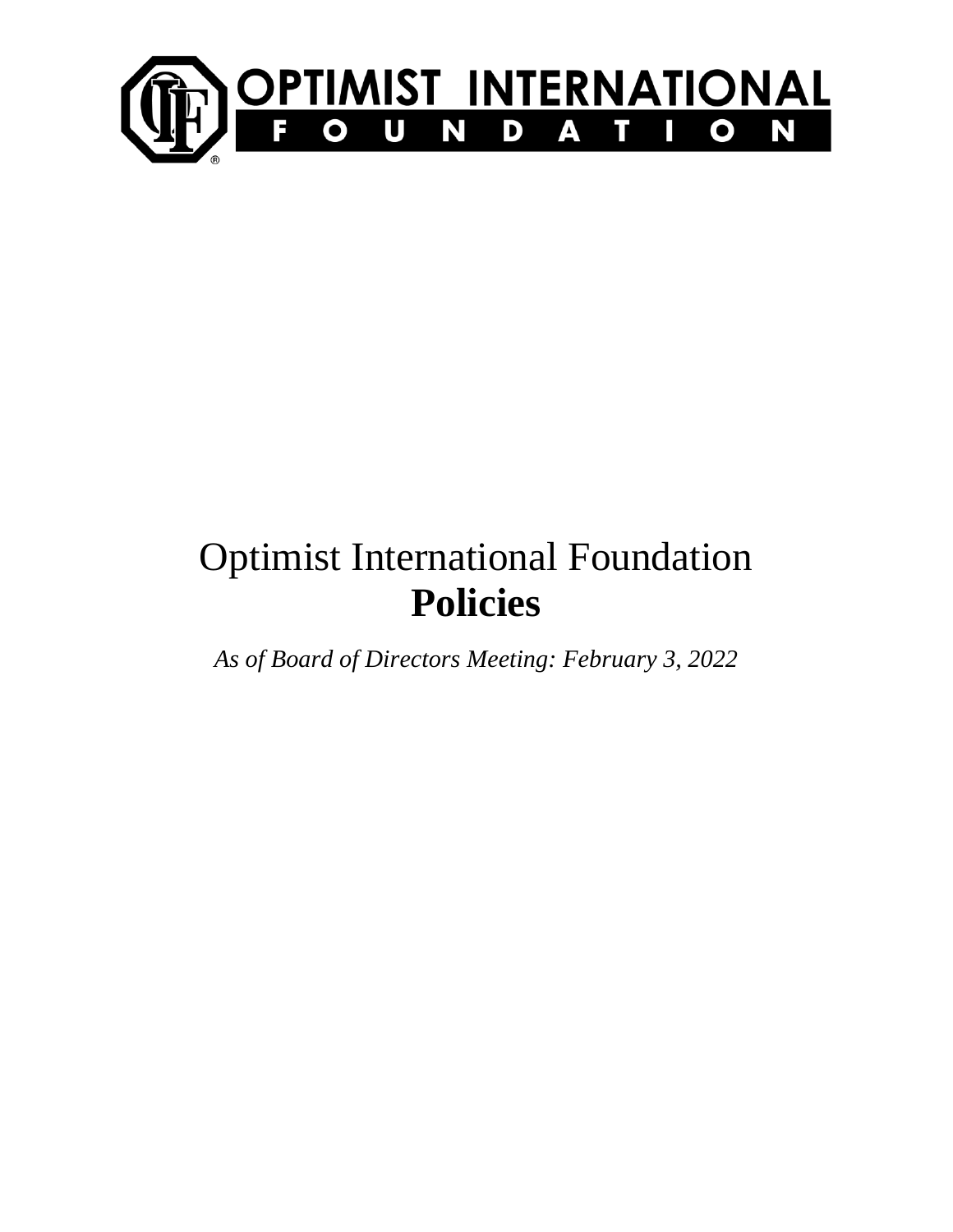

# TABLE OF CONTENTS

| I.  | Section A: Mission and Criteria for Allocation of Funds<br>a. Policy A-1 – Mission Statement<br>b. Policy $A-1b - V$ is ion Statement<br>c. Policy $A-1c-Tagline$                                                                                                                                                                                                                                                       | pg.1   |
|-----|-------------------------------------------------------------------------------------------------------------------------------------------------------------------------------------------------------------------------------------------------------------------------------------------------------------------------------------------------------------------------------------------------------------------------|--------|
| II. | Section B: Board of Directors and Members<br>a. Policy $B-1$ – Board Member Qualifications<br>b. Policy $B-3$ – Role of Members of the Board of Directors<br>c. Policy $B-4$ – Election of Board Members<br>d. Policy B-5 – Letter of Understanding between Optimist International Foundation<br>and Board Member<br>e. Policy B-8 - Schedule of Board/Committee Meetings<br>f. Policy B-9 – Election of Board Officers | pg.2   |
| Ш.  | Section C: Convention<br>a. Policy C-1 – Foundation Report at Convention<br>b. Policy C-3 - Information Center                                                                                                                                                                                                                                                                                                          | pg.6   |
| IV. | <b>Section CS: Club Services</b><br>a. Policy CS-1 – Club Campaign Fund<br>b. Policy CS-2 – Pass Through Program<br>c. Policy $CS-3$ – Club Grant Program<br>d. Policy CS-3A – Childhood Health and Wellness Grant                                                                                                                                                                                                      | pg. 7  |
| V.  | Section D: Donation Records and Acknowledgements<br>a. Policy D-2 – Donation Records<br>b. Policy D-3 - Acknowledgement of Donations<br>c. Policy D-5 – Recording of Raffle Proceeds<br>d. Policy D-6 – Club Designated Funds Distribution                                                                                                                                                                              | pg. 11 |
| VI. | Section E: Employee Policies<br>a. Policy E-1 – Employee Policy Manual                                                                                                                                                                                                                                                                                                                                                  | pg. 12 |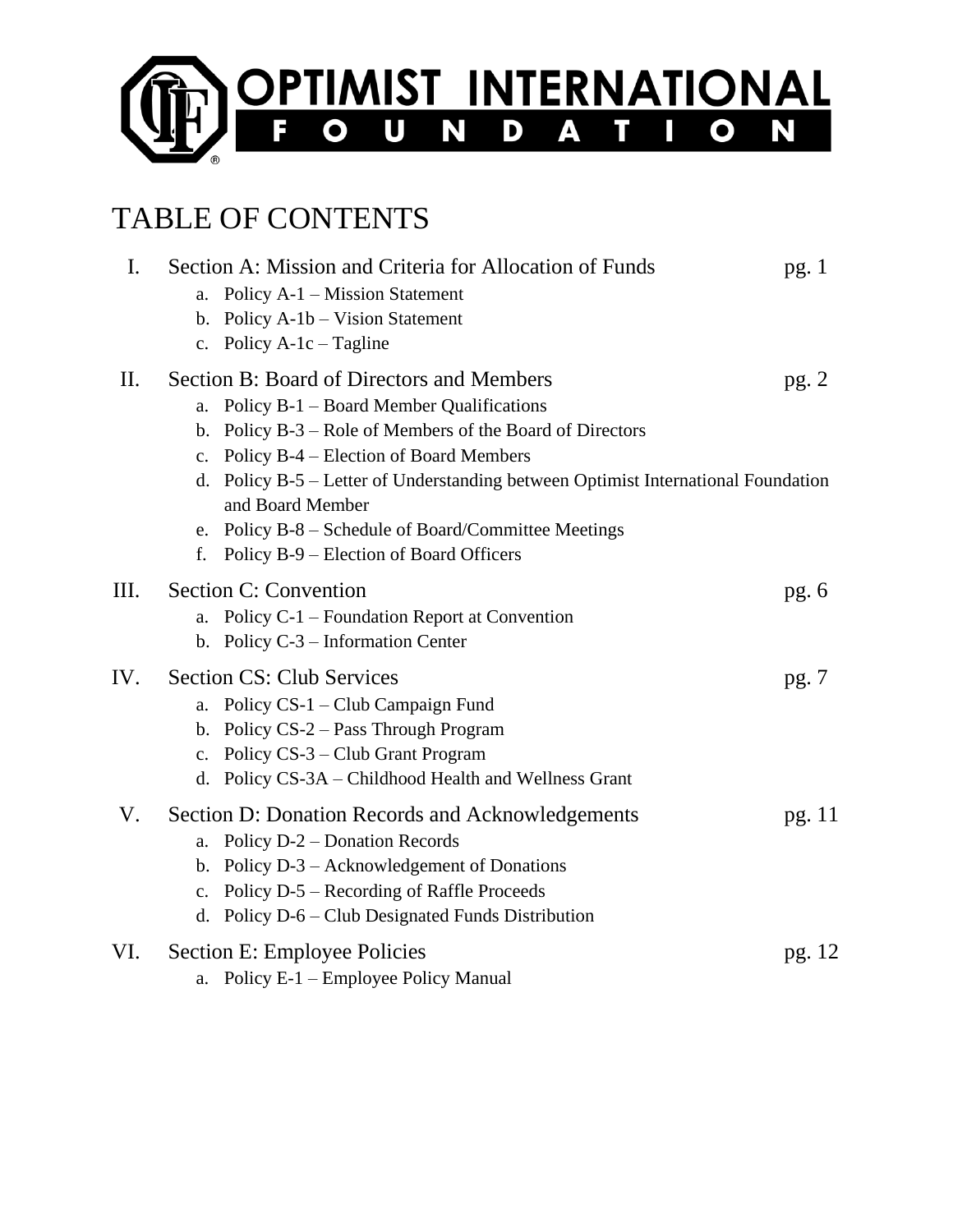- VII. Section EN: Endowments pg. 13
	- a. Policy EN-1 Endowments
	- b. Policy EN-2 Fee Related to Payee
	- c. Policy EN-3 Reinvestment of Accrued Endowment Earnings
	- d. Policy EN-4 Reinvestment of Accrued JOI Endowment
	- e. Policy EN-5 Reinvestment of Accrued Earnings Pave-the-Way Endowment
	- f. Policy EN-6 12-Quarter Moving Average for Calculating Endowment Return

# VIII. Section F: Finance pg. 15

- a. Policy F-3 Expense Reimbursement Requests from Optimist International
- b. Policy F-5 Spending Rule
- c. Policy F-7 Board of Directors' Expense Reimbursement Policy
- d. Policy F-9 Investment Guidelines
- e. Policy F-11 Receipt and Administration of Restricted Funds
- f. Policy F-12 Issuance and Use of Corporate Credit Cards
- g. Policy F-13 Capital Expenditures Policy
- h. Policy F-14 Insurance Policy Premiums
- i. Policy F-15 Travel Policy
- j. Policy F-16 Proceeds From Insurance Policies and Bequests

# IX. Section FC: Foundation Committees pg. 19

- a. Policy FC-3 Role of Women's Philanthropy Council
- b. Policy FC-3C Expansion and Recognition for the Women's Philanthropy Council

# X. Section M: Miscellaneous Areas of Concern pg. 21

- a. Policy M-1 Conflict of Interest
- b. Policy M-2 Fund Raising Presentation Guidelines
- c. Policy M-3 Consideration of Presentations by a Business or Vendor
- d. Policy M-4 Usage of Foundation's Name and Logo
- e. Policy M-5 Contractual Agreements
- f. Policy  $M-6 Al1$  Travel
- g. Policy M-7 Legal Counsel
- h. Policy M-8 Memorial Recognition Current and Past Board Members
- i. Policy M-9 Vendors at the International Convention to Benefit the Foundation
- j. Policy M-10 Donor Privacy Policy
- k. Policy M-11 Assessment of Performance and Effectiveness
- 1. Policy  $M-12$  Gifts to Go Out of the Country
- m. Policy M-13 Disaster Recovery Plan
- n. Policy M-14 Succession of the Executive Director
- o. Policy M-15 Document Retention and Destruction Policy
- p. Policy M-16 Bi-Annual Effectiveness Report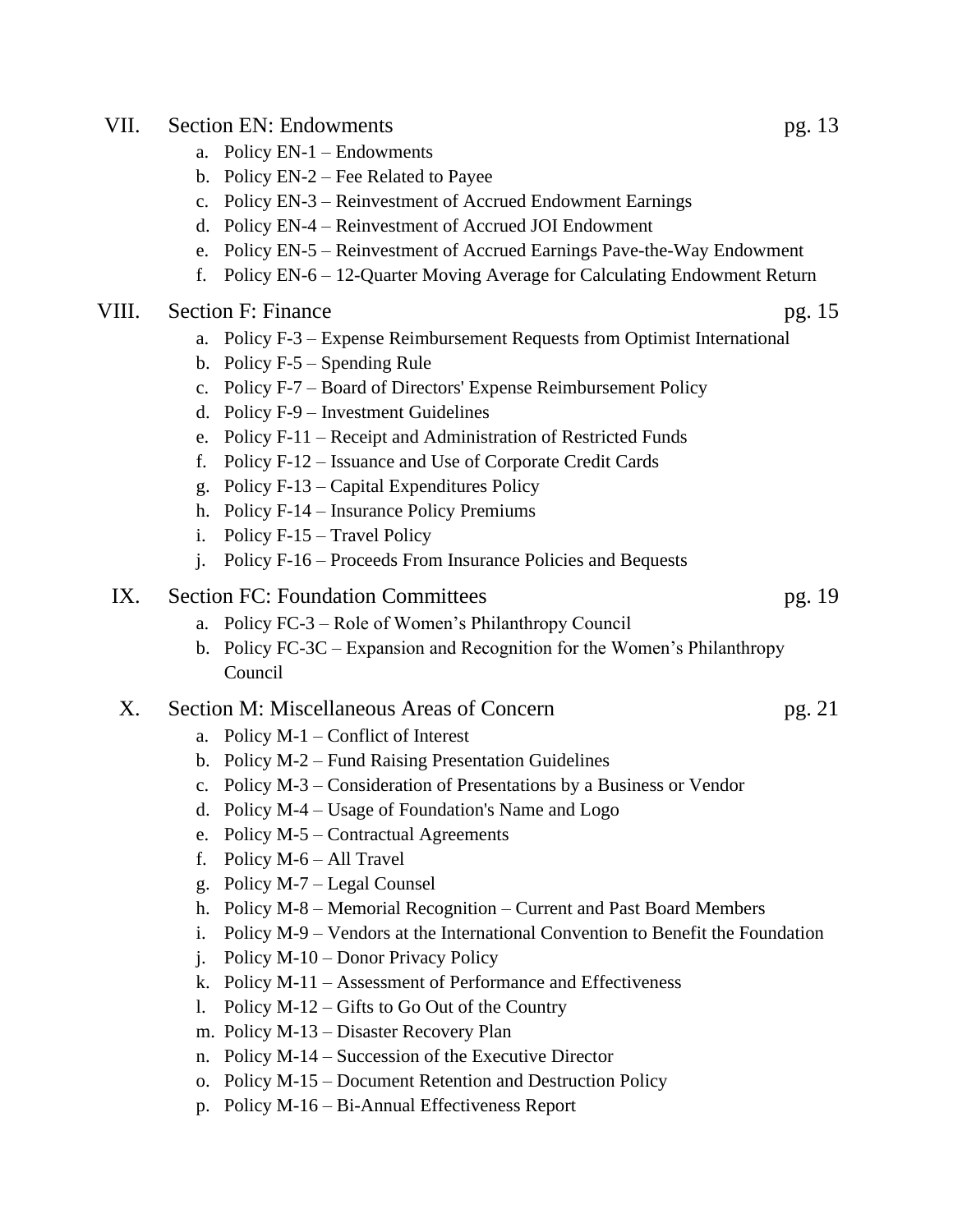| XI.   | Section P: Promotions, Recognition and Awards                                   | pg. 31 |
|-------|---------------------------------------------------------------------------------|--------|
|       | a. Policy P-4 – Individual and Club Recognition Levels                          |        |
|       | b. Policy $P-5$ – Awards for Clubs                                              |        |
|       | c. Policy $P-7$ – Awards for Districts                                          |        |
|       | Policy P-9 – Christian D. Larson Partners<br>d.                                 |        |
|       | Policy P-10 – Recognition for Unrestricted Gifts<br>e.                          |        |
|       | Policy P-11 – Childhood Cancer Campaign<br>f.                                   |        |
|       | g. Policy P-12 – Club Recognition for Estate Gifts from Individual Club Members |        |
| XII.  | <b>Section PG: Planned Giving</b>                                               | pg. 34 |
|       | a. Policy PG-3 – Recognition of Planned Gifts                                   |        |
|       | b. Policy PG-4 - District Recognition of Planned Gifts                          |        |
| XIII. | Section S: Scholarships                                                         | pg. 35 |
|       | Policy S-5 – Scholarship Awards Administration<br>a.                            |        |
|       | b. Policy S-6 – Recognition of Scholarship Donors                               |        |
|       | c. Policy S-7 – Regarding Split District Scholarships                           |        |
| XIV.  | <b>Section SR: District Foundation Representatives</b>                          | pg. 36 |
|       | a. Policy SR-1 – Role of District Foundation Representatives                    |        |
|       | b. Policy SR-3 – Recognition Program for District Foundation Representatives    |        |
|       | c. Policy SR-4 – Communications Expense Reimbursement                           |        |
|       | d. Policy SR-7 – District Foundation Representative Appointment                 |        |
| XV.   | Appendix 2: Investment Guidelines                                               | pg. 38 |
| XVI.  | Appendix 3: Gift Acceptance Policy                                              | pg. 39 |
| XVII. | <b>Amendment 1: Charitable Gift Annuities</b>                                   | pg. 41 |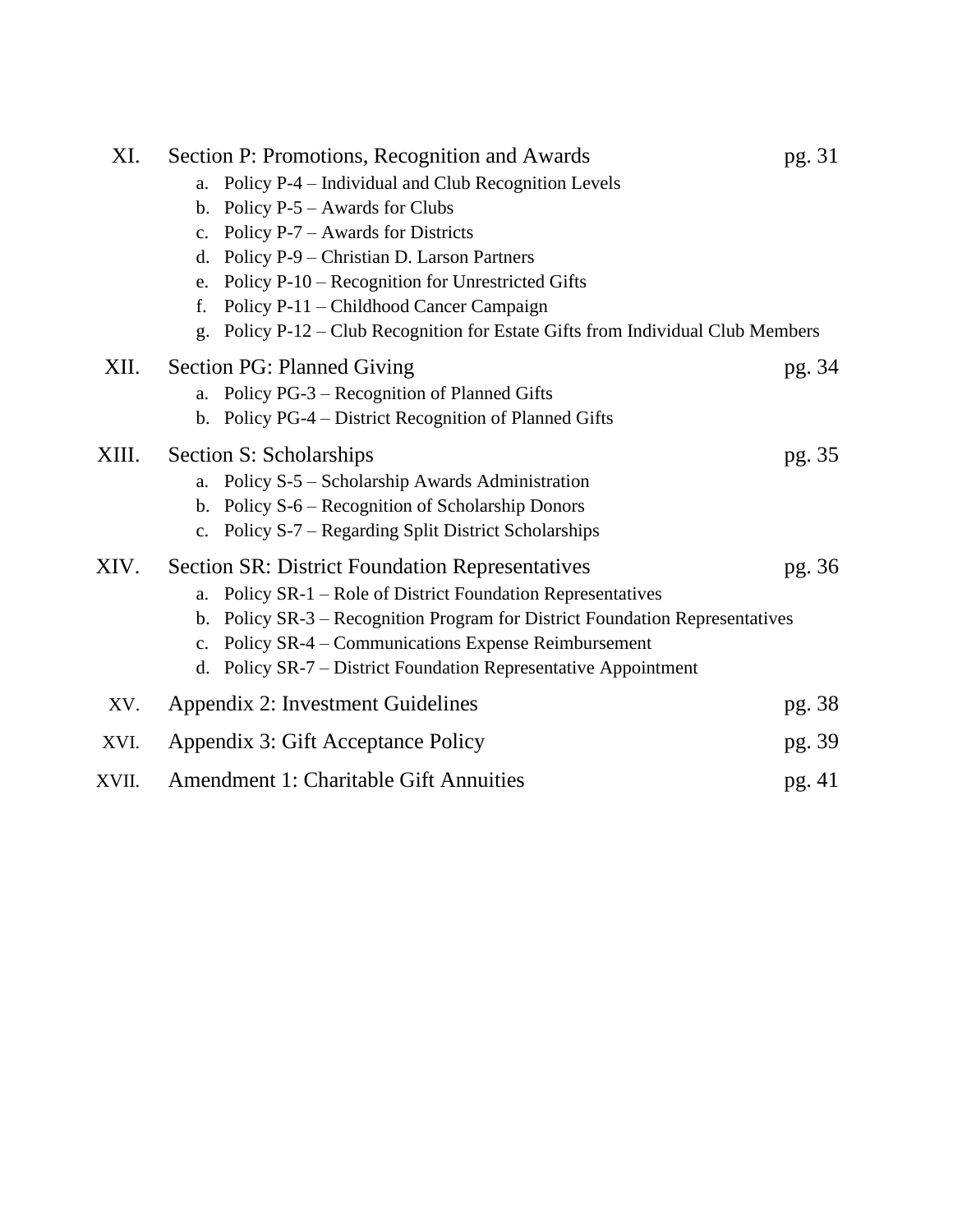# POLICIES

# **Section A – Mission and Criteria for Allocation of Funds**

#### *Policy A-1 – Mission Statement*

The mission statement of the Optimist International Foundation is as follows: Seeking, receiving and managing funds and real and personal property for the benefit of Optimist International and its Member Clubs for charitable, literary and educational activities.

#### *Policy A-1b – Vision Statement*

We envision a Foundation that can provide significant funding for Optimist International's youth and service programs and is proudly supported by individual Optimists, their Clubs, and the community at large.

#### *Policy A-1c – Tagline*

The tagline for the Optimist International Foundation is "Helping Optimists Help Kids."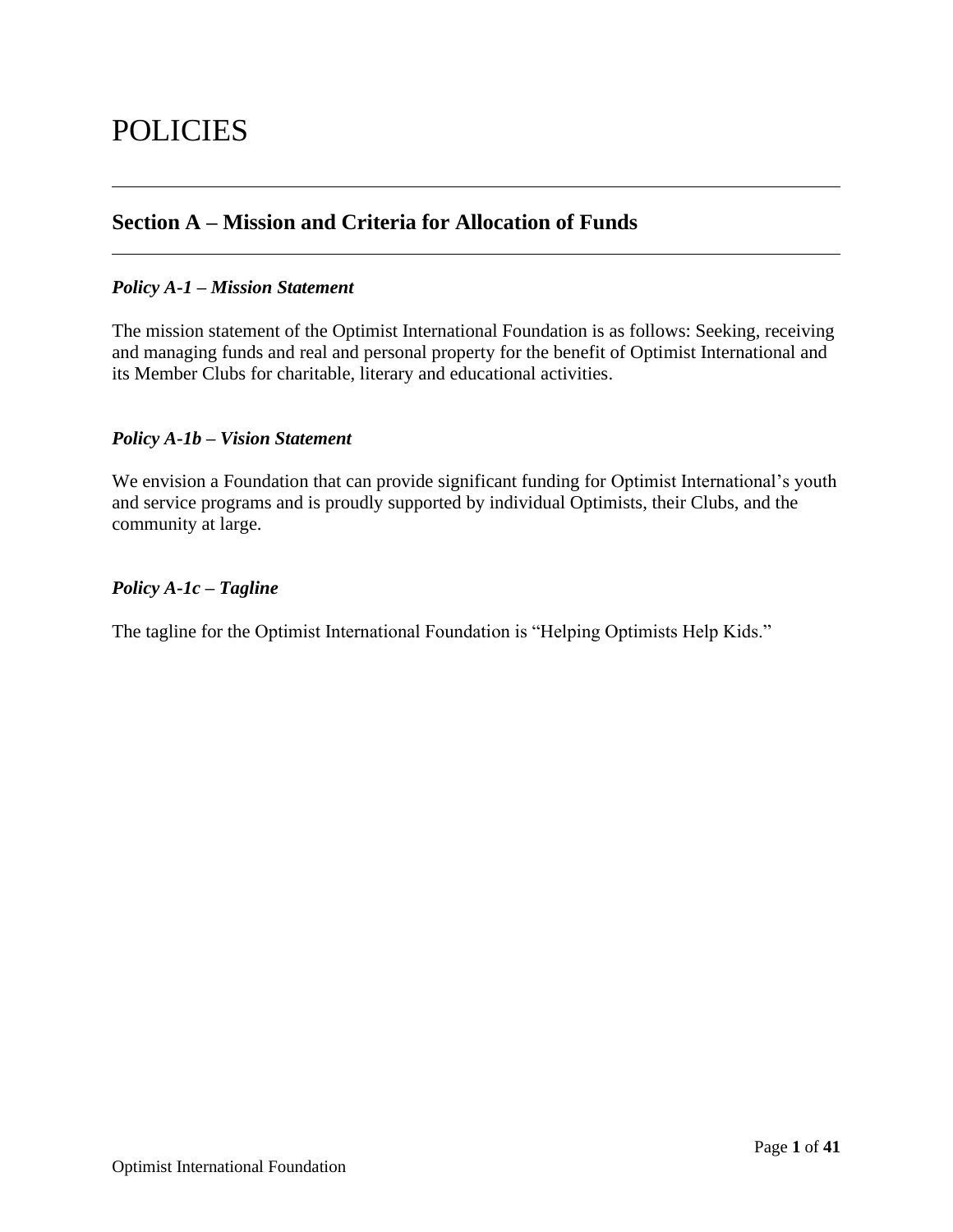# **Section B – Board of Directors and Members**

# *Policy B-1 – Board Member Qualifications*

The following are the qualifications for Board Members:

- To be a Member of an Optimist Club in good standing
- A financial supporter within his/her means for the last five years
- To be eligible to vote in the OIF election (contributed at least DAD the prior Optimist year)
- Must submit a letter of endorsement from a Past Governor from their primary District
- An understanding of business practices and has a background that will allow him/her to contribute to the good management of the Foundation
- Has served as DFR or a Past International President
- Not engaged as a vendor for the Foundation
- Ability to dedicate the necessary time and energy toward achieving the assigned goals
- Not a resident of an Optimist International District in which another member of the Board resides
- Financial stability sufficient to accept the position without creating an undue hardship in respect to finances or employment status
- No significant legal, business or personal problems that might cause embarrassment to the organization
- Ability and willingness to attend all Board meetings and functions required to fulfill obligations as a Board Member
- Physical capability of handling the demands of the position and have no known serious health problems that might restrict activity
- Willingness to support and uphold the Bylaws , Policies, and Mission of the organization
- Willingness to relinquish membership should he/she become unable to fulfill any of the obligations above
- Board Members attending Foundation functions for which there is an admission charge buy their own tickets in advance. Tickets costs are not reimbursable as an expense

# *Policy B-3 – Role of Members of the Board of Directors*

Members of the Board of Directors shall:

- Seek, receive and maintain funds
- Actively engage and provide support to a team of District Foundation Representatives and stimulate them to raise money for the Foundation
- Serve on an operating or administrative committee of the Foundation Board as needed
- Help ensure Foundation Committee continuity at the District level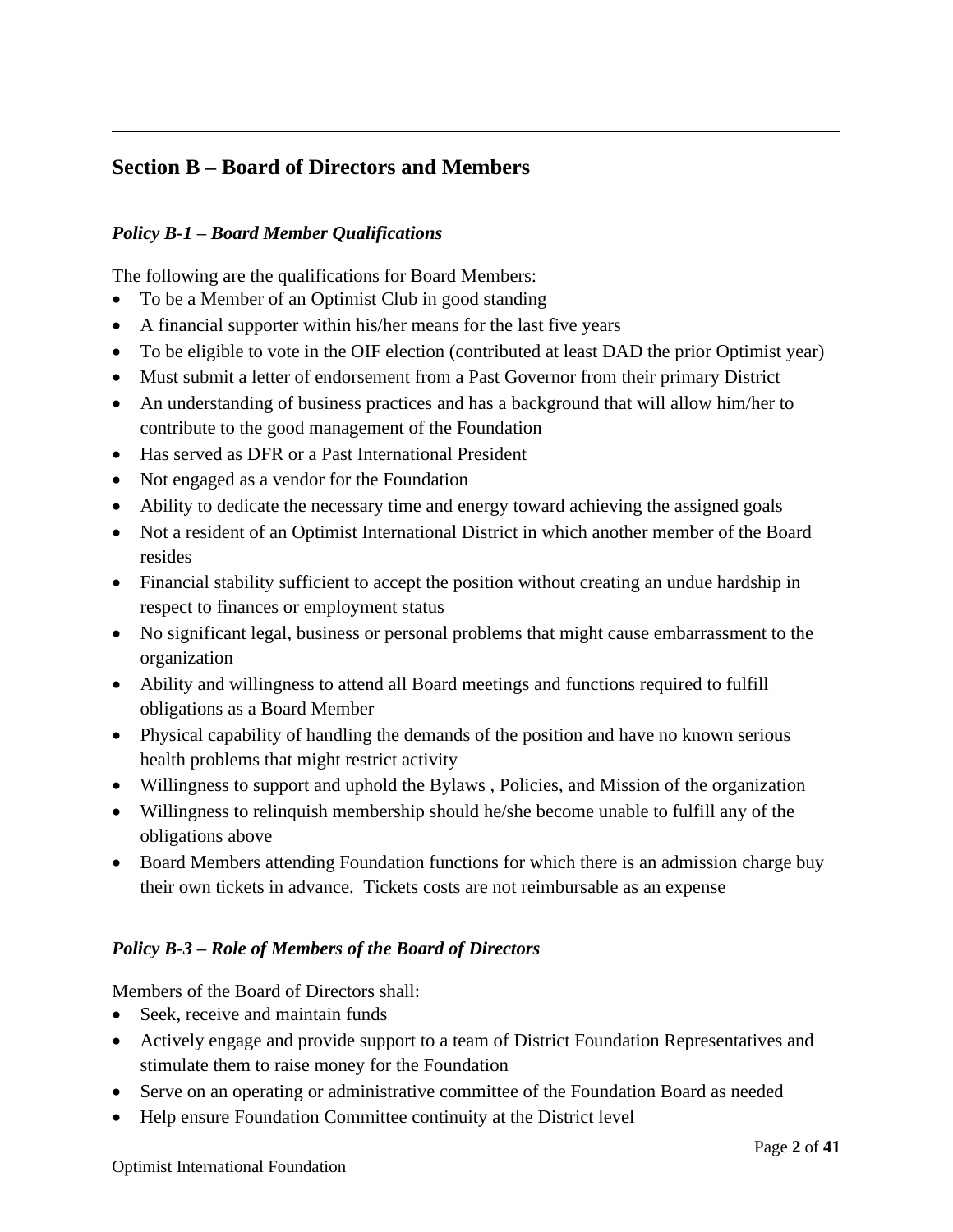• Assume other normal responsibilities of a Board Member

# *Policy B-4 – Election of Board Members*

The Executive Director utilizing Staff, shall:

- On October 1 of each administrative year, publish on the Optimist International Foundation web site, the requirements for nominations to the Board of Directors for At Large Members and the Past Optimist International President position.
- All nominations for the positions must be received prior to December 1. No nominations will be accepted after said date.
- Assure that the candidates accept the nomination and they have all the required qualifications.
- Prepare a short resume of each candidate, and prepare a ballot. On February 1, place the ballot and the resumes on the Optimist International Foundation web site with instructions on how to vote. All voting must be completed February 1 through February 28. Hard copies of the ballots will be retained by Staff through the end of the fiscal year.
- The ballot must contain a place for the voter's name, Club and Member number, which will be used to assure the voter, is a Foundation Donor, who has contributed \$36.50 unrestricted or more, in the preceding administrative year. Formal results of the election will be announced at the International Convention meeting of the Board.
- A \$365 or more unrestricted donation from a Club, not individuals in a Club, could qualify the Club for one vote to be cast by the Club's Foundation Representative.
- Although the election process will be accomplished on the web site, all other media available to the Staff would be used to direct the Donors to the web site, for the election process. If web access is not available to the Donor, staff may accept electronically transmitted or mailed ballots.

# *Policy B-5 – Letter of Understanding between Optimist International Foundation and Board Member*

Upon the election of a member, staff shall obtain the signatures of the President of the Foundation and the newly elected Board Member upon the letter of understanding, before the new Member begins service on the Board.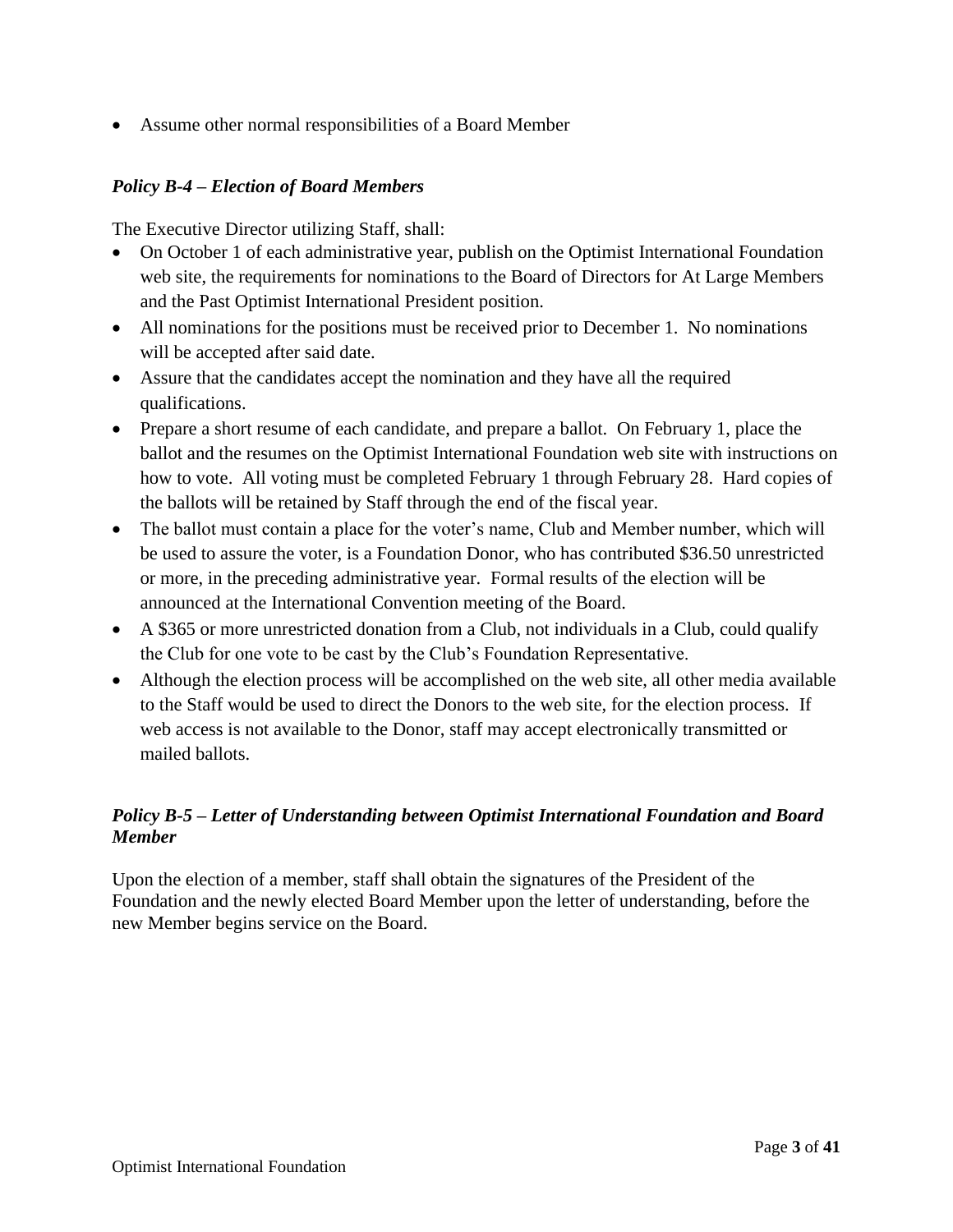# LETTER OF UNDERSTANDING BETWEEN OPTIMIST INTERNATIONAL FOUNDATION AND BOARD MEMBER

You have been selected by Optimist Donor Members (or if by the Board, the Board of Directors) of the Optimist International Foundation for the position of Board Member of Optimist International Foundation for the term from October 1, \_\_\_\_ to September 30, \_\_\_\_. You have indicated that you have served as a District Foundation Representative or a Past International President and have an understanding of business practices allowing you to contribute to the good of the Foundation.

You have been asked to fill an extremely important position in the organization, which requires your dedication, loyalty, energy, significant amounts of time, some financial sacrifice and support of the organization's Mission and Purpose statements.

Following are some of the more important factors, which need to be considered before accepting this responsibility:

Optimist International Foundation agrees to:

- 1. Provide necessary information, supplies, etc. needed to assist you in your duties as a Foundation Board Member.
- 2. Reimburse appropriate expenses and pay per diem in accordance with current Optimist International Foundation policies (copy attached).

Optimist International Foundation Board Member agrees to:

- 1. Remain an Optimist Member in good standing.
- 2. Continue to be a financial supporter of the Foundation within your means and remain eligible to vote.
- 3. Continue not being a Vendor for the Foundation and be able to sign an annual no-conflict-ofinterest statement.
- 4. Be available for this position and to dedicate the necessary time and energy toward achieving the assigned goals.
- 5. Remain financially stable and able to accept this position without creating an undue hardship in respect to finances or employment status.
- 6. Have no significant legal, business or personal problems, which might cause an embarrassment to the organization.
- 7. Be able and willing to attend all Board meetings and functions required to fulfill your obligations as a Member of the Board of Directors.
- 8. Be physically capable of handling the demands of this position and have no known serious health problems, which might restrict activity.
- 9. Be prepared to support and uphold the Bylaws and Policies of the Optimist International Foundation.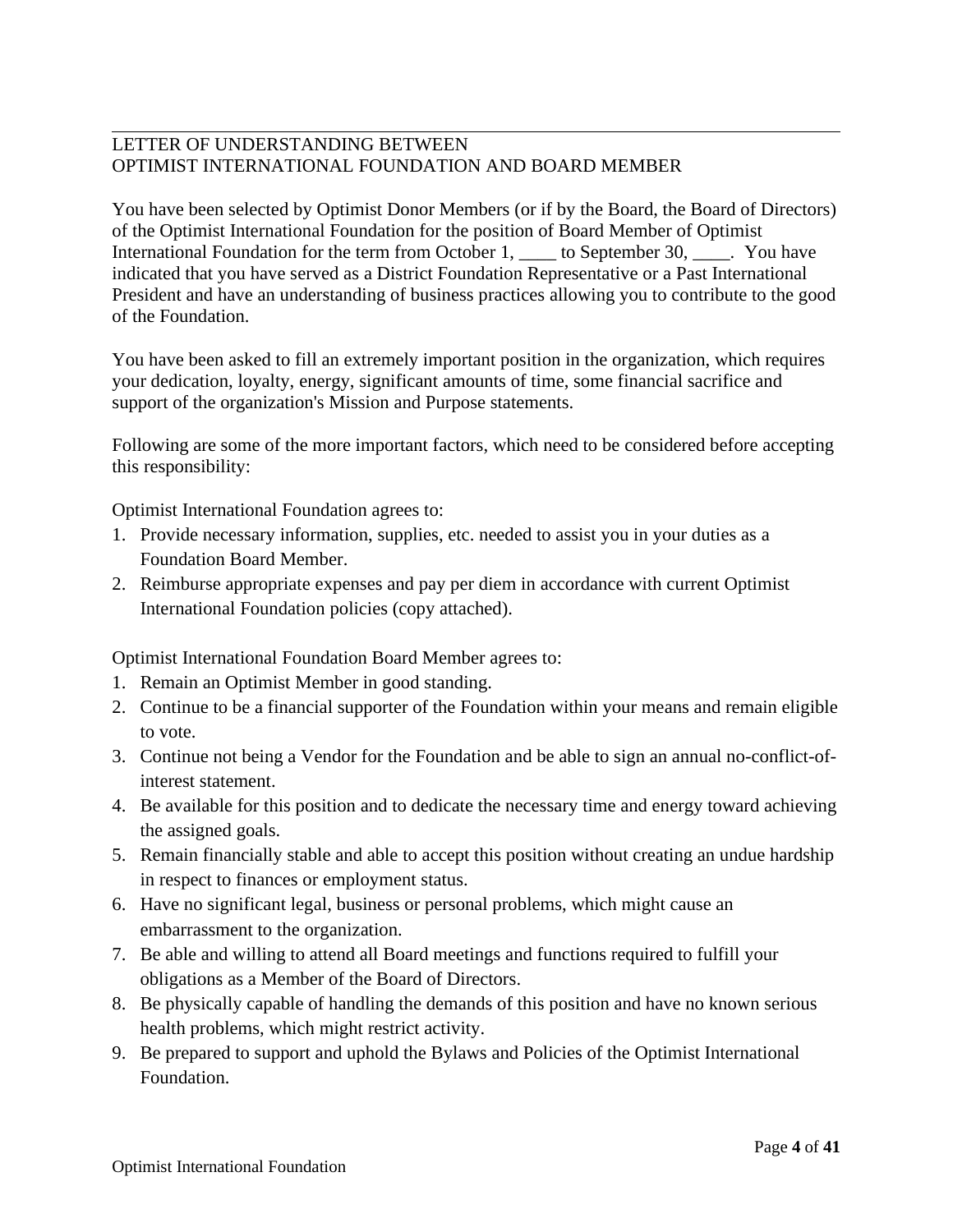- 10. Be prepared to support the Mission and Purpose statements of the Optimist International Foundation.
- 11. Agree that you will relinquish membership on the Optimist International Foundation Board of Directors should you be unable to fulfill the obligations stated in items 1 through 10 above.

| <b>Optimist International Foundation Board Member</b> | Date |  |
|-------------------------------------------------------|------|--|
| <b>Optimist International Foundation President</b>    | Date |  |

# *Policy B-8 – Schedule of Board/Committee Meetings*

The Foundation President-Elect determines an Annual Meeting Schedule for his or her Optimist year, and informs the Foundation's committees and Board Members of the schedule at the last Board Meeting of the Foundation's fiscal year.

# *Policy B-9 – Election of Board Officers*

The President may appoint a nominating committee to recommend officers for the next fiscal year at the first meeting of the fiscal year.

Nominations to be presented at a meeting (which may be by phone or electronic means) of the Board of Directors after the Board election has concluded.

Officers will be elected at the Convention meeting of the Board to take office at the beginning of the next fiscal year.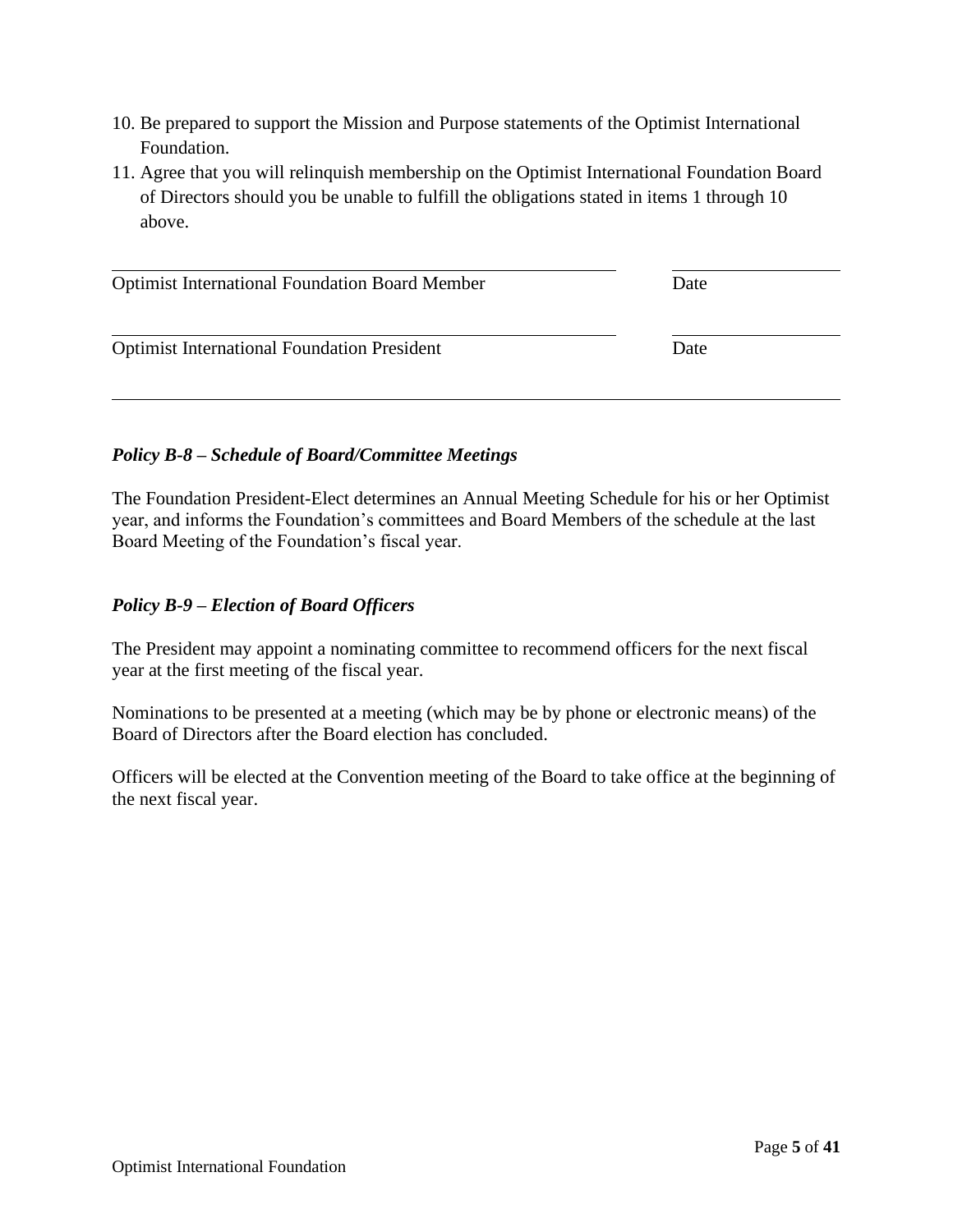# **Section C – Convention**

# *Policy C-1 – Foundation Report at Convention*

The Board of Directors shall request Optimist International to provide appropriate time, during a general session of the Annual Convention, for a report on the Optimist International Foundation.

# *Policy C-3 – Information Center*

The Foundation will sponsor an Information Center at the Optimist International Convention for the purpose of promoting the Foundation and to receive donations. The primary purpose of the Information Center is informational.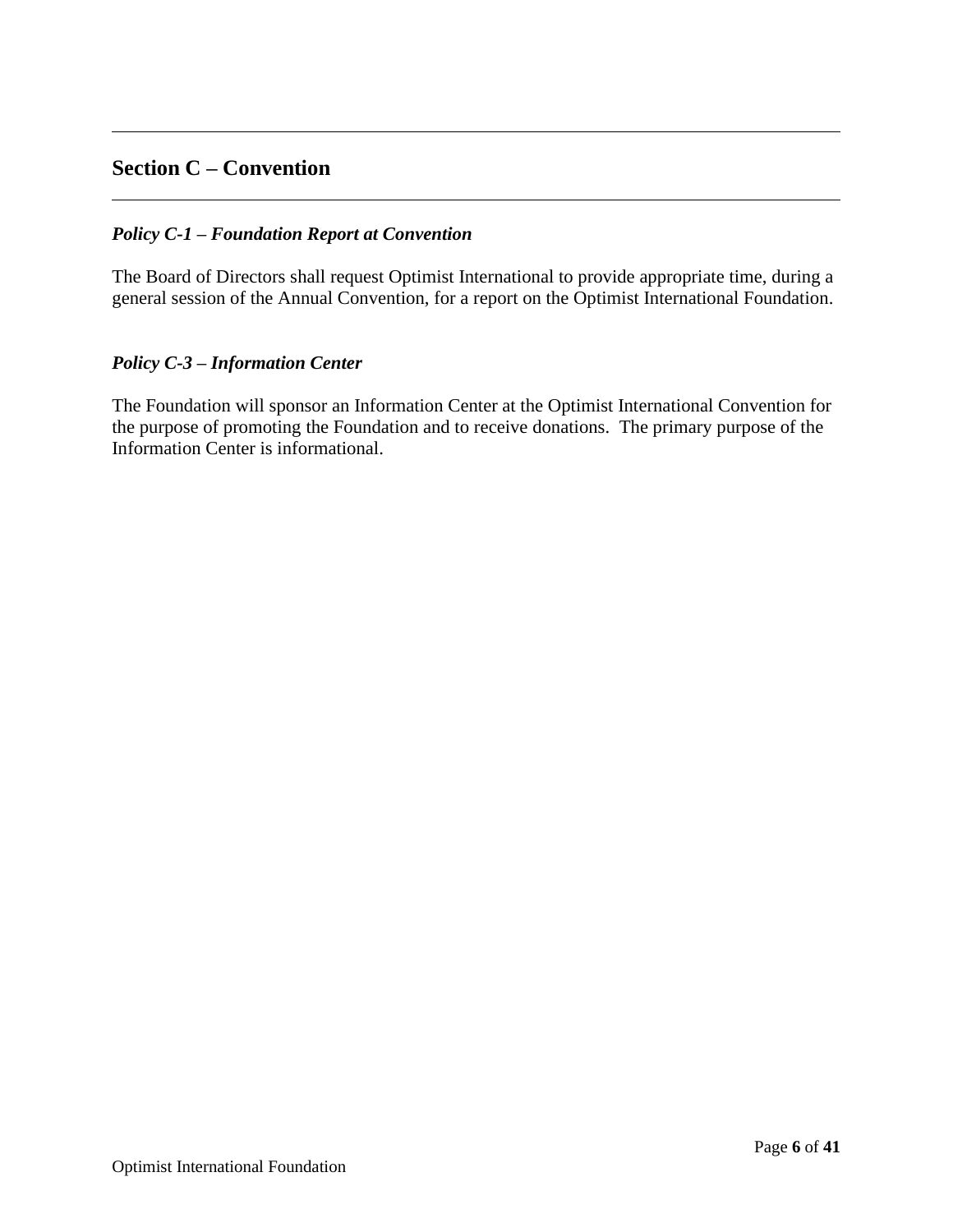# **Section CS – Club Services**

# *Policy CS-1 – Club Campaign Fund*

Guidelines:

- 1. Purpose of fund must be charitable and must support literary, educational or charitable programs of the Club.
- 2. Currently 3% simple interest.
- 3. Fund must be established for a minimum of three (3) months before withdrawal may be processed.
- 4. Maximum fund balance is unlimited.
- 5. Minimum fund balance of \$500 before a withdrawal may be requested.
- 6. Minimum withdrawal from fund is \$500.
- 7. Withdrawals are requested in writing by the Club Campaign contact person as authorized by the Club President or Secretary/Treasurer. The principal is paid out first before the interest.
- 8. To meet auditors' requirements, request for withdrawal must be in writing and match the charitable purpose for which the fund was established.
- 9. This campaign is separate from all Optimist International Foundation programs and no prior contributions may be attributed to the Club Campaign Fund.
- 10. Contributions must be designated by the Donor on check or attached paperwork for the Club Campaign Fund at the time of remittance.
- 11. Please make check payable to Optimist International Foundation.
- 12. The funds are restricted for Club's Campaign Fund only.
- 13. No individual or Club recognition is given for Club Campaign gifts.

Advantages to Club:

- 1. Contributors can make tax-deductible gifts to Optimist International Foundation designated for local Club projects and programs.
- 2. Quarterly report from Optimist International Foundation.
- 3. Means to accumulate funds for a special program or project.
- 4. Means to attract funds from outside of membership.

Advantages to Optimist International Foundation:

1. A way to assist Clubs in obtaining tax-deductible donations to support local projects and programs.

# *Policy CS-2 – Pass Through Program*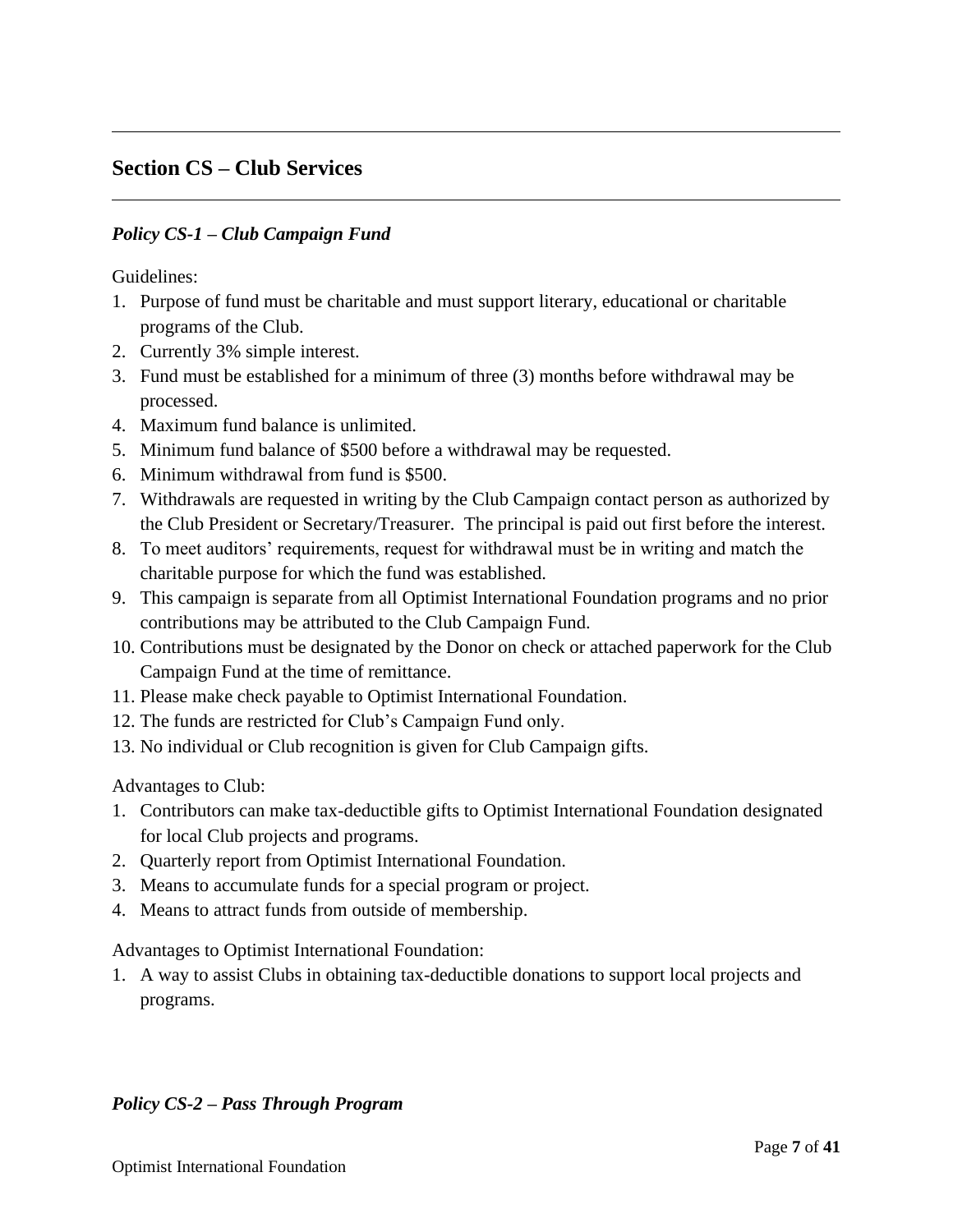# Guidelines:

Optimist Clubs seeking grant funds or contributions for funding of charitable community service projects or other charitable, literary or educational programs, may request the assistance of Optimist International Foundation (OIF) as a  $501(c)(3)$  charitable organization. This program is only available in the United States. Clubs must follow the guidelines below to qualify for the Club Pass Through Grant Program.

- The Club President or Treasurer must sign the completed OIF Pass Through Grant Application and mail or electronically transmit to the Optimist International Foundation.
- If trying to secure a grant from a corporation or foundation that has their own Grant Application Form, the Club should complete any information pertaining to the Club (but leave the 501(c)(3) signature section blank) and forward that to the Foundation. The Foundation will complete the information regarding the  $501(c)(3)$  and attach any documents that may be necessary. The Foundation will mail the completed form and documents to the corporation/foundation/grantor and send a copy to the Club contact listed on the form.
- Checks received from corporations/foundations/grantors must be made payable to "Optimist" International Foundation." OIF will deposit the check and issue a check to the Club for the amount received after the check has cleared the OIF bank. Unless otherwise directed, the check will be sent to the Club officer who signed the application form. A tax receipt will be issued to the corporation/foundation/grantor in January of the following year.
- The Club must report to OIF a final accounting of all grant funds received, using the form that will be mailed with the OIF check issued to the Club. OIF cannot proceed with any further Club Pass Through Grants for the Club until a final report is received from the Club.

Please note:

- The amount of funds qualifying for this program is \$100 or more per Donor/grantor. OIF cannot process Pass Through gifts that are property or real estate. (See "Is It a Charitable Income Tax Contribution Deduction?" on the OIF website for more information.)
- Recognition is not applicable with Pass Through Grant funds.

# *Policy CS-3 – Club Grant Program*

The Board of Directors allocates funds annually to support the Club Grant program.

Club Grant Program Considerations:

- Any adult Club (not JOI or associate Clubs) served by the Optimist International Foundation is eligible to apply for a grant.
- Grants will be awarded in amounts of \$250 to \$1,000.
- Grants are made available only for new projects of Clubs.
- The project must take place any time from April of current grant year through March of the next year and must be concluded within that time span.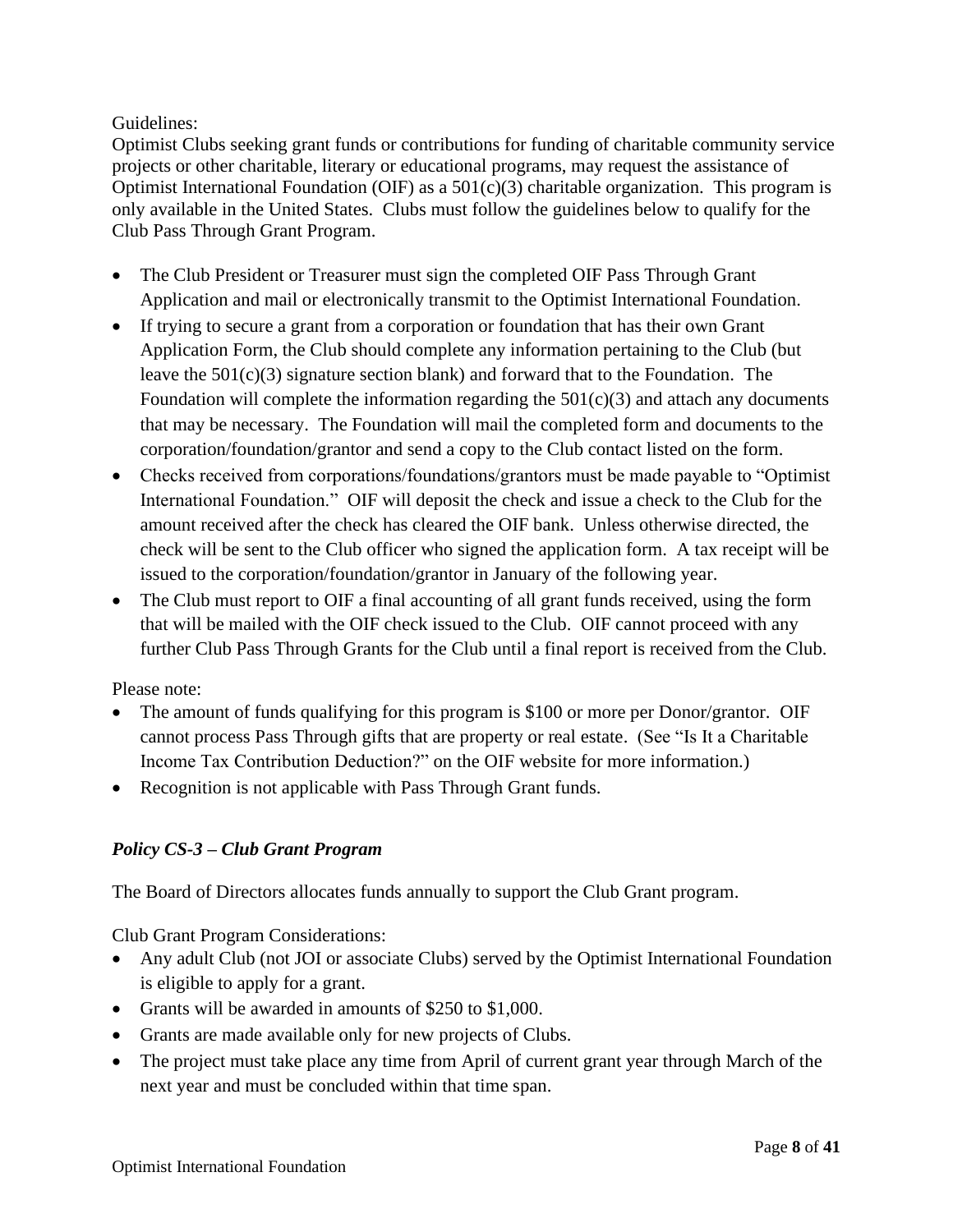- Club projects must be charitable, literary or educational in nature so that gifts given in support of the project would be considered tax deductible.
- Projects that assist children and foster diversity will be most favorably considered.
- Grants will be made as matching grants, with Clubs expected to show plans for matching the money and reporting on its results.
- Grants will be made for a single year only. There will be no multi-year commitments.
- The review committee will strive to achieve geographical balance and programming diversity in awarding the grants.

Job Description for Optimist International Foundation Club Grant Review Committee Member

# Job Description:

In March 2008, the Board of Directors of the Optimist International Foundation approved a Club Grant Review Committee to be appointed by the President of the Foundation with input from the President-Elect in consultation with the Executive Director. The committee members will serve a two-year appointment. The President may choose to reappoint committee members, but, if so, for no more than one additional term. The committee will number five individuals (one of whom will be a member of the Foundation Board of Directors). Committee members will report to the Executive Director, who also serves as an ex officio member of the Committee. The President of the Board will serve as an ex officio member of the Committee in the year he/she serves as President.

In making the appointments, these factors will be considered:

Personal Philanthropic Commitment:

- Strong commitment to the Optimist International Foundation as evidenced by regular giving to the Foundation over a number of years
- Membership in the Presidents Club and/or William H. Harrison Society and/or Christian D. Larson Partners

Personal Qualities:

- The ability to hold and maintain information in confidence is extremely important.
- Members must strongly believe in the importance of Optimism and the necessity of financially supporting the Foundation.

Skills and Accessibility Required:

- Personal/professional flexibility in scheduling to allow appropriate attention to grant applications in a relatively small window of time
- Must be computer literate and internet connected and available by electronic means and by phone.
- Regular attendance at the International Convention would be an asset.
- Comfortable with and able to relate well to people on an individual, small-group, or largegroup basis as opportunities arise to explain the program.

Member Responsibilities: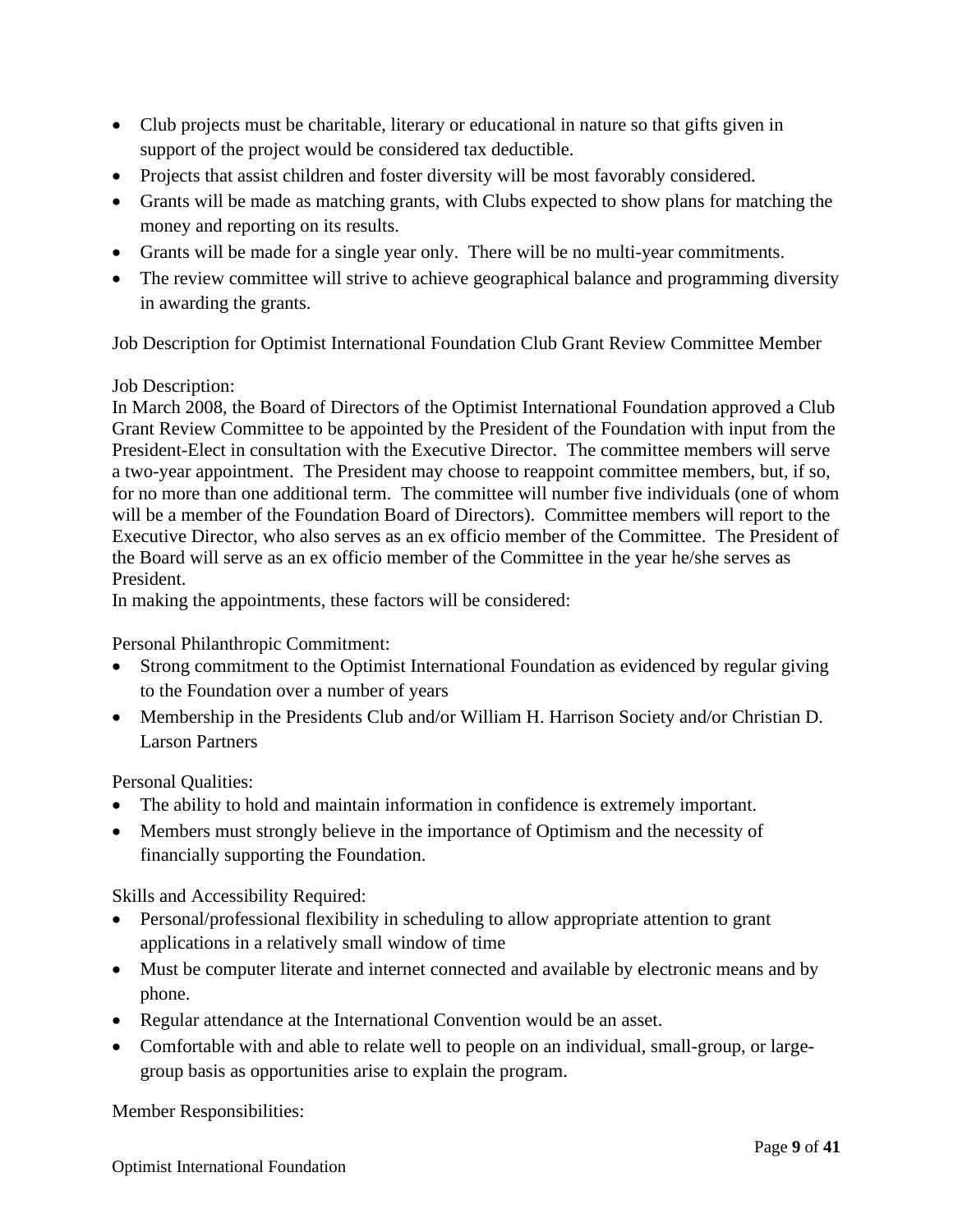- Assume responsibility for reviewing grant applications and evaluating them impartially according to guidelines.
- Must be willing to recuse self if asked to evaluate a grant application from his/her own Club.
- Be available for and prepared to participate in electronic meetings.
- Occasionally represent the Foundation at meetings or events, speaking about the Club Grant Program.
- Participate in a workshop promoting the Club Grant Program at the International Convention.

# *Policy CS-3A – Childhood Health and Wellness Grant*

The Board of Directors allocates funds annually to support the Childhood Health and Wellness program.

Childhood Health and Wellness Grant Considerations:

- Any adult Club (not JOI or associate Clubs) served by the Optimist International Foundation is eligible to apply for a grant.
- Grants will be awarded in amounts of \$250 to \$1,000.
- Club projects must be for one of the four (4) approved focus areas of the Childhood Health and Wellness Program from Optimist International.
- Grants will be made as matching grants, with Clubs expected to show plans for matching the money and reporting on its results.
- Projects that assist children and foster diversity will be most favorably considered.
- Application deadlines will be determined by the OIF Board in July of each year for the following Fiscal Year and announced through all normal website and social media outlets.
- The project must be completed within one year of when the grant is awarded.
- Grants are available for new and ongoing projects. Projects can only be awarded one time.

# *Job Description for Optimist International Foundation Childhood Health and Wellness Grant Review Committee Member will be the same as those outlined in Policy CS-3 – Club Grant Program*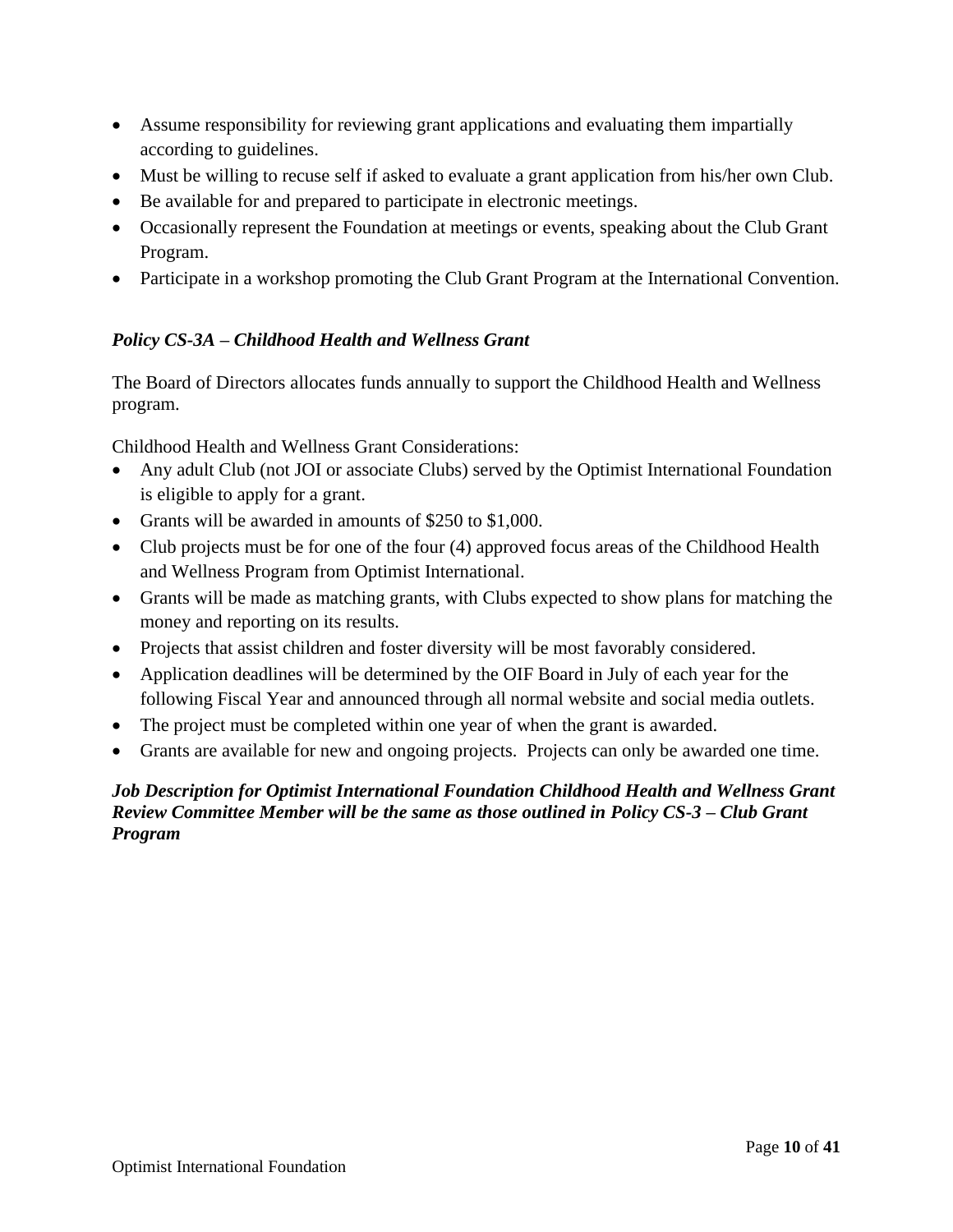# **Section D – Donation Records and Acknowledgements**

# *Policy D-2 – Donation Records*

Donor records are to be made available to District Foundation Representatives quarterly and upon request.

# *Policy D-3 – Acknowledgement of Donations*

Acknowledgement letters are to be sent for contributions. At calendar year-end, an annual tax receipt for all individual contributions will be sent.

# *Policy D-5 – Recording of Raffle Proceeds*

To meet regulations of the Internal Revenue Service, proceeds from raffles cannot be recorded as contributions from those who purchase raffle tickets. In order to comply with this regulation, proceeds from raffles will be recorded as follows:

- 1. Donors of prizes awarded at raffles may receive contribution credit for the actual value of the prize.
- 2. All other funds received by the Foundation from the sale of raffle tickets will be recorded as miscellaneous District money.

# *Policy D-6 – Club Designated Funds Distribution*

Childhood Cancer Campaign Club-designated funds are to be distributed within thirty days of receipt; if not, the funds must have, Club Campaign Fund or Pass Through Program approval.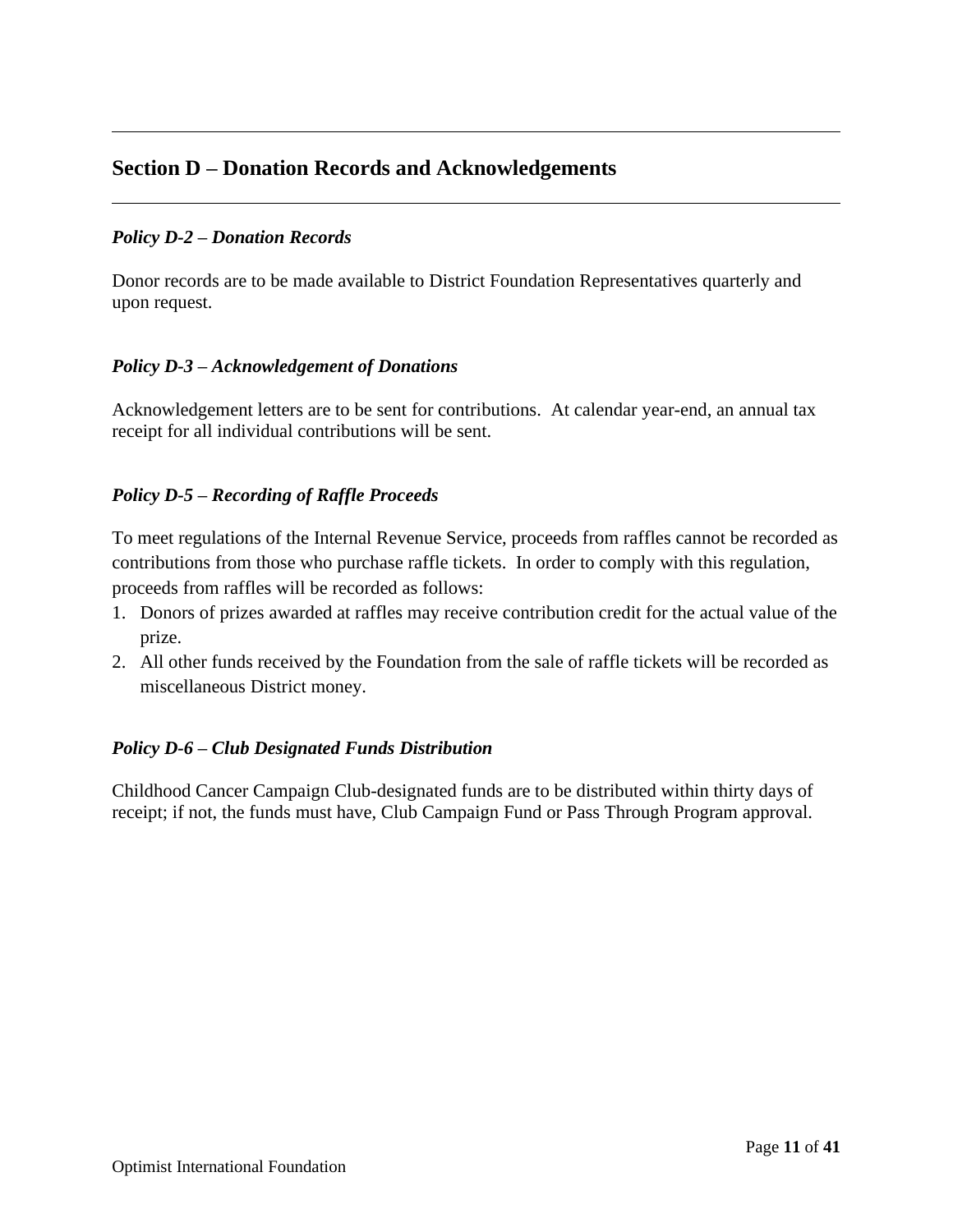# **Section E – Employee Policies**

# *Policy E-1 – Employee Policy Manual*

The Foundation has adopted the Employee Policy Manual of Optimist International to be used by Foundation's employees with the understanding that references to "Executive Director" shall be interpreted to mean "Foundation Executive Director." Policy changes will be reviewed by the Foundation Executive Director and may be modified at the discretion of the Board of Directors before being adopted for Optimist International Foundation employees. Any deviation from Optimist International policy will be noted within the Optimist International Policy Manual.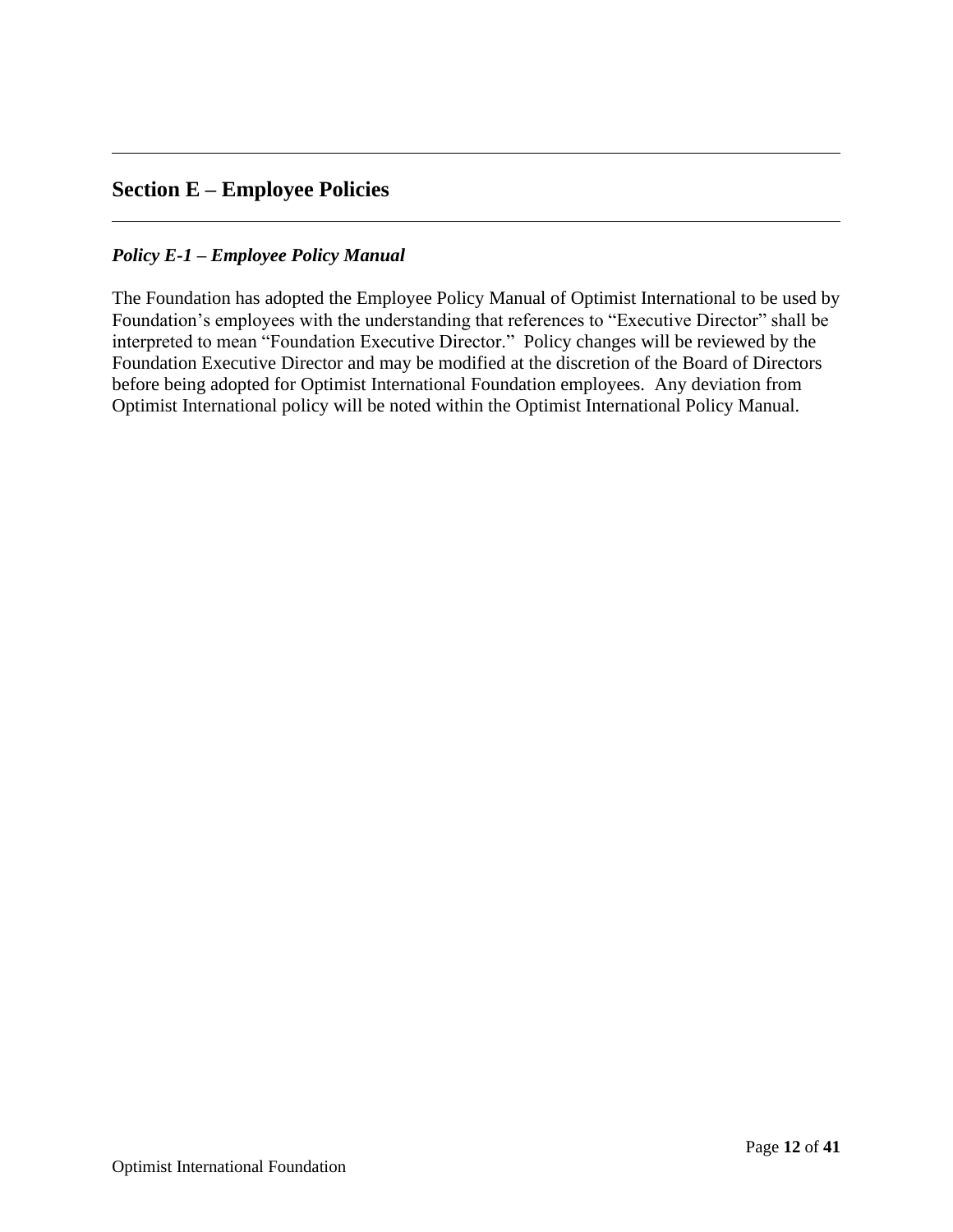# **Section EN - Endowments**

# *Policy EN-1 – Endowments*

NOTE: Endowments established before April 2005 follow the guidelines of the document used to establish the endowment.

The Optimist International Foundation allows individuals, Clubs, or Donors to establish a permanently endowed fund. The purpose of the fund may be restricted to any charitable, literary, or educational program conducted by the establishing Donor so long as the operating Club or entity exists. The endowment spending policy of the Optimist International Foundation is designed to grow principal to support the endowment's purpose forever. If the Club or entity ceases to exist, the market value of the endowment becomes part of the general unrestricted endowment of Optimist International Foundation and its future use will be allocated among the various charitable, literary, and educational programs of Optimist International.

Once a year, in March, the OIF will pay out the lesser of interest earned in the previous year, - up to 5% (or 90% of the interest earned in the previous year). The balance of earnings, if any, will be included in the market value of the fund for future earnings calculations. Governing documents will allow for the possibility of implementing a management fee in the future.

# *Policy EN-2 – Fee Related to Payee*

If the payout recipient of a  $21<sup>st</sup>$  Century Endowment is an entity other than Optimist International or one of its Clubs, the Optimist International Foundation, or a project of an Optimist Club, the Foundation will assess an annual fee of one percent of the fair market value of the fund or the accrual balance for the fund, whichever is greater.

# *Policy EN-3 – Reinvestment of Accrued Endowment Earnings*

The Board of Directors will reinvest accrued endowment earnings exceeding an estimated threeyear payout requirement into the fund balance and consider the reinvested earnings part of the permanently endowed balance.

# *Policy EN-4 – Reinvestment of Accrued JOI Endowment*

The Board of Directors will reinvest accrued endowment earnings exceeding an estimated threeyear payout requirement into the fund balance and consider the reinvested earnings part of the permanently endowed balance.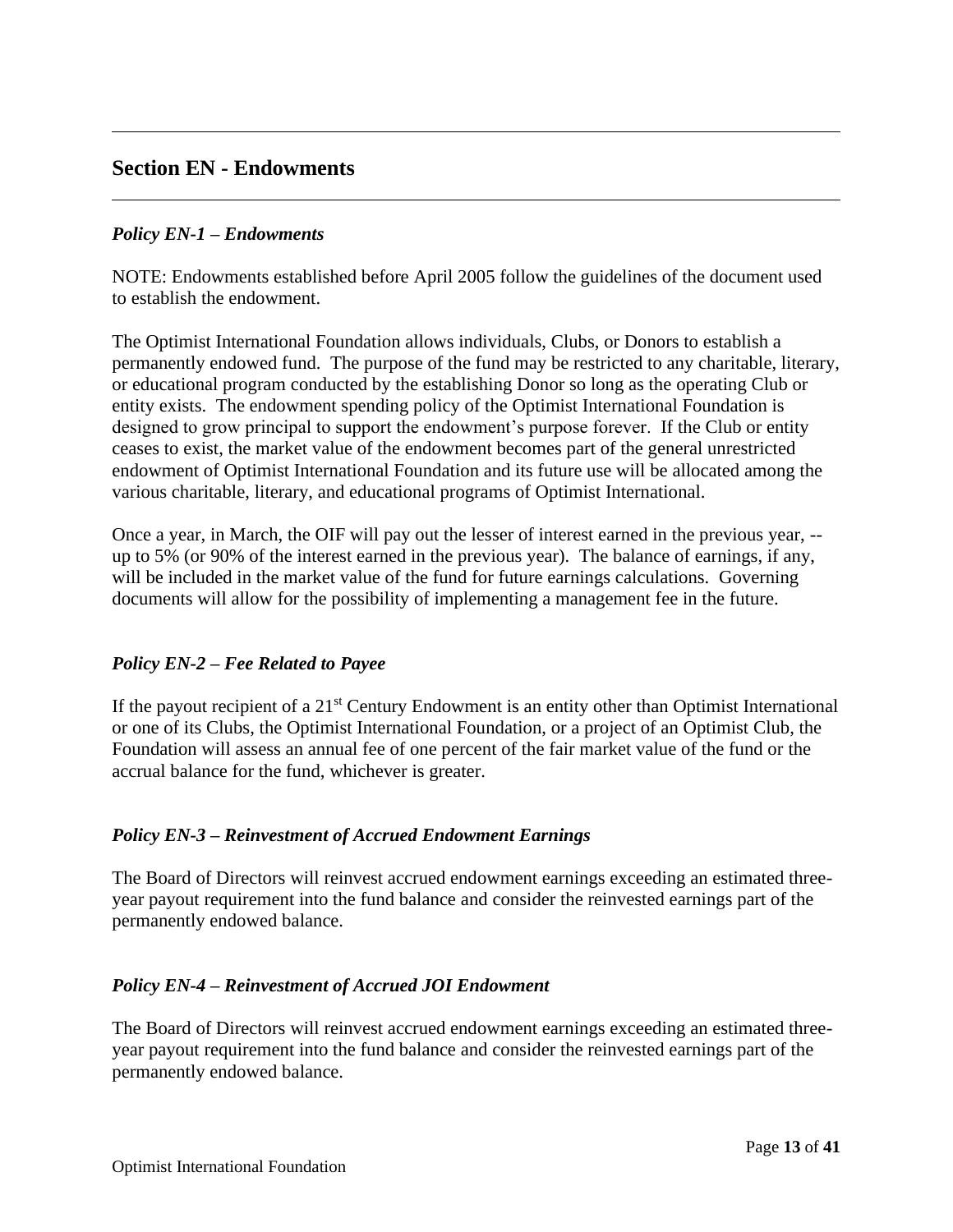# *Policy EN-5 – Reinvestment of Accrued Earnings Pave-the-Way Endowment*

The Board of Directors will reinvest accrued endowment earnings exceeding an estimated threeyear payout requirement into the fund balance and consider the reinvested earnings part of the permanently endowed balance.

# *Policy EN-6 – 12-Quarter Moving Average for Calculating Endowment Return*

Beginning October 1, 2008 and moving toward a 12-quarter average until 12 quarters are reached; the endowment return will be calculated using a moving average.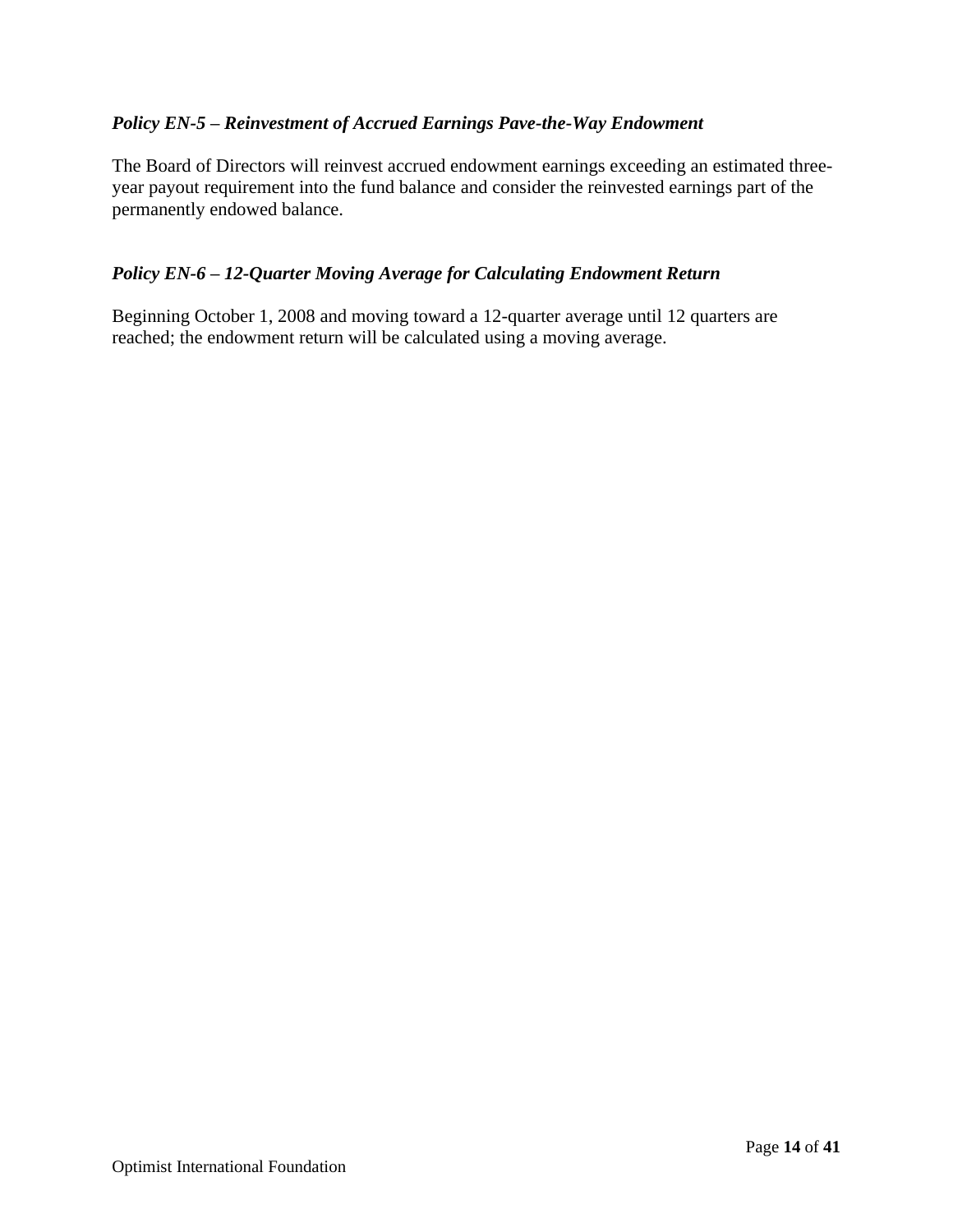# **Section F – Finance**

# *Policy F-3 – Expense Reimbursement Requests from Optimist International*

Inasmuch as certain Optimist International expenses are supported by Member dues and other fees paid by Members, it is suggested that internally generated expenses should be provided by Optimist International to the Foundations without charge, i.e. office space, utilities, office supplies, equipment, computer support, telephone (except long distance costs), magazine listing, etc.; and that externally generated expenses, i.e. vendor expenses, meetings, salary and benefits costs; should be paid by the Foundation.

Optimist International will allow the Optimist International Foundation to list donors of \$1,000 or more and to recognize successful District representatives in each issue of The Optimist magazine at no cost. In addition, space will be available in *The Optimist* magazine for promoting the events and programs of Optimist International Foundation.

The Foundation Executive Director may make advance payments to Optimist International against the monthly transaction statements upon receipt of a request from Optimist International.

All Optimist International reimbursement requests must be received within 30 days of such expenditures and all requests from the prior year must be received by November 30. The Executive Director of the Foundations may grant additional time to Optimist International as appropriately needed.

# *Policy F-5 – Spending Rule*

The spending policy will reflect these grants:

- 1. A continuing commitment to Optimist International to fund the Optimist International scholarships from the communications contests for essay, oratory and the Communications Contest for the Deaf and Hard of Hearing (CCDHH).
- 2. The Optimist International Foundation will continue to assist with funding for *The Optimist* magazine with a specific grant of \$5,000 annually.
- 3. Additionally, Optimist International Foundation will provide a specific program grant designated for Junior Optimist of \$85,000 annually.

The ultimate goal is to achieve a spending policy that will be up to five percent of the unrestricted net assets - minus investment in property, plant and equipment – as of the previous year's audit.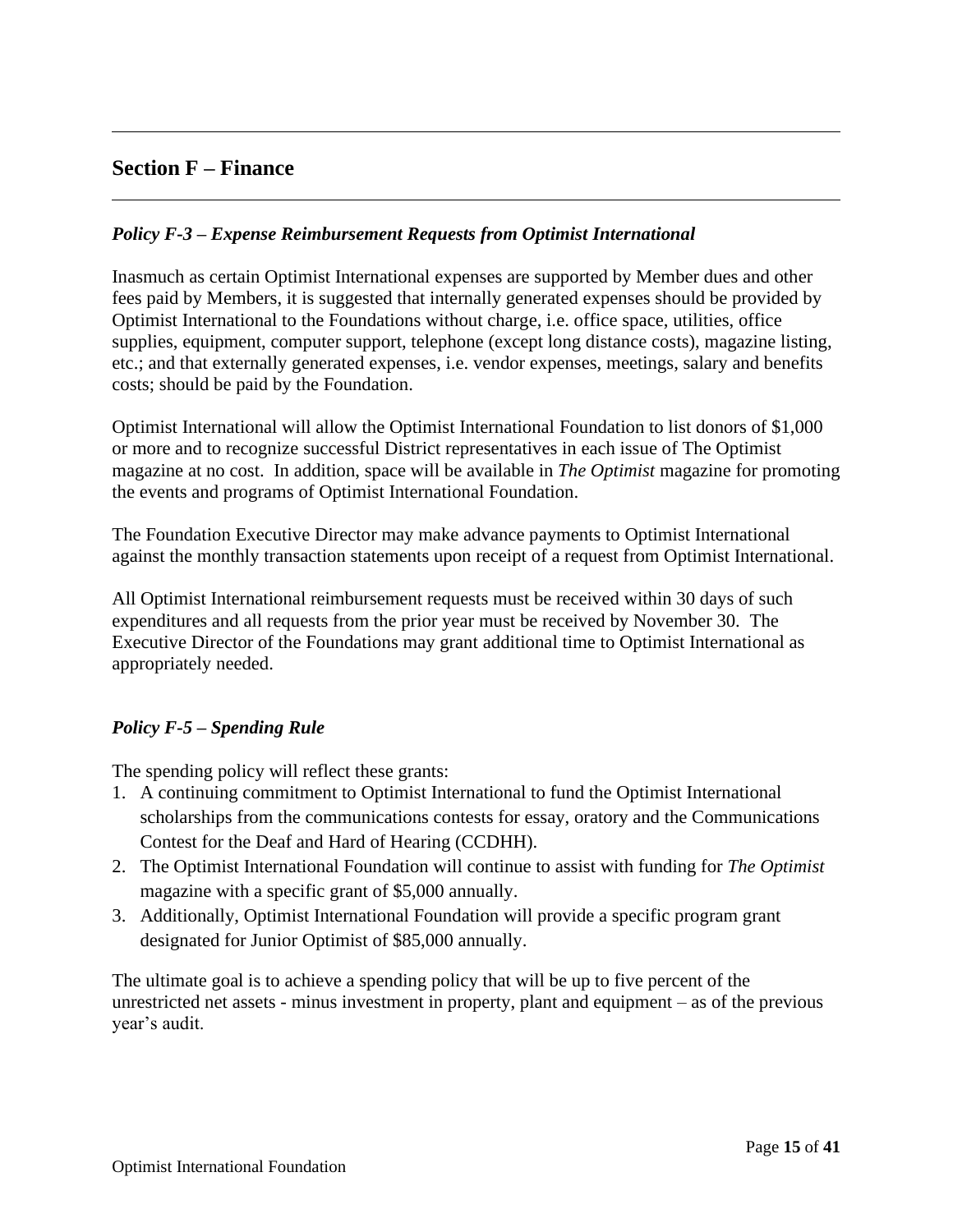# *Policy F-7 – Board of Directors' Expense Reimbursement Policy*

The Foundation will reimburse actual expenses incurred by the Board of Directors during meetings of the Board and Board committees. During attendance at the Annual Convention of Optimist International, Board Members will be reimbursed at the rate of \$100 per diem during the Convention and for one day traveling to the meeting and one day traveling home from the Convention, excepting meeting days for which actual expenses are paid.

- 1. Board Members traveling on behalf of the Foundation shall be reimbursed actual transportation costs, by the most direct route, up to:
	- a. Lowest available airfare not to exceed coach airfare. All airfare should be booked 21 days in advance. Any variation from this policy will require prior approval from the Executive Director or will be reimbursed at the lowest available fare based on 21-day advance booking.
	- b. Railroad fare not to exceed cost of coach airfare
	- c. Automobile travel reimbursement per mile to be consistent with the rate used by Optimist International, the total reimbursement not to exceed the cost of coach airfare.
- 2. Taxi or airport limousine fares are allowable in making airplane or train connections. Airport parking is also allowable when an individual lives ten miles or more from the airport terminal and commercial transportation is not available. Toll charges, garage and other miscellaneous travel expenses are also reimbursable. If two or more authorized individuals travel together in one automobile, only one shall receive mileage allowance.
- 3. Actual expenses to exclude alcoholic beverages.

{3/11; 7/08; 7/07; 6/05; 12/01; 2/00; 2/98; 9/94; 10/92; 3/91; 12/88}

# *Policy F-9 – Investment Guidelines*

Investment of Foundation funds shall be made in accordance with the Investment Policy Guidelines as written. (See Appendix 2)

{12/05; 4/92; 1/92; 3/91; 6/88}

# *Policy F-11 – Receipt and Administration of Restricted Funds*

Procedures for the receipt and administration of restricted funds are:

- 1. Restricted funds will be received only for programs approved by the Board of Directors of Optimist International and/or the Board of Directors of Optimist International Foundation.
	- a. Restricted funds may be **temporarily restricted** for those funds that will eventually be spent for a specific purpose. Example: Childhood Cancer Campaign gifts.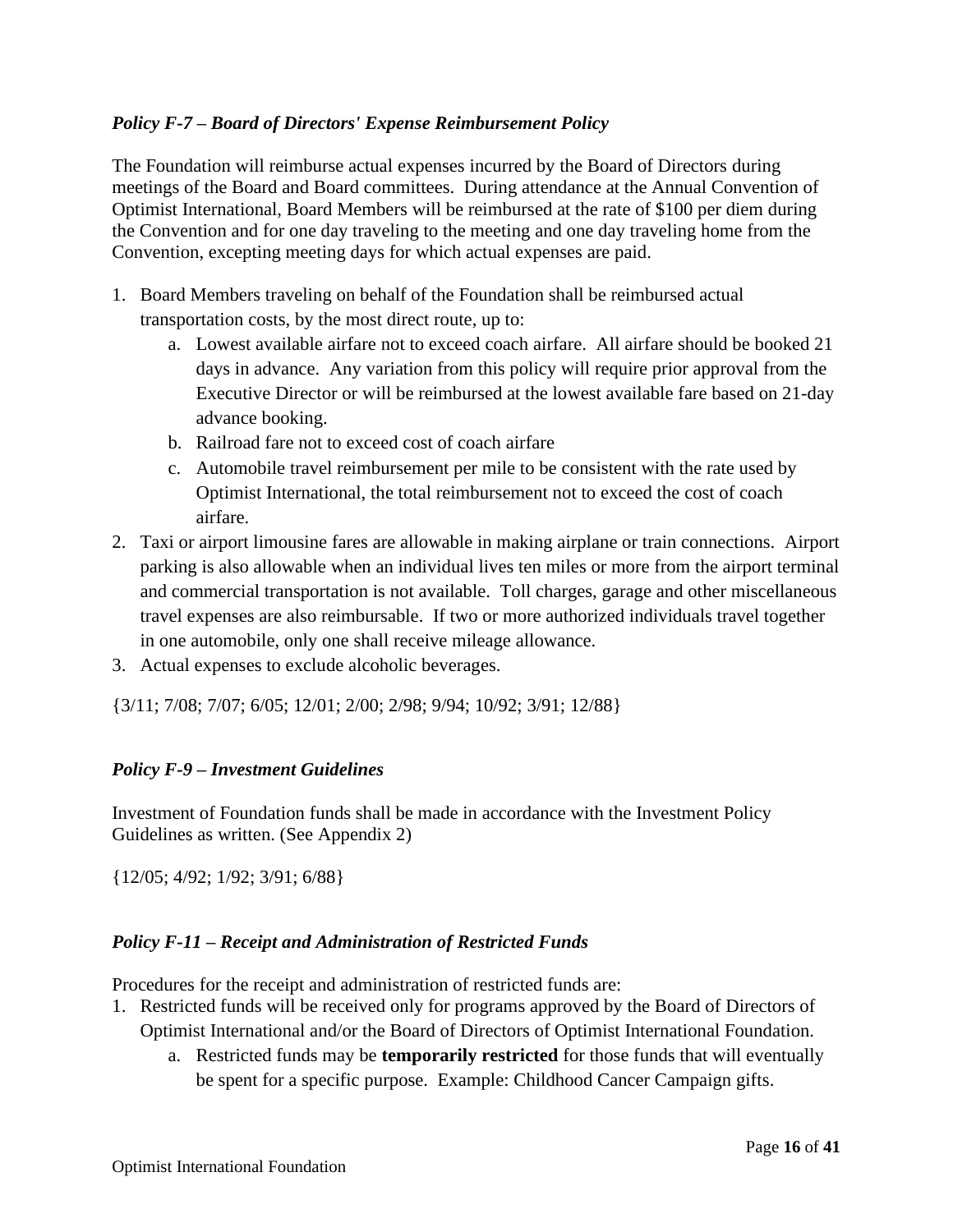- b. Restricted funds may be **permanently restricted** by the donor and placed in endowment. Example: Gifts establishing or adding to endowment funds.
- 2. Interest earned on temporarily restricted funds will become a part of available Foundation funding per current policy.
- 3. Interest earned on endowment funds will be handled per the endowment agreement.
- 4. Donors will receive recognition as they would with any other contribution.
- 5. Temporarily restricted funds under \$5,000 must be expended within two years or they become a part of the permanent endowment unless they are part of Club Campaign Fund, Pass Through Fund, or being held for Optimist International.

# *Policy F-12 – Issuance and Use of Corporate Credit Cards*

All Optimist International Foundation credit cards are to be used only for Optimist International Foundation business transactions.

# *Policy F-13 – Capital Expenditures Policy*

The Foundation Executive Director is approved to make capital expenditures (i.e., office equipment, furniture, etc.) with a price up to \$5,000, and approval by the Foundation President is needed for purchases \$5,001 through \$10,000. Any purchases over \$10,000 require submittal for Board approval.

# *Policy F-14 – Insurance Policy Premiums*

If a donor defaults on a pledge to the Optimist International Foundation, the securing institution will be reviewed by the Executive Director for recommendation to the Optimist International Foundation Board of Directors. If an insurance policy is less than half paid up, the Foundation will cash the policy in for the cash value.

If the value of the policy declines enough that the current cash value becomes a decision factor, the Executive Director will communicate with the Donor about his/her preference whether to (1) cash in the policy or (2) continue to hold the policy as it is.

# *Policy F-15 – Travel Policy*

It is the policy of the Optimist International Foundation to pay the travel expenses (transportation, lodging and meals with proper receipt) of those individuals who are authorized to travel to achieve the mission of the Foundation up to the budgeted amount. Those authorized to travel on behalf of the Foundation shall be the Officers and Members of the Board of Directors, the Executive Director and staff, and from time to time, other Optimists. The purpose of such travel shall be to promote the mission and programs of the Foundation to individuals, businesses, Clubs, Zones and Districts. The Executive Director is expected to make regular visits to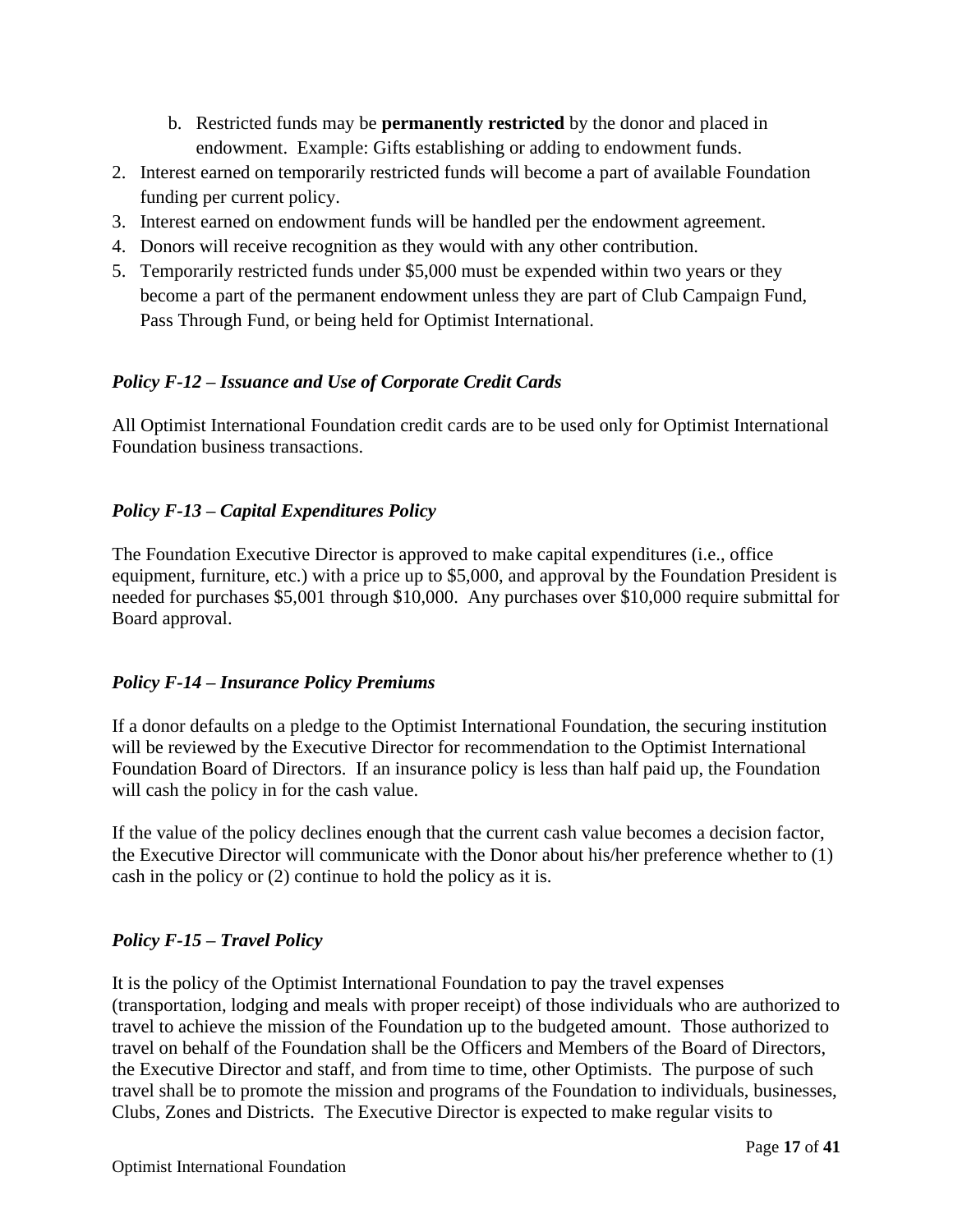individuals, Clubs, Districts, etc. The President and Executive Director are expected to attend the Governor's Conference and the President-Elect and Executive Director are expected to attend the Governor's-Elect Conference of Optimist International to promote the mission and programs of the Foundation.

It is expected that those traveling on Foundation business will do everything in their power to keep expenses to a minimum. It is the responsibility of the Executive Director to monitor the effectiveness of travel and report such to the Board of Directors.

# *Policy F-16 – Proceeds From Insurance Policies and Bequests*

When the Optimist International Foundation receives undesignated bequest income or proceeds from donor life insurance policies (as owner or as beneficiary), in the amount of \$10,000 or more, those monies will be placed in unrestricted quasi-endowment.

The person in whose name the bequest or life insurance policy was given will be named at the appropriate level of Benefactor in memoriam and be listed as a member in memoriam of the Friends of Tomorrow.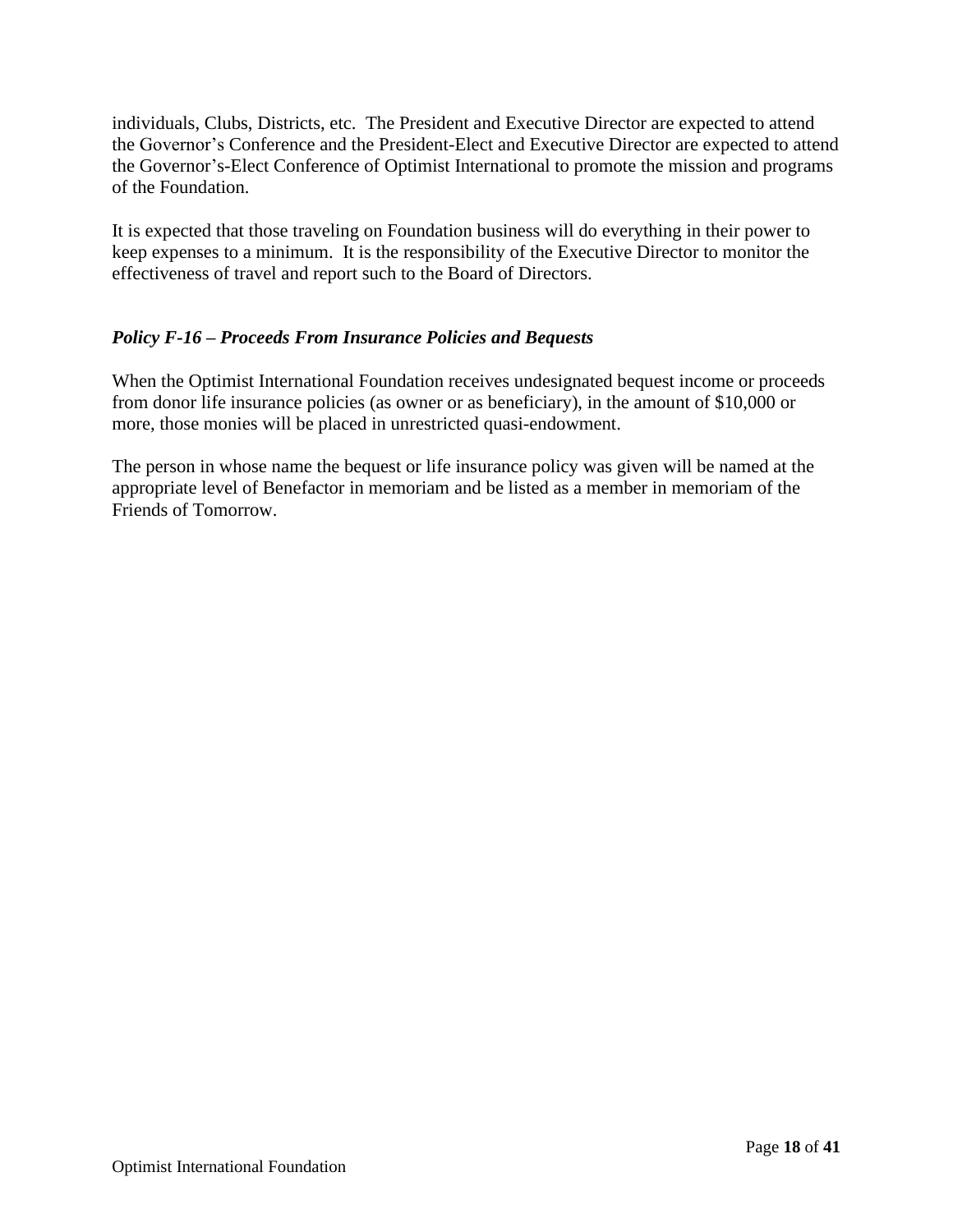# **Section FC – Foundation Committees**

# *Policy FC-3 – Role of Women's Philanthropy Council*

#### Concept:

The purpose of the Women's Philanthropy Council is to increase awareness and interest among women in contributing to the Optimist International Foundations and to raise funds for the Optimist International Foundation.

#### Job Description:

The Women's Philanthropy Council and its Committee is an initiative of the Optimist International Foundation.

Meetings of the Women's Philanthropy Council Committee, three times a year, will be convened by teleconference. One meeting will be held at the International Convention.

Qualities of Committee Members:

- Realizing that Members of the Council Committee will be sometimes dealing with donor giving histories, the ability to hold information in confidence is very important.
- Members must believe strongly in the importance of Optimism and the necessity of financially supporting the Foundation.
- In order to be effective in setting an example for giving, Members (or their spouses, if they do not give separately) should have a lifetime giving level of at least Honored Benefactor.

Skills Required of Committee Members:

- Members must be available by electronic means.
- Members should be comfortable using the Internet for research.
- Members must be willing to write reports about contacts and submit them in a timely manner.
- Members must be comfortable presenting information in a large- or small-group setting.
- Members must be able to participate in meetings conducted in English.

Committee Member Responsibilities:

- Participate in the activities and the meetings of the Council.
- Support the Optimist International Foundation with an annual gift that qualifies you, at minimum, for the Presidents Club.
- Locate and identify women who might be likely Donor prospects for the Foundation.
- Develop and maintain relationships with a selected group of female Donor prospects.
- Occasionally, represent the Foundation at meetings or events, speaking about women and philanthropy as appropriate.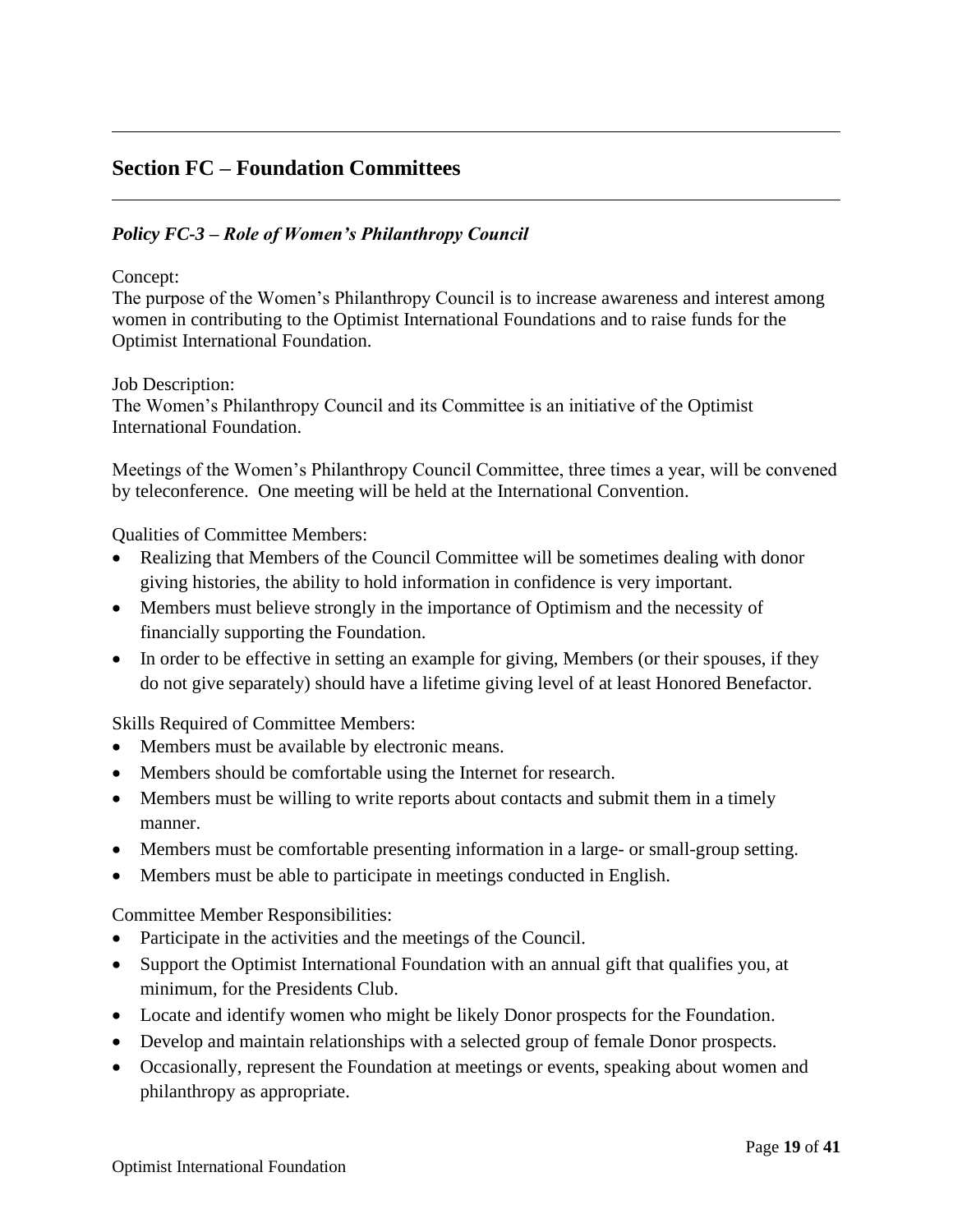- Participate in recommended philanthropic reading and study programs as developed by the Executive Director.
- Participate with other members of the Women's Philanthropy Council Committee in conducting a workshop about women and philanthropy at the International Convention.
- Participate with other members of the Women's Philanthropy Council Committee in conducting an annual fundraising activity on behalf of the Foundations.
- Participate with other members of the Women's Philanthropy Council Committee in setting a goal for unrestricted contributions to be received annually through the Women's Philanthropy Council.
- Follow up with selected women who respond to requests for information from the website, through the Focus on Women newsletter, or from other sources.

# *Policy FC-3C – Expansion and Recognition for the Women's Philanthropy Council*

The Women's Philanthropy Council proposes adding a general annual donor recognition classification open to any individual, business, corporation, or foundation that contributes a minimum of \$100 restricted to the Women's Philanthropy Council of the Optimist International Foundation during the Optimist year.

Donors may or may not be Members of Optimist International.

Donors will need to indicate by completing a form or noting on their check or online gift if they wish to be considered a Member of the Women's Philanthropy Council. Donors of \$100 or more unrestricted who do not specify their gift for the Women's Philanthropy Council will not be recognized as Members of the Women Philanthropy Council.

The Women's Philanthropy Council will be restricted to an OIF Board Designated project within Optimist International. Beginning October 1, 2021 and valid for three (3) years, the designation restriction of the WPC donations will be the Optimist International World Oratorical Championship.

It is not the intention of the Women's Philanthropy Council to spend significant funds to recognize donors to the Women's Philanthropy Council. Donors will receive two email communications per year updating them on the use of their collective contributions. Additionally, donors will receive a lapel pin indicating participation in the Women's Philanthropy Council.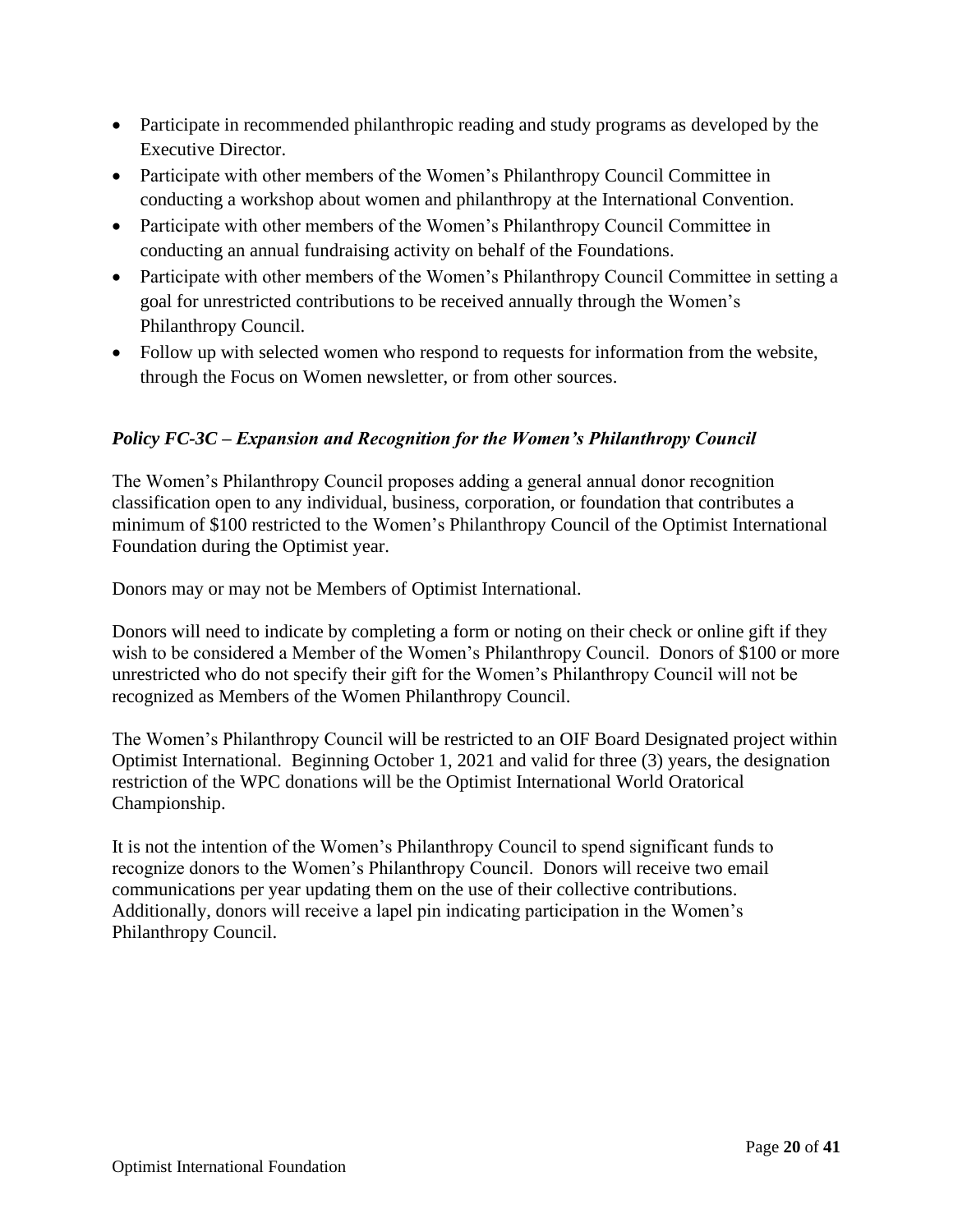# **Section M – Miscellaneous Areas of Concern**

# *Policy M-1 – Conflict of Interest*

Each Board Member will be required to declare on an annual basis any or all Conflicts of Interest while serving as a Member of the Board of Directors. In an effort to avoid the appearance of impropriety, full written disclosure shall be made by staff on behalf of any vendor or supplier of goods and/or services regarding their relationship to any past or present members of Optimist International or staff. The disclosure shall be made to the Board of Directors of the Optimist International Foundation and shall be included in the minutes of the meetings of the Board of Directors. Staff should make available a list of all such vendors and/or suppliers for Board review annually.

# *Policy M-2 – Fund Raising Presentation Guidelines*

Any vendor who desires to conduct business with the Optimist International Foundation must meet the following criteria:

- 1. The vendor must submit a written proposal that fulfills all of the criteria as established by this guideline.
- 2. The vendor shall submit any proposal to the Executive Director of the Foundation for review, as to compliance with this guideline. The Foundation Executive Director and staff shall review all submissions by vendors, only to assure compliance with these guidelines and to detail impact on staff time and cost; not to determine the merit of the proposal.
- 3. The proposal must include an outline of the intent of the proposed service(s) and/or product(s), including an outline of the suggested implementation process.
- 4. The proposal must detail the benefit(s) and cost(s) to the Foundation.
- 5. The submitter shall meet all of the established guidelines for a vendor to the Foundation or a letter detailing why they cannot meet the guidelines, i.e. innovative product/service, must be submitted.
- 6. The proposal must include a listing of all other groups comparable to the Optimist International Foundation, either in number or discipline, now being serviced. Further, a contact person for each group, including address and telephone number, shall be provided for the express purpose of discussion of said service by any person designated by the Foundation Board.
- 7. The submitter must be willing to meet with the Board of Directors and/or staff, at no cost to the Foundation, to discuss or present the details of the proposal.
- 8. All transactions are on an "arm's length" basis. The vendor assumes all normal business risks.
- 9. No favoritism will be given because a vendor is an Optimist Member.
- 10. After review by staff, the proposal shall be forwarded to the Board.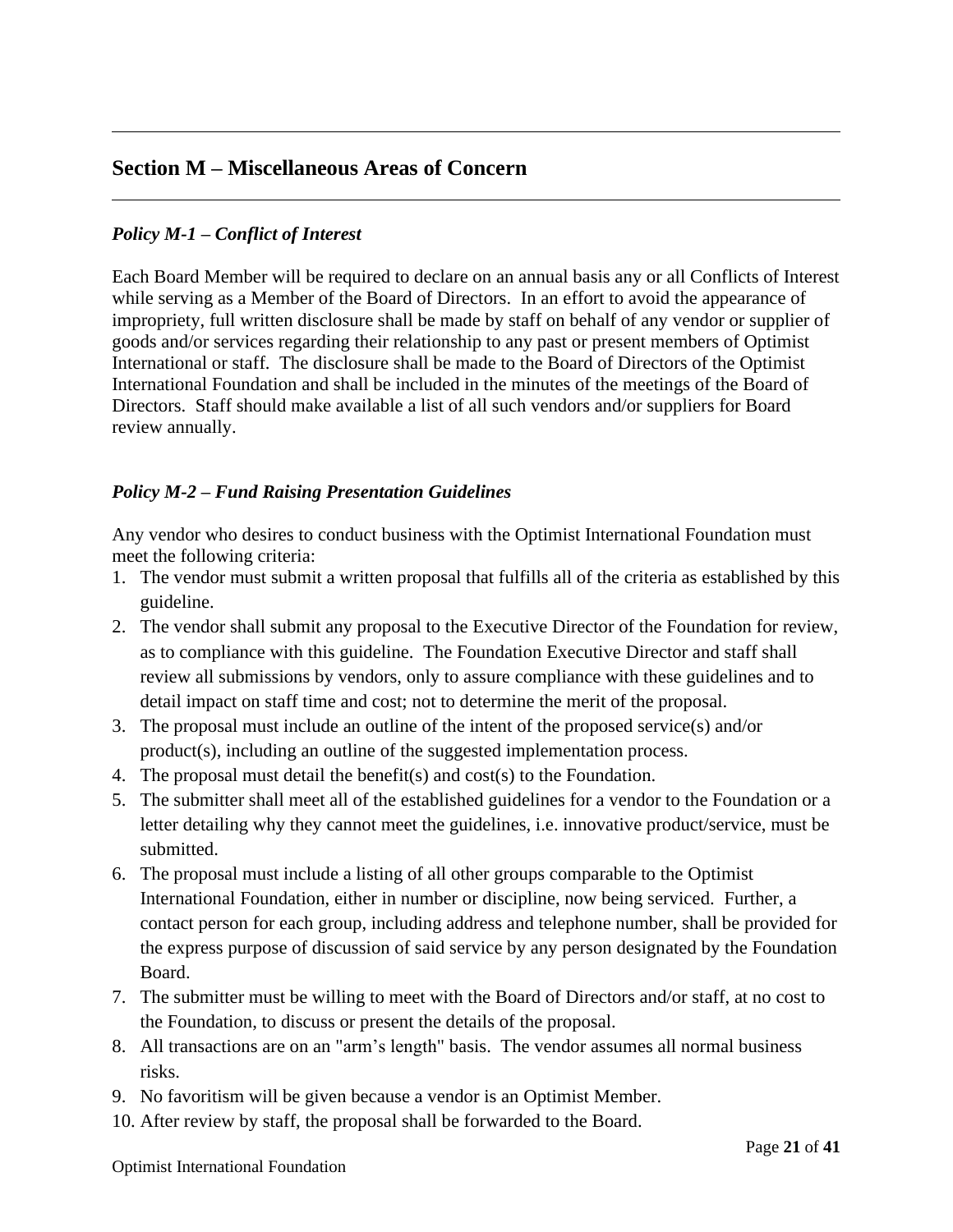- 11. The Board shall review and then, by majority vote, recommend any further action.
- 12. The submitter of a proposal must be aware that any and all proposals are subject to the competitive bid process.
- 13. Foundation staff will notify the Board of the Foundation regarding any Optimist Members with whom they are conducting business.

These guidelines shall be provided to each vendor by the Executive Director of the Optimist International Foundation or an assigned staff member upon request or receipt of any informal proposal.

# *Policy M-3 – Consideration of Presentations by a Business or Vendor*

The Foundation President shall determine whether presentations by a business or vendor or other individuals will be permitted at meetings of the Board of Directors.

When considering a business or vendor for making a presentation to the Board of Directors of the Foundation, as part of the review process, the following items will be considered:

- 1. The track record of the business and its projected stability.
- 2. The provision of audited financial statements and current references from banks.
- 3. The availability of the item/project to all Optimist International members within the jurisdiction of the particular Foundation considering the proposal.
- 4. The profitability of the project.

# *Policy M-4 – Usage of Foundation's Name and Logo*

The use of the Foundation's name and/or logo by District Foundation Representatives and Club Foundation Representatives for fund raising events and publications is acceptable. Reproductions for commercial use must be authorized through the Foundation Executive Director.

# *Policy M-5 – Contractual Agreements*

Optimist Members do not have the authority to make contractual commitments on behalf of Optimist International Foundation unless specifically authorized by the Board of Directors. The Executive Director is authorized to enter into contracts on behalf of the Foundation for amounts less than \$25,000. Any contract requiring more than \$25,000 must be approved by the Board of Directors.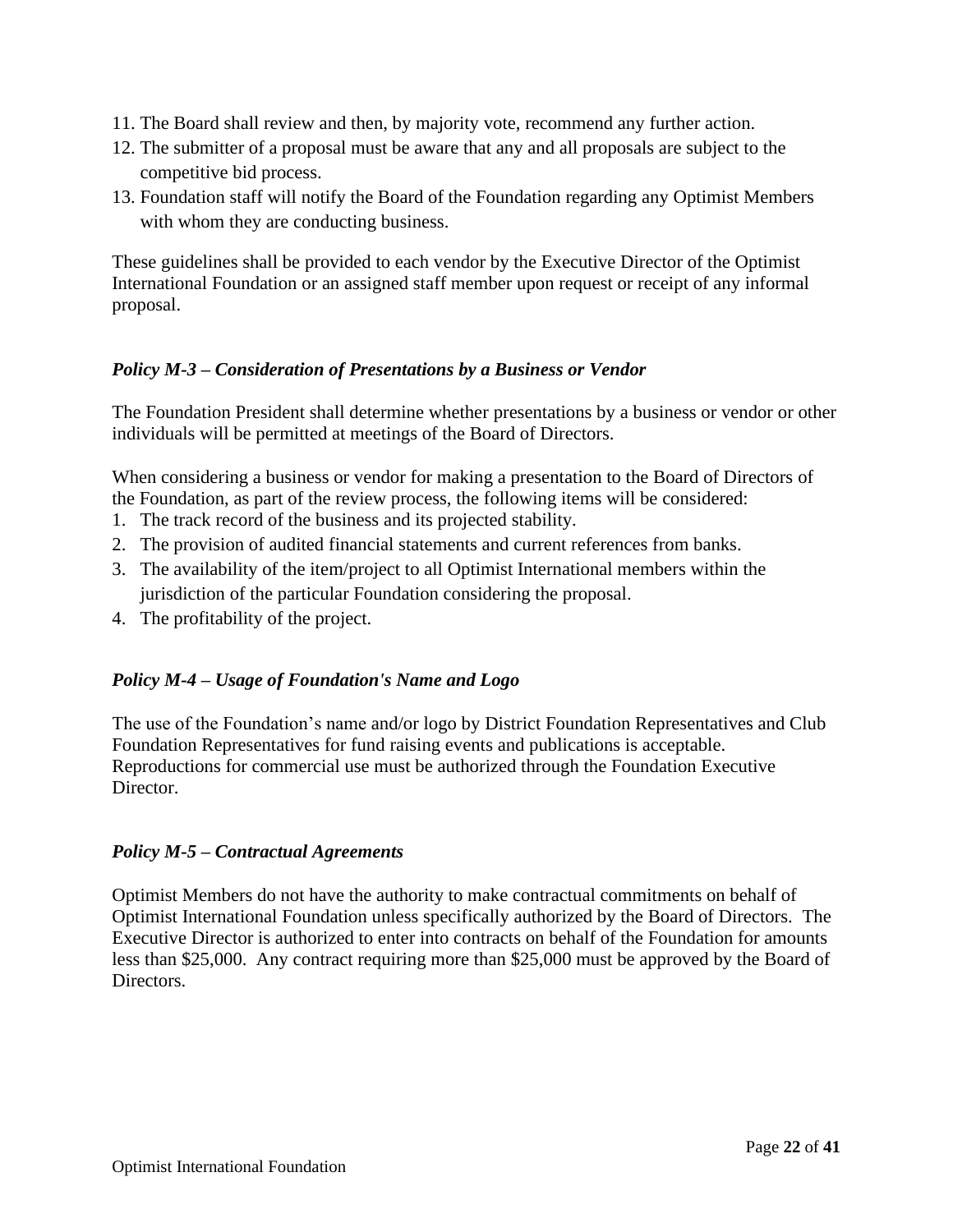# *Policy M-6 – All Travel*

Reimbursed travel for Optimist International Foundation will be coordinated through the Optimist International Foundation or Meeting Services of Optimist International. If an itinerary is made individually, the individual will obtain the final approval on the travel arrangement from the Foundation Executive Director.

# *Policy M-7 – Legal Counsel*

Optimist International Foundation will seek legal counsel as needed on any pending legal question or action. The Executive Director, in consultation with the OIF President, will determine the best legal counsel to utilize.

# *Policy M-8 – Memorial Recognition – Current and Past Board Members*

On the occasion of the death of a Past President of the Optimist International Foundation, the Board of Directors of the Foundation will provide an expression of sympathy in the form of a memorial contribution.

Note: Policy I-76 directs notification in *The Optimist* magazine.

On the occasion of the death of a sitting Board Member of the Optimist International Foundation, the Board of Directors will provide an expression of sympathy in the form of a memorial contribution.

On the occasion of the death of a past Board Member, the organization will provide a written expression of sympathy and notify current Members of the Board of Directors of the Optimist International Foundation.

# **Policy M-9 – V***e***ndors at the International Convention to Benefit the Foundation**

At the discretion of the Executive Director, vendors who request selling something at the Foundation's kiosk, with total proceeds going to the Foundation, will be offered a space in the House of Optimism with Foundation paying the OIF-affiliated rate for the cost of the booth.

At the discretion of the Executive Director, vendors who request selling something at the Foundation kiosk, with partial proceeds going to the Foundation, may be offered a space in the House of Optimism at the OIF-affiliated rate with or without partial payment of the OIFaffiliated rate by the Foundation.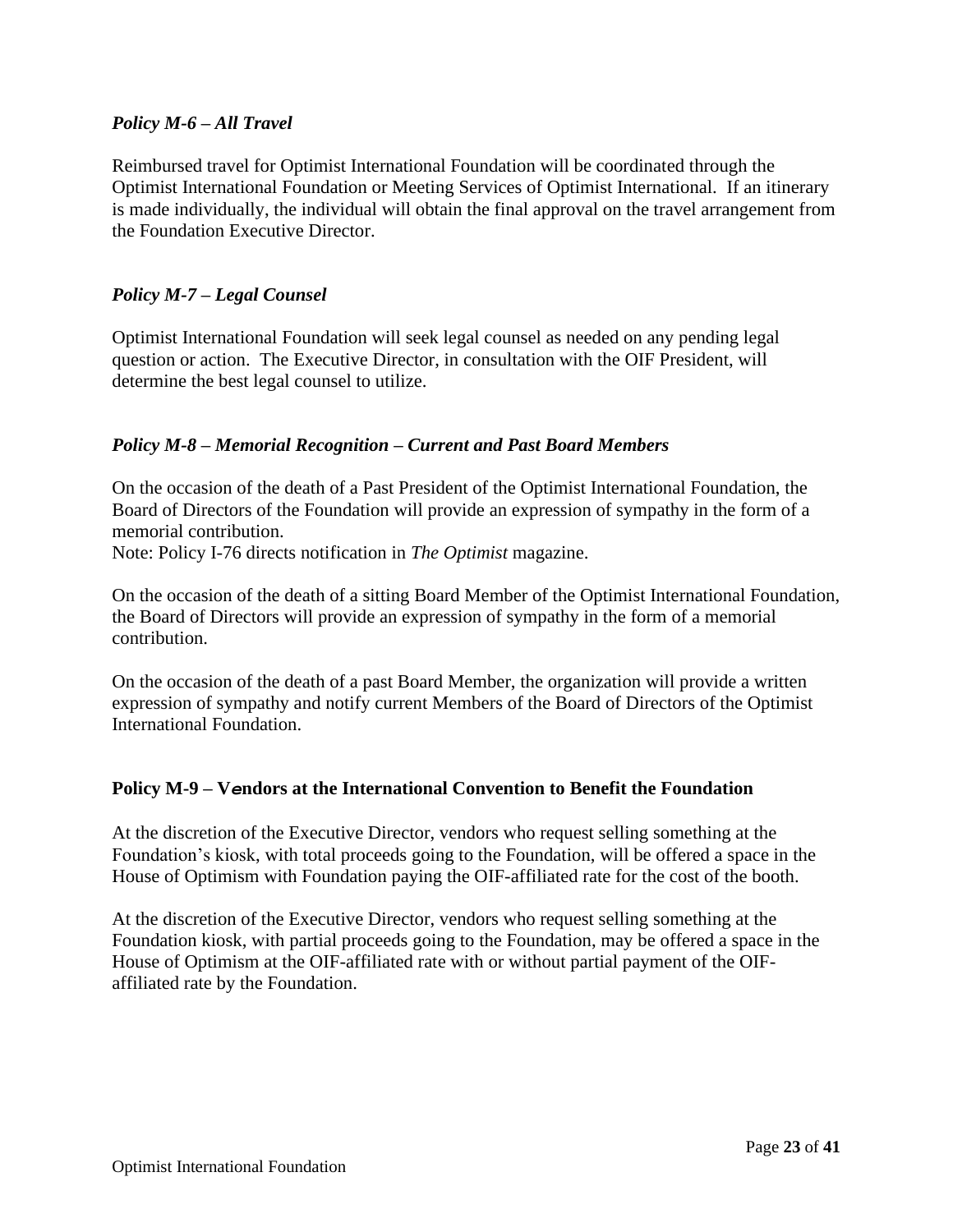# *Policy M-10 – Donor Privacy Policy*

The Optimist International Foundation respects the privacy of its donors. The Foundation maintains current directory information (address, phones, email) and gift information. From time to time, donor information may be shared with volunteers – Board members, volunteer fundraising committees, and District Foundation Representatives working on behalf of the Foundation.

Various procedures have been implemented to safeguard the security and integrity of the personal information donors may provide. Personal information is accessible only by staff and volunteers designated to handle online complaints or requests. All Optimist International Foundation employees with access to personal information obtained on the website are also bound to adhere to this policy. AES encryption is employed on database files for donor records.

Information is used to communicate with the donor about volunteer and donation opportunities. Donors' information is shared with volunteers for the purpose of mailing or emailing Foundation updates, newsletters and solicitations.

Donors who do not wish their information to be shared with volunteers may request anonymity by phoning, writing, faxing, or emailing the Optimist International Foundation.

The Optimist International Foundation does not sell, trade or share donor information with other organizations, corporations or individuals.

# *Policy M-11 – Assessment of Performance and Effectiveness*

The Board of Directors will, at least every two years, review and assess the performance and effectiveness of the Foundation and determine future actions required to achieve the Foundation's mission.

# *Policy M-12 – Gifts to Go Out of the Country*

Distributions to Foreign Organizations:

Optimist International will not accept donations restricted to use by foreign Optimist Clubs, unless the Donor agrees to permit OIF to oversee the donation to ensure that funds are used for the exempt purposes of OIF and to seek correction of any misuse of the funds by the Club.

The Club may not be listed in Executive Order 13224 or on the list of Specially Designated Nationals as having committed or posing a risk of committing terrorist acts.

Club projects will be reviewed in detail and will determine whether or not the Club has the ability to both accomplish the charitable purpose of the grant and protect the resources from diversion to non-charitable purposes.

The terms of the grant will be in a written agreement signed by both OIF and the Club.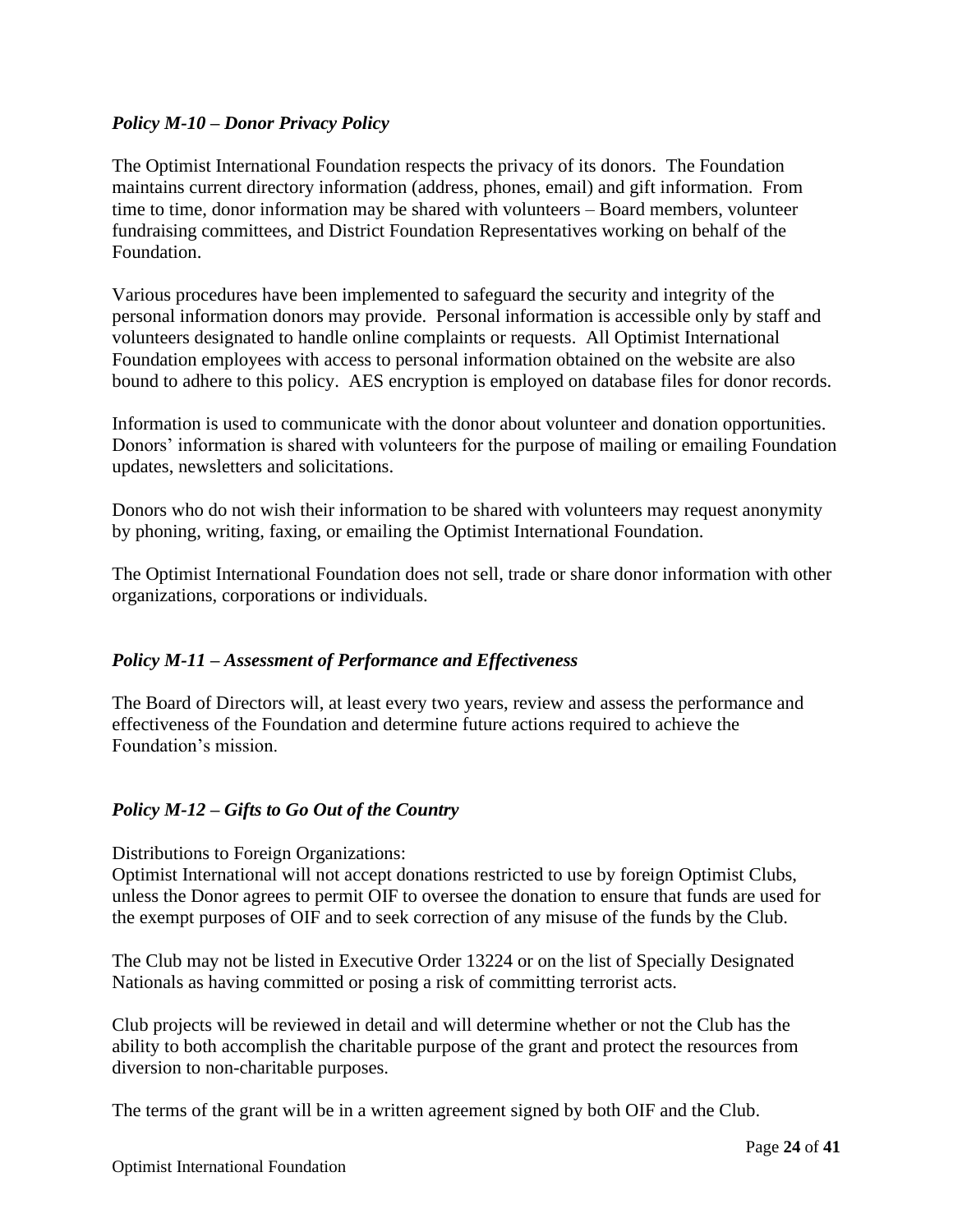OIF will limit distributions to funds needed for specific purposes.

OIF will make periodic audits of the programs and require periodic financial statements by its agents.

OIF will seek correction of any misuse of funds by the Club.

OIF will comply with the relevant laws of the foreign jurisdiction in which the Club is located.

Income Taxation of Recipient Club:

The foreign Club must give OIF a Form W-8EXP (Certificate of Foreign Government or Other Foreign Organization for United States Tax Withholding).

Each time a distribution is made to a foreign Club, OIF will file a Form 1042-S (Foreign Person's U.S. Source Income Subject to Withholding), even if OIF is not required to withhold income tax.

To avoid the requirement that tax be withheld from the payment to the foreign Club, the foreign Club must either (i) certify that it has been issued a determination letter by the IRS (OIF should then obtain a copy of the determination letter) or (ii) provide an opinion from U.S. counsel concluding that the foreign Club is an exempt organization as described in Internal Revenue Code section 501(c).

If the foreign Club does not have a U.S. taxpayer identification number, then OIF may rely upon the Form W-8EXP for a period of time starting on the day of the Form is signed and ending on the last day of the 3rd succeeding calendar year. If the foreign Club does have a U.S. taxpayer identification number, then OIF may rely upon the Form W-8EXP until a change in circumstances makes any information on the Form incorrect provided that OIF reports on Form 1042-S at least one payment annually to the foreign Club.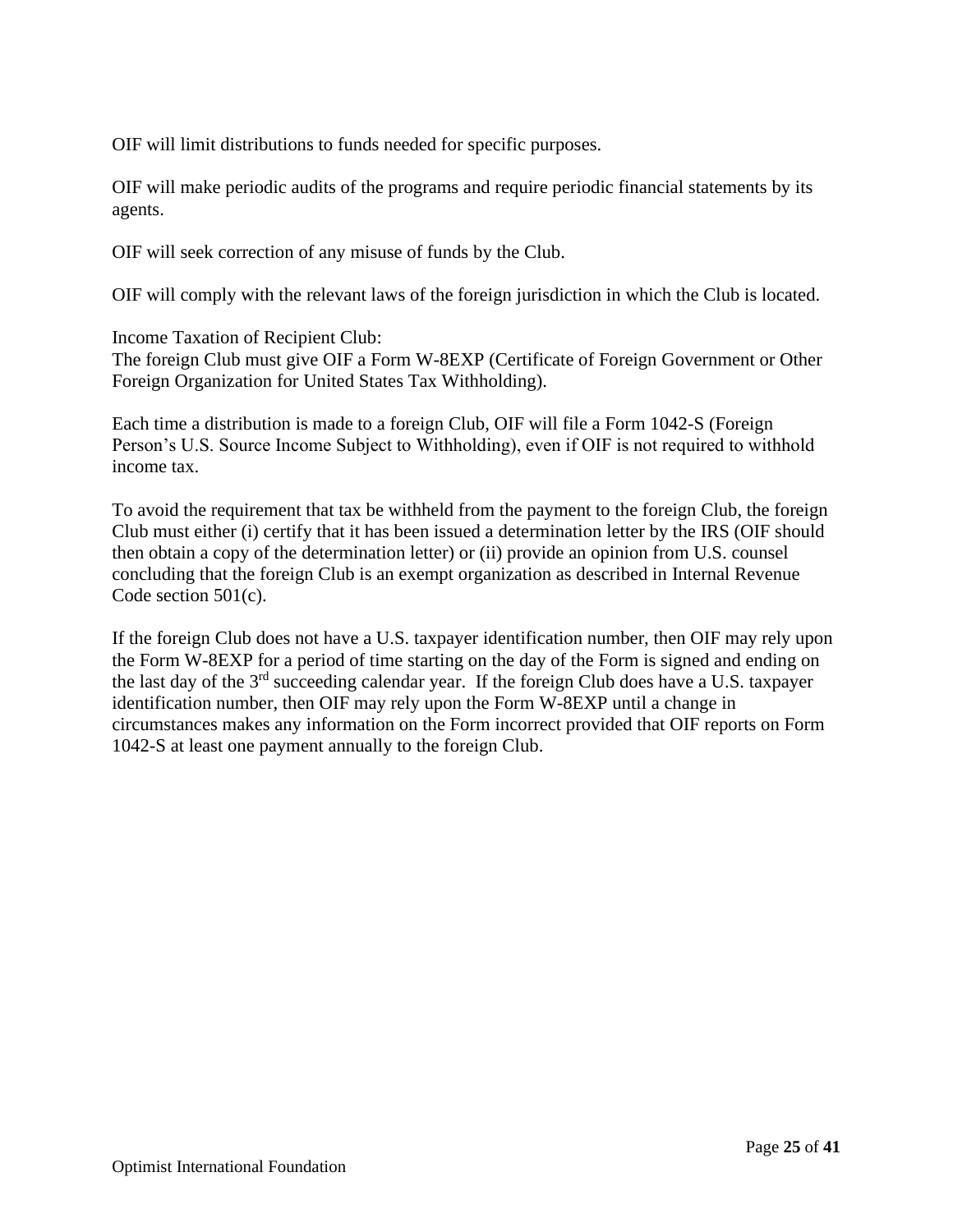# *Policy M-13 – Disaster Recovery Plan*

| <b>Natural Disasters</b>   | Other<br><b>Disasters</b> | Items<br>Affected                   | Complete<br>Loss | Partial Loss           | <b>Recommended Actions</b>                                                                                                                                                                                                                                                                                                                           | Assigned             | <b>Notes</b>                                                                                                                                   |
|----------------------------|---------------------------|-------------------------------------|------------------|------------------------|------------------------------------------------------------------------------------------------------------------------------------------------------------------------------------------------------------------------------------------------------------------------------------------------------------------------------------------------------|----------------------|------------------------------------------------------------------------------------------------------------------------------------------------|
| Tornado-                   | Theft                     | Equipment                           |                  |                        |                                                                                                                                                                                                                                                                                                                                                      | ED                   |                                                                                                                                                |
| wind/water; fire;<br>flood |                           |                                     |                  |                        |                                                                                                                                                                                                                                                                                                                                                      |                      |                                                                                                                                                |
|                            |                           | Computers                           | Replace          | Consider<br>repair     | \$5,000 deductible                                                                                                                                                                                                                                                                                                                                   | IT                   | Laptops may be<br>in the possession<br>of individual<br>staff members;<br>desktops will be<br>located in 3rd<br>floor<br>Foundations'<br>suite |
|                            |                           | Copier                              |                  |                        | Leased; work with OI on<br>options                                                                                                                                                                                                                                                                                                                   | IT                   | Located on 3rd<br>floor                                                                                                                        |
|                            |                           | Fax                                 | Replace          | Replace                |                                                                                                                                                                                                                                                                                                                                                      | $\mathop{\text{IT}}$ | Located on 3rd<br>floor                                                                                                                        |
|                            |                           | Phones                              |                  |                        | OI's phone system; work<br>with OI on options                                                                                                                                                                                                                                                                                                        | IT                   |                                                                                                                                                |
|                            |                           | Records                             |                  |                        |                                                                                                                                                                                                                                                                                                                                                      | $\mathop{\text{IT}}$ |                                                                                                                                                |
|                            |                           | Computer                            | Unlikely         | Limited to<br>one week | Computer data on RE is<br>backed up and stored off-<br>site weekly; work with<br>OI's IT department for<br>recovery; it might be<br>necessary to hire our own<br>IT recovery assistance if<br>OI also had computer<br>record loss.                                                                                                                   | IT                   | Data is housed<br>on server in IT<br>area of 1 <sup>st</sup> floor                                                                             |
|                            |                           | Paper files                         | Possible         | Possible               | EN files are only in CP's<br>office; donor files are only<br>in JS's office; Club<br>Campaign and Pass<br>Through are only in<br>general Foundation filing<br>areas; CGA files are in<br>both ST's and JS's offices.<br>Consider scanning or<br>alternate backup.                                                                                    | <b>DDS</b>           | Located<br>primarily on 3rd<br>floor.                                                                                                          |
|                            |                           | $\overline{In}$ ventory –<br>plates | Possible         | Possible               | \$5,000 deductible; replace<br>only current year                                                                                                                                                                                                                                                                                                     | <b>DDS</b>           | Inventory in<br>basement<br>storage.                                                                                                           |
|                            |                           | Inventory $-$<br>prints             | Possible         | Possible               | \$5,000 deductible; replace<br>only current year.                                                                                                                                                                                                                                                                                                    | <b>DDS</b>           | Inventory in<br>basement<br>storage.                                                                                                           |
|                            |                           | Inventory $-$<br>awards             | Possible         | Possible               | \$5,000 deductible; if a<br>complete loss, would be<br>very expensive given all<br>the patches, pins, and<br>lifetime awards we have in<br>stock.                                                                                                                                                                                                    | <b>DDS</b>           | Inventory in<br>basement<br>storage.                                                                                                           |
|                            | Computer<br>Crash         | Data and<br>files                   | Possible         | Possible               | Would depend upon the<br>cause of the crash, whether<br>it might be covered by<br>insurance. Would also<br>depend upon whether OI<br>was affected or just the<br>Foundation. If OI was<br>affected, our solutions<br>would be developed in<br>tandem with them. If only<br>the Foundation, we would<br>probably have to hire<br>recovery assistance. | IT                   |                                                                                                                                                |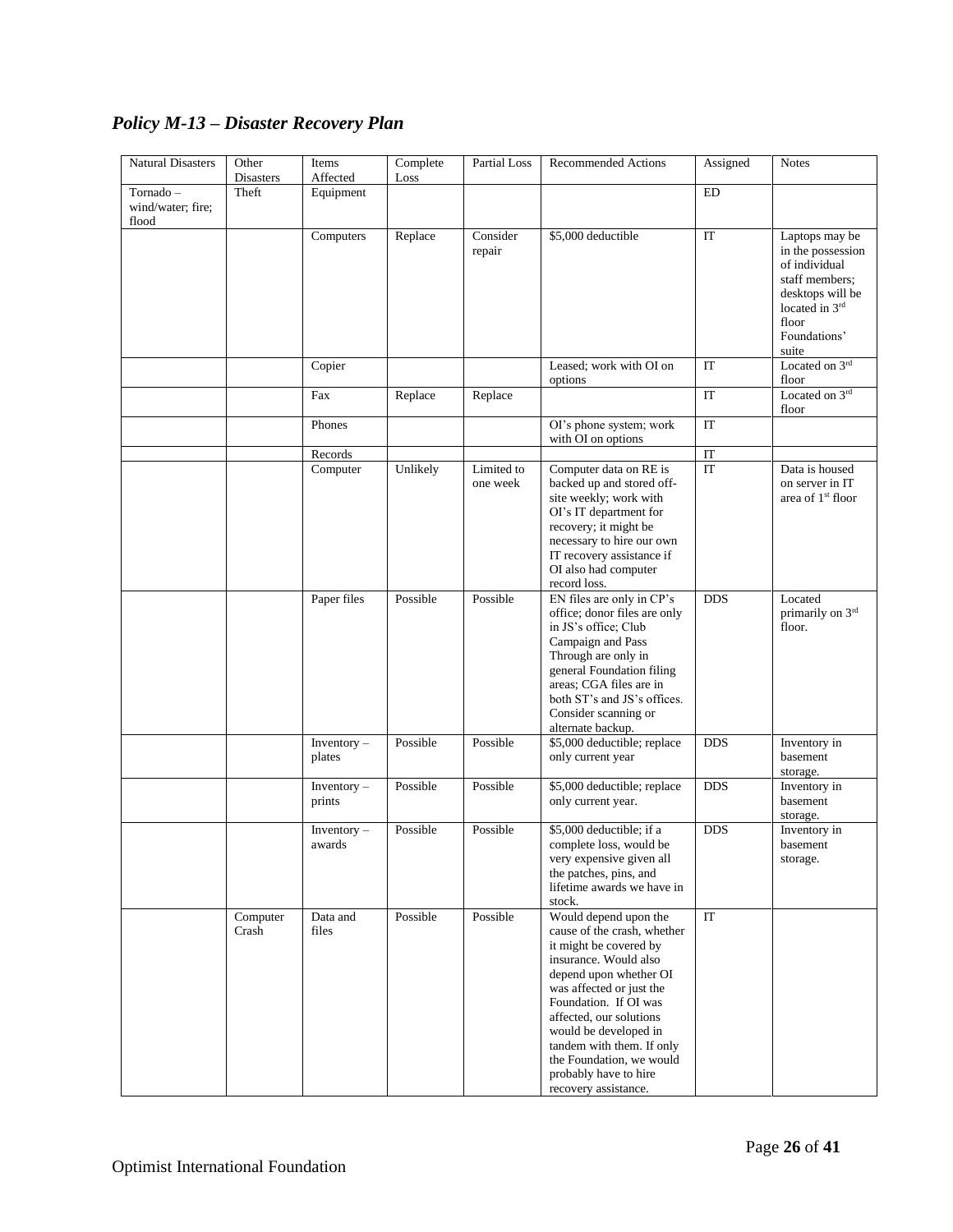Key: RE= Raiser's Edge IT=Information Technology EN=Endowment CGA= Charitable Gift Annuity ED= Executive Director CFO=Chief Financial Officer DDS= Director of Donor Services

# *Policy M-14 – Succession of the Executive Director*

#### Committee:

The committee will be chaired by the President of the Optimist International Foundation and will include the entire Board of Directors.

#### Job Description:

The job description for the Executive Director will be reviewed and updated before advertising.

#### Advertisement:

Advertisement in St. Louis should be through an organization such as The Rome Group, at [solutions@theromegroup.com.](mailto:solutions@theromegroup.com) Their email list blankets the entire St. Louis not-for-profit community, making it unnecessary to advertise in the St. Louis newspaper. Optimist outlets should be used, including electronic means and *The Optimist* magazine -- if its deadlines and publication dates synchronize with the search calendar. If other national advertising is desired, The Chronicle of Philanthropy reaches the widest and most appropriate market.

#### Salary:

Salary should be set considering the St. Louis area market for not-for-profit Executive Director/CEO compensation (see [www.salaries.com](http://www.salaries.com/) ); in accordance with salaries for the Executive Director and senior staff at Optimist International; and with consideration to the successful candidate's experience at the executive management level in a not-for-profit setting, the candidate's education, and the candidate's professional certifications or designations.

#### Interim:

If the Executive Director of Optimist International cannot fulfill their duties, the Executive Director of the OIF would become the interim Executive Director of OI. Conversely, if the Executive Director of the OIF cannot fulfill their duties, the Executive Director of OI shall become the Interim Executive Director of the OIF. A Search Committee will be formed no later than the next regularly scheduled Board of Directors meeting to engage a permanent executive director.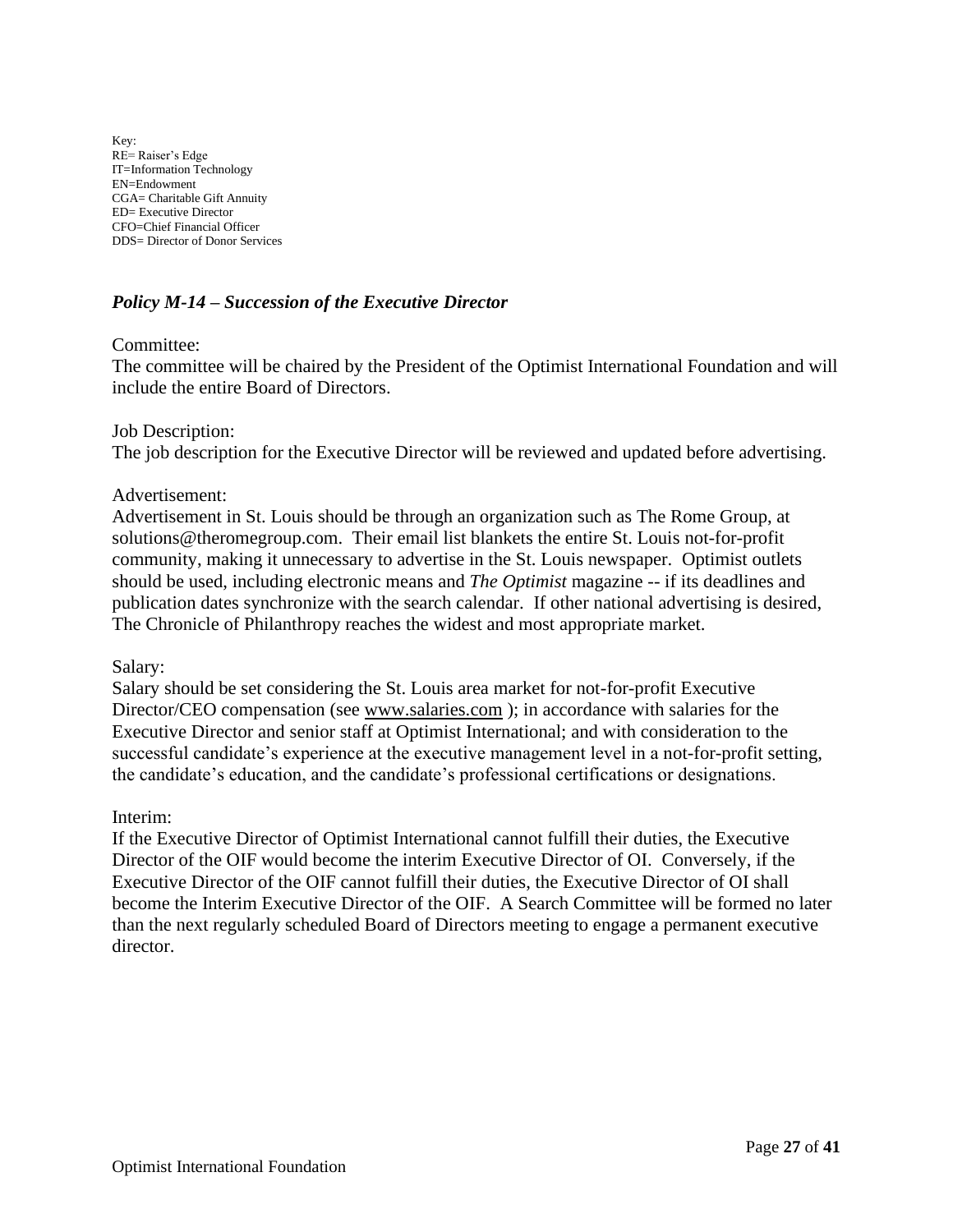# *Policy M-15 – Document Retention and Destruction Policy*

#### Purpose:

In accordance with the Sarbanes-Oxley Act, which makes it a crime to alter, cover up, falsify, or destroy any document with the intent of impeding or obstructing any official proceeding. This policy provides for the systematic review, retention and destruction of documents received or created by the Organization in connection with the transaction of organization business. This policy covers all records and documents, regardless of physical form (including electronic documents), contains guidelines for how long certain documents should be kept and how records should be destroyed. The policy is designed to ensure compliance with federal and state laws and regulations, to eliminate accidental or innocent destruction of records and to facilitate the Organization's operations by promoting efficiency and freeing up valuable storage space.

#### Document Retention:

The Organization follows the document retention procedures outlined below. Documents that are not listed, but are substantially similar to those listed in the schedule will be retained for the appropriate length of time.

| <b>Corporate Records:</b>                             |           |
|-------------------------------------------------------|-----------|
| Annual Reports to Secretary of State/Attorney General | Permanent |
| Articles of Incorporation                             | Permanent |
| Board Meeting and Board Committee Minutes             | Permanent |
| <b>Board Policies/Resolutions</b>                     | Permanent |
| <b>Bylaws</b>                                         | Permanent |
| <b>Construction Documents</b>                         | Permanent |
| <b>Fixed Asset Records</b>                            | Permanent |
| IRS Application for Tax-Exempt Status (Form 1023)     | Permanent |
| <b>IRS</b> Determination Letter                       | Permanent |
| <b>State Sales Tax Exemption Letter</b>               | Permanent |
| <b>Club and Member Records</b>                        | Permanent |
| Contracts (after expiration)                          | 7 years   |
| Correspondence (general)                              | 3 years   |
| Accounting and Corporate Tax Records:                 |           |
| <b>Annual Audits and Financial Statements</b>         | Permanent |
| <b>Depreciation Schedules</b>                         | Permanent |
| <b>General Ledgers</b>                                | Permanent |
| IRS 990 Tax Returns                                   | Permanent |
| <b>Business Expense Records</b>                       | 7 years   |
| <b>IRS 1099s</b>                                      | 7 years   |
| <b>Journal Entries</b>                                | 7 years   |
| Invoices                                              | 7 years   |
| Sales Records (box office, concessions, gift shop)    | 5 years   |
| <b>Petty Cash Vouchers</b>                            | 3 years   |
| <b>Cash Receipts</b>                                  | 3 years   |
| <b>Credit Card Receipts</b>                           | 3 years   |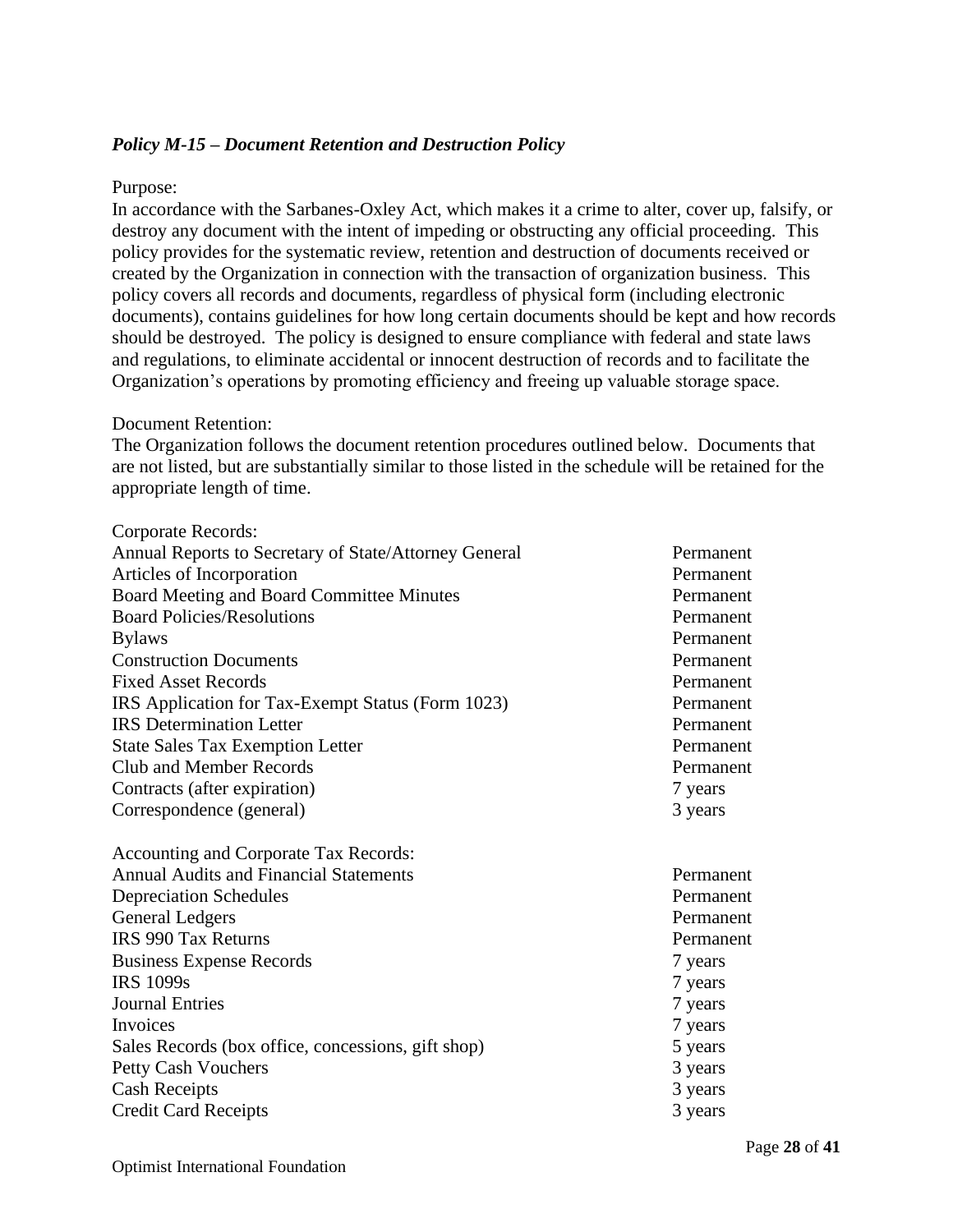| <b>Bank Records:</b>                      |         |
|-------------------------------------------|---------|
| <b>Check Registers</b>                    | Perman  |
| <b>Bank Deposit Slips</b>                 | 7 years |
| <b>Bank Statements and Reconciliation</b> | 7 years |
| <b>Electronic Fund Transfer Documents</b> | 7 years |

Payroll and Employment Tax Records: Payroll Registers **Permanent** State Unemployment Tax Records Permanent Earnings Records 7 years 7 years 2.1 and 2.1 and 2.1 and 2.1 and 2.1 and 2.1 and 2.1 and 2.1 and 2.1 and 2.1 and 2.1 and 2.1 and 2.1 and 2.1 and 2.1 and 2.1 and 2.1 and 2.1 and 2.1 and 2.1 and 2.1 and 2.1 and 2.1 and 2.1 a Garnishment Records 7 years 7 years Payroll Tax returns 7 years 2.1 and 2.1 and 2.1 and 2.1 and 2.1 and 2.1 and 2.1 and 2.1 and 2.1 and 2.1 and 2.1 and 2.1 and 2.1 and 2.1 and 2.1 and 2.1 and 2.1 and 2.1 and 2.1 and 2.1 and 2.1 and 2.1 and 2.1 and 2.1 and 2. W-2 Statements 7 years 7 years

Employee Records: Employment and Termination Agreements Permanent Retirement and Pension Plan Documents **Permanent** Permanent Records Relating to Promotion, Demotion or Discharge 7 years after term Accident Reports and Worker's Compensation Records 5 years Salary Schedules 5 years 5 years 5 years 5 years 5 years 5 years 5 years 5 years 5 years 5 years 5 years 5 years 5 years 5 years 5 years 5 years 5 years 5 years 5 years 5 years 5 years 5 years 5 years 5 years 5 years 5 yea Employment Applications 3 years 3 years 3 years 3 years 3 years 3 years 3 years 3 years 3 years 3 years 3 years 3 years 3 years 3 years 3 years 3 years 3 years 3 years 3 years 3 years 3 years 3 years 3 years 3 years 3 year I-9 Forms 3 years after term Time Cards 2 years 2 years 2 years 2 years 2 years 2 years 2 years 2 years 2 years 2 years 2 years 2 years 2 years 2 years 2 years 2 years 2 years 2 years 2 years 2 years 2 years 2 years 2 years 2 years 2 years 2 years 2 y Donor Records and Acknowledgement Letters 7 years 7 years Grant Applications and Contracts 5 years 5 years

Legal, Insurance and Safety Records: Appraisals Permanent Copyright Registrations Permanent Environmental Studies **Permanent** Permanent Insurance Policies Permanent Real Estate Documents **Permanent** Permanent Stock and Bond Records **Permanent** Permanent Trademark Registrations **Permanent Permanent** Leases 6 years after exp OSHA Documents 5 years 5 years General Contracts 3 years after term

Permanent

Electronic Documents and Records:

Electronic documents will be retained as if they were paper documents. Therefore, any electronic files, including records of donations made online, that fall into one of the document types on the above schedule will be maintained for the appropriate amount of time. If a user has sufficient reason to keep an electronic message, the message should be printed in hard copy and kept in the appropriate file or moved to an "archive" computer file folder. Backup and recovery methods will be tested on a regular basis.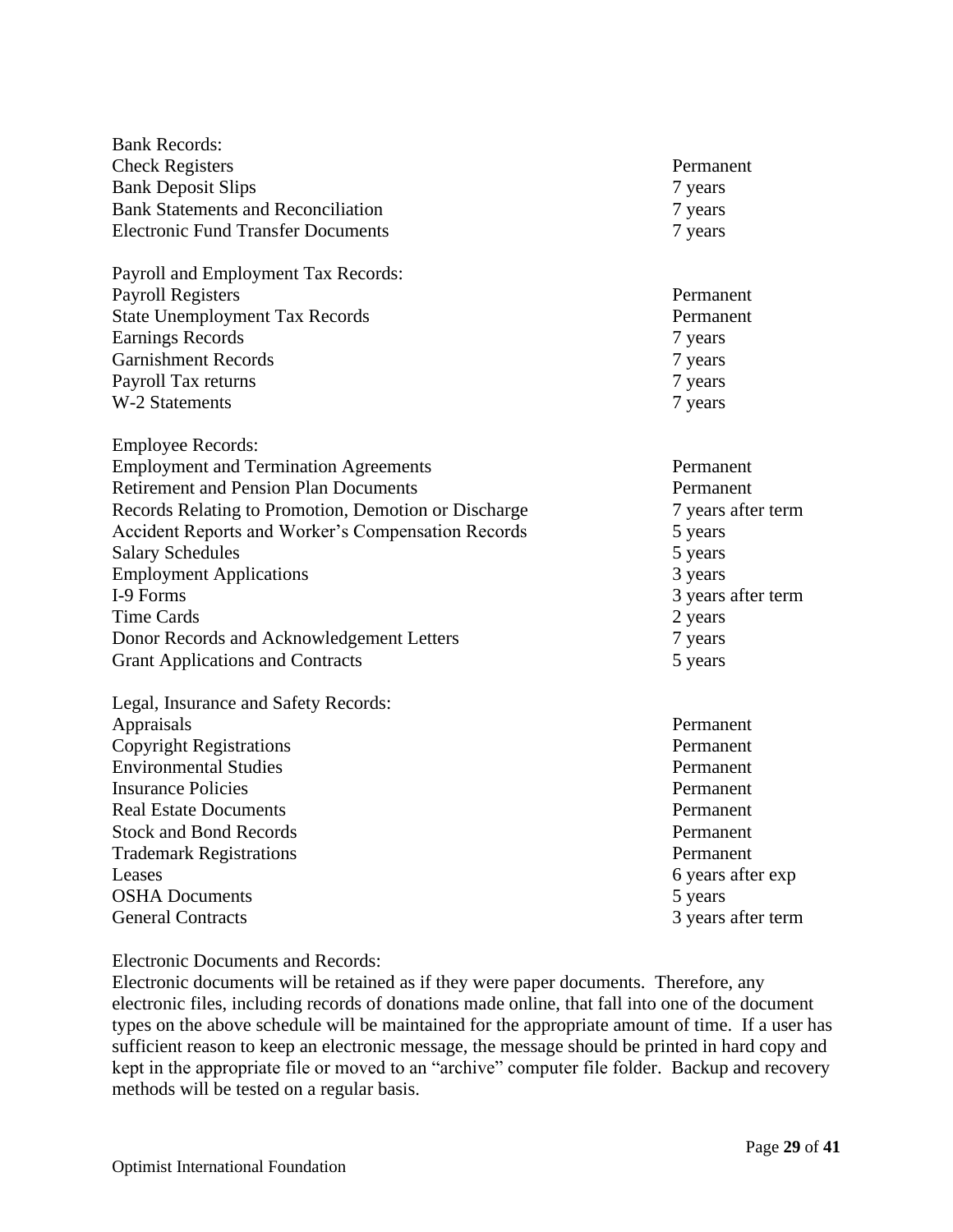#### Emergency Planning:

The Organization's records will be stored in a safe, secure and accessible manner. Documents and financial files that are essential to keeping the Organization operating in an emergency will be duplicated or backed up at least every week and maintained off site.

#### Document Destruction:

The Organization's Executive Director is responsible for the ongoing process of identifying its records, which have met the required retention period and overseeing their destruction. Destruction of financial and personnel-related documents will be accomplished by shredding.

Document destruction will be suspended immediately, upon any indication of an official investigation or when a lawsuit is filed or appears imminent. Destruction will be reinstated upon conclusion of the investigation.

Compliance:

Failure on the part of employees or contract staff to follow this policy can result in possible civil and criminal sanctions against the Organization and its employees or contract staff and possible disciplinary action against responsible individuals. The Treasurer will periodically review these procedures with legal counsel or the organization's certified public accountant to ensure that they are in compliance with new or revised regulations.

# *Policy M-16 – Bi-Annual Effectiveness Report*

The Optimist International Foundation Board of Directors shall request the Executive Director to prepare an Effectiveness Assessment for the Board to review on a bi-annual basis in odd years. This Assessment will be in conjunction with the Better Business Bureau (BBB) submission to the *BBB Standards for Charity Accountability.*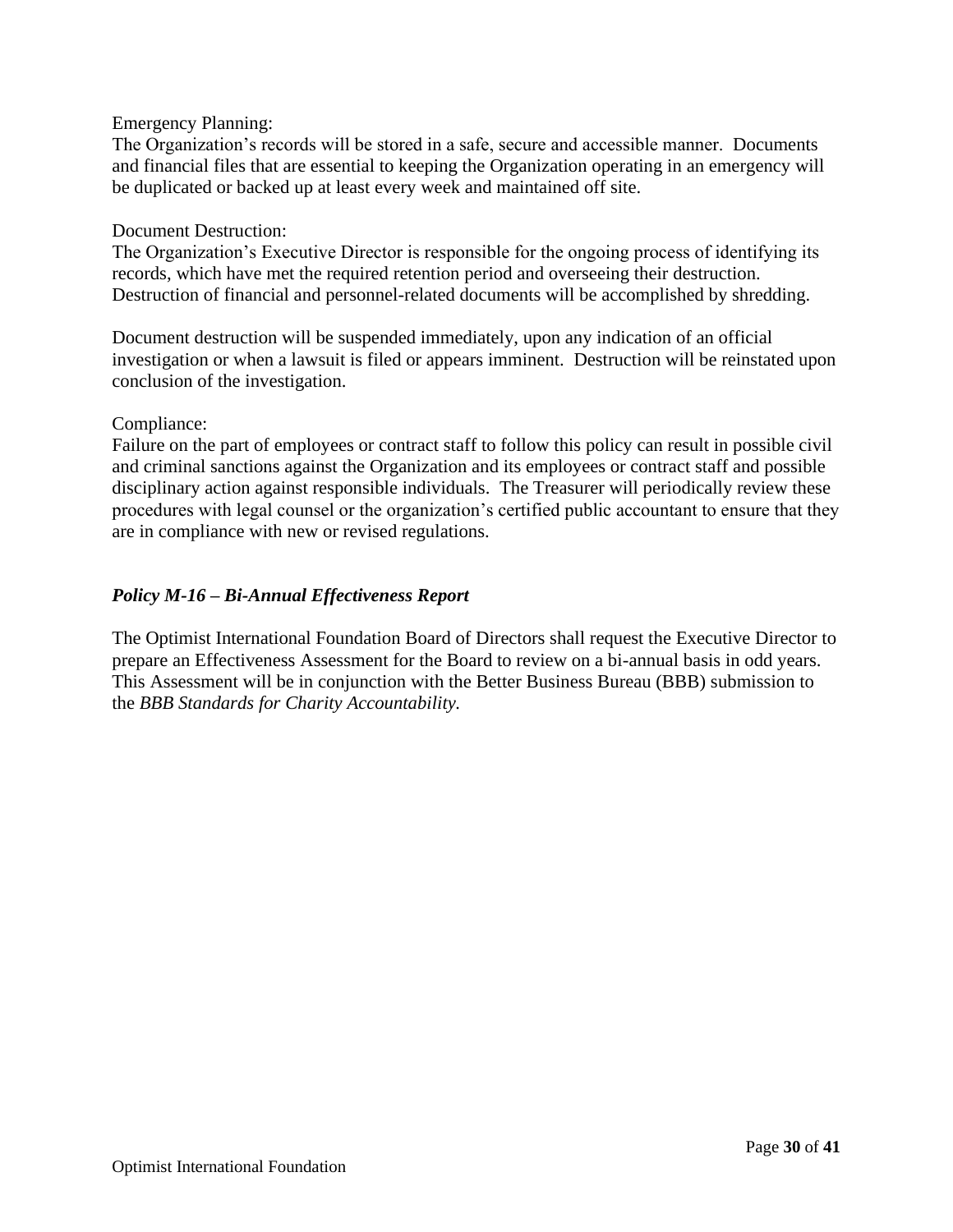# **Section P – Promotions, Recognition and Awards**

# *Policy P-4 – Individual and Club Recognition Levels*

| The following are the recognition levels for gifts: |                            |                      |  |  |  |
|-----------------------------------------------------|----------------------------|----------------------|--|--|--|
| <b>Donation Amount</b>                              | Level                      | Recognition Stone(s) |  |  |  |
| \$1,000                                             | Benefactor                 | No Stone             |  |  |  |
| \$2,500                                             | <b>Honored Benefactor</b>  | Amethyst             |  |  |  |
| \$5,000                                             | Distinguished Benefactor   | Aquamarine           |  |  |  |
| \$10,000                                            | <b>Eminent Benefactor</b>  | <b>Blue Sapphire</b> |  |  |  |
| \$15,000                                            | <b>Bronze Benefactor</b>   | <b>Yellow Topaz</b>  |  |  |  |
| \$25,000                                            | <b>Silver Benefactor</b>   | Ruby                 |  |  |  |
| \$50,000                                            | Golden Benefactor          | Emerald              |  |  |  |
| \$75,000                                            | Diamond Benefactor         | Diamond              |  |  |  |
| \$100,000                                           | Copper Benefactor          | 2 Diamonds           |  |  |  |
| \$250,000                                           | <b>Pearl Benefactor</b>    | 3 Diamonds           |  |  |  |
| \$500,000                                           | <b>Sterling Benefactor</b> | 4 Diamonds           |  |  |  |
| \$1,000,000                                         | <b>Platinum Benefactor</b> | 5 Diamonds           |  |  |  |
|                                                     |                            |                      |  |  |  |

Awards to individuals for attaining these levels are lapel pins.

Awards to Clubs consist of banner patches.

# *Policy P-5 – Awards for Clubs*

The annual incentive award for Clubs to attain the established dollar-per-member goal of the Foundation shall be a banner patch embroidered, and a square tab bearing the dollar amount contributed on a per member basis. Dollar tabs will be available beginning with the established goal.

Clubs that, for the first time, achieve \$5 per member shall receive the OIF Circle Patch.

All Club awards will be awarded annually at the highest accumulated level, with the exception of the accumulated life-to-date awards that will be distributed as earned.

Contributions received from the Club Pass-Through Grant, Club Campaign Fund and 21<sup>st</sup> Century Endowment programs shall not be counted for Club recognition purposes.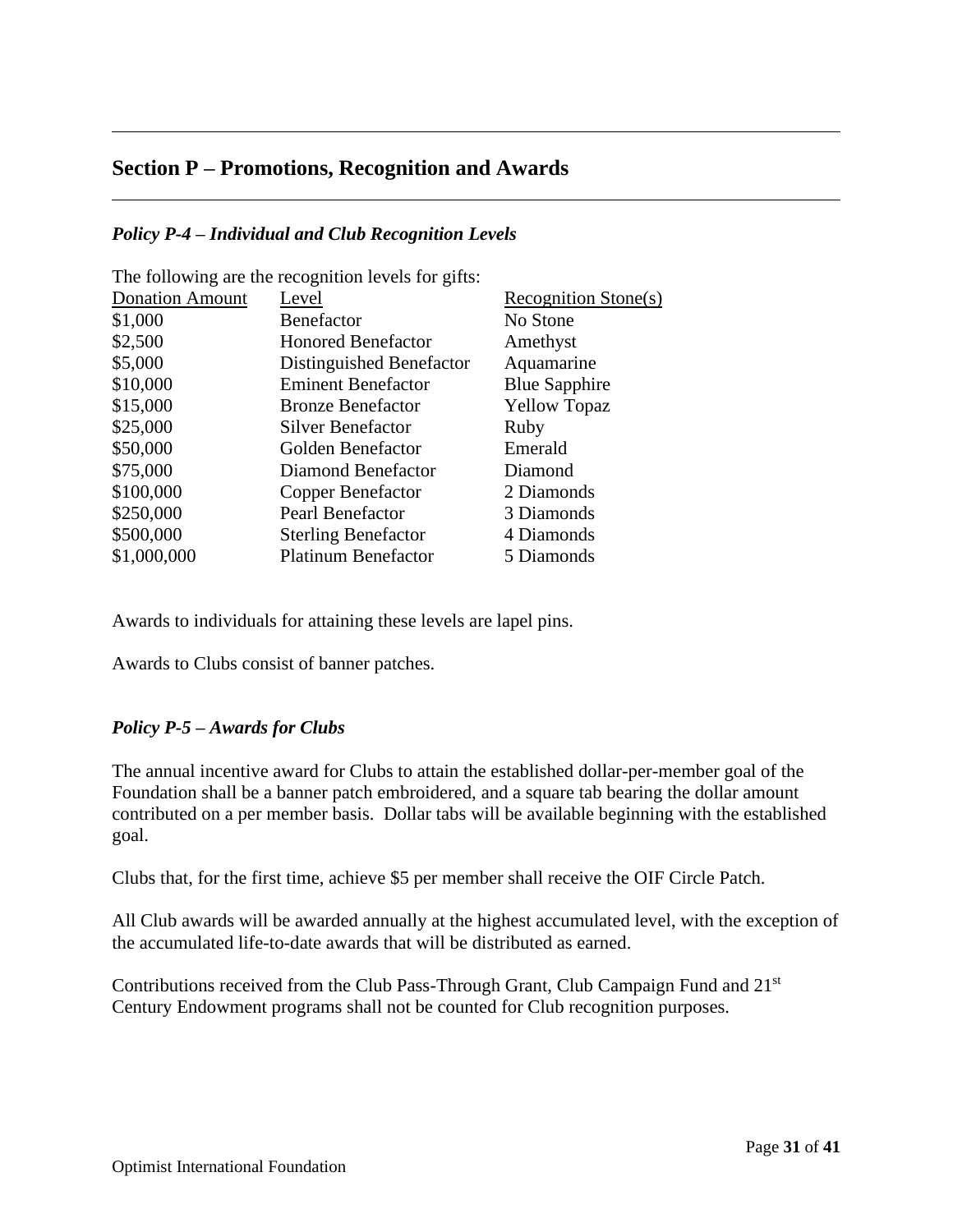# *Policy P-7 – Awards for Districts*

Districts who achieve \$25,000 at the end of the Optimist year and beginning with the 2004-2005 Optimist year, \$50,000, \$75,000 and/or \$100,000 receive an OIF banner emblem reflecting the \$25,000 achievement, and in addition, receive name bar patches reflecting the names of the District Foundation Representative and District Governor. Contributions received from the Club Pass-Through Grant and Club Campaign Fund programs shall not be counted for this award.

# *Policy P-9 – Christian D. Larson Partners*

The Christian D. Larson Partners Program was established for those who follow the Optimist Creed and help fund the Foundation's missions through their personal unrestricted gifts at the \$1000 level.

Approved Guidelines:

Memberships are numbered. Membership numbers are assigned on the date actual checks, cash or stock are received by the Foundation's bank or brokerage accounts and will not be based upon pledge date.

Memberships become available on gifts beginning July 5, 2006. Past gifts do not apply.

Membership numbers should be assigned irrespective of OIF or CCOF. In other words, Member 20 might give to CCOF and Member 21 might give to OIF.

Memberships are available to Individuals (not couples, or Clubs) only – but may be given by a Club in honor or in memory of someone.

Donors may or may not be Members of Optimist International.

Gifts must be for the unrestricted use of the respective Foundation.

Gifts are credited to the writer of the check and included in recognition totals.

Christian Larson Partners receive a plaque presented by the appropriate representative.

Christian D. Larson Partners, named by virtue of a Club gift, must be identified by a Club officer no later than the end of the fiscal year following the year the qualifying gift was received.

# *Policy P-10 – Recognition for Unrestricted Gifts*

Restricted gifts from individuals will count for total lifetime giving recognition. Recognition will not apply for annual recognition awards.

Charitable contributions for all Optimist International scholarships will be treated as unrestricted gifts for the purpose of recognizing individuals and donors.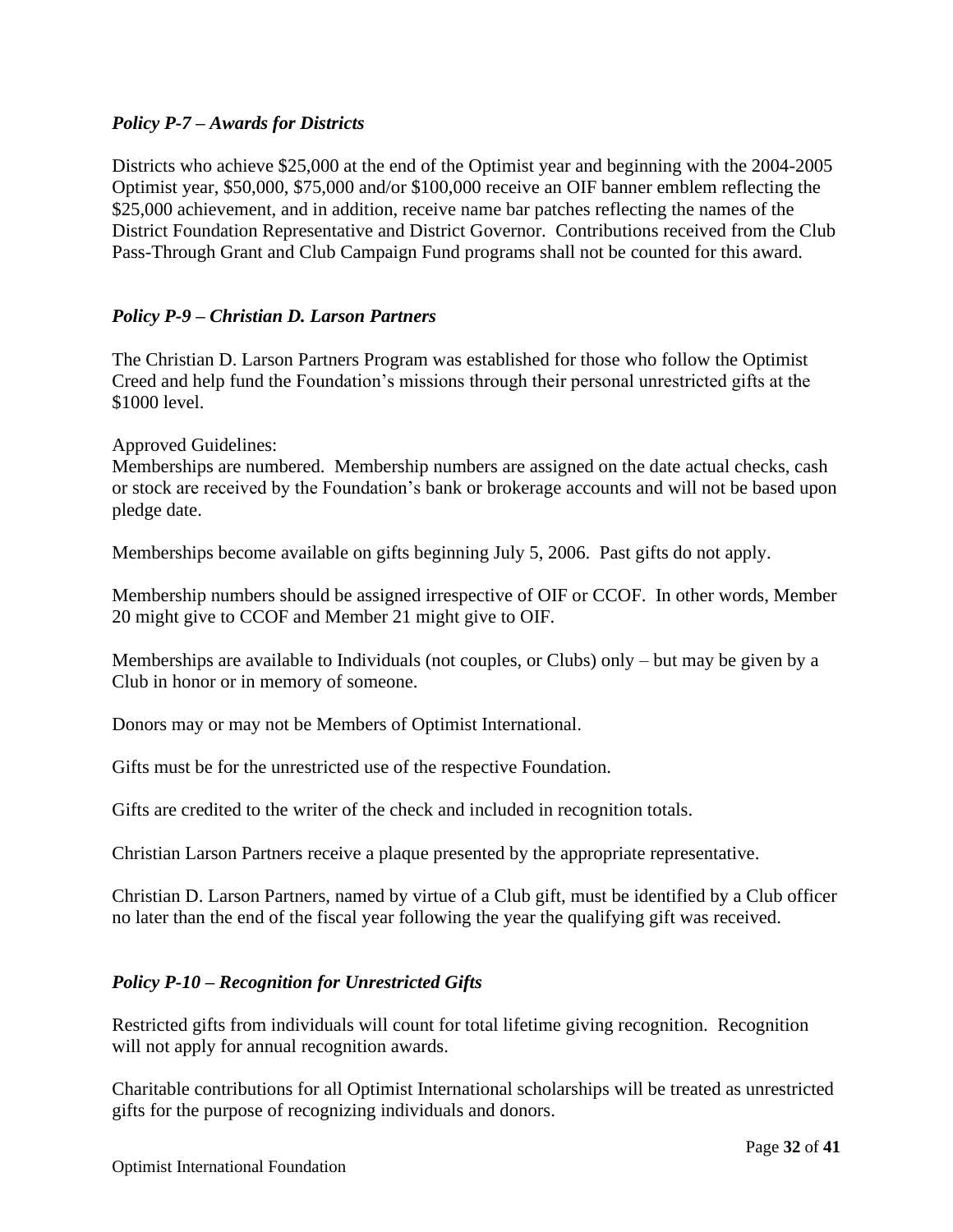# *Policy P-11 – Childhood Cancer Campaign*

The Optimist International Foundation will cease recognizing Childhood Cancer Campaign contributions as part of the annual recognition program at the beginning of the 2007-2008 fiscal year. Contributions count for lifetime giving.

{3/11; 7/07}

# *Policy P-12 – Club Recognition for Estate Gifts from Individual Club Members*

Estate gifts are from deceased individuals. From time to time, the Foundation may choose to provide recognition to the Club of the deceased individual.

- 1. Such recognition may include writing a letter, providing a banner patch, a plaque, or some other form of recognition to be decided on an individual basis if requested by the Club.
- 2. The value of the estate gift will not be calculated in the Club's annual dollar-per-Member recognition even if the deceased individual was an active Member of the Club at the time of his/her death.
- 3. If the deceased individual was a Member of more than one Club at the time of his/her death, the Club most recently designated to receive credit for the donor's gifts while living will receive the Club recognition, if any.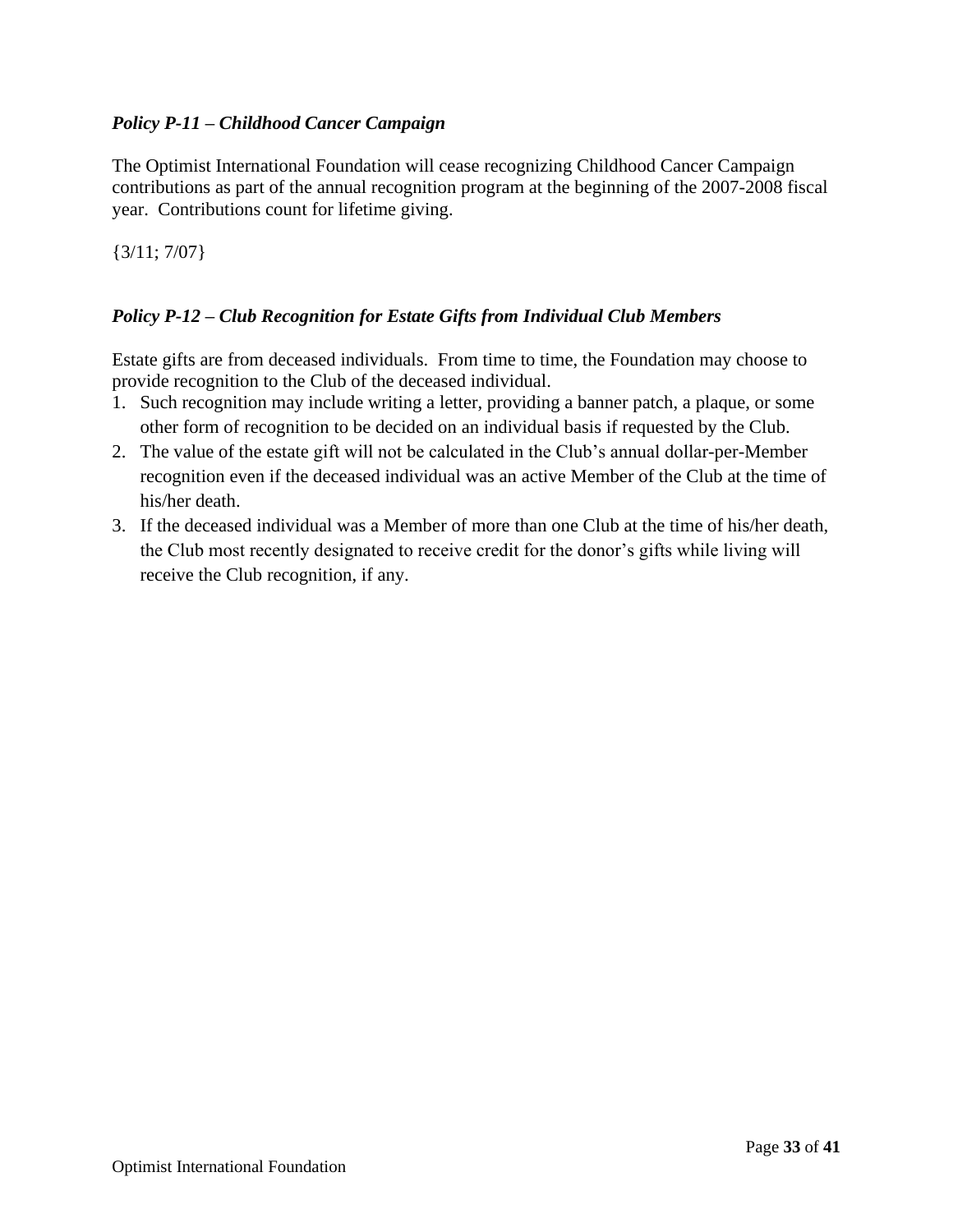# **Section PG – Planned Giving**

# *Policy PG-3 – Recognition of Planned Gifts*

If the Foundation is the sole beneficiary or a charitable remainderman, whether revocable or not, the Foundation will utilize life expectancy and recognize the gift at present value.

If the Foundation is a contingent beneficiary, include in Friends of Tomorrow listing, give the Donor a pin and any other items presented to Friends of Tomorrow members and invite them to Friends of Tomorrow functions. No dollar recognition will be tied to contingent beneficiary gifts.

# *Policy PG-4 – District Recognition of Planned Gifts*

Districts will receive recognition credit for unrestricted planned gifts from living individuals in the same dollar amount as the charitable income tax deduction.

In the case of IRA rollover gifts, the District may receive recognition credit for the rollover amount, although the individual is not entitled to a charitable income tax deduction.

In the case of unrestricted planned gifts from deceased individuals, their estates or other assets naming the Foundation as beneficiary, Districts may not receive recognition credit.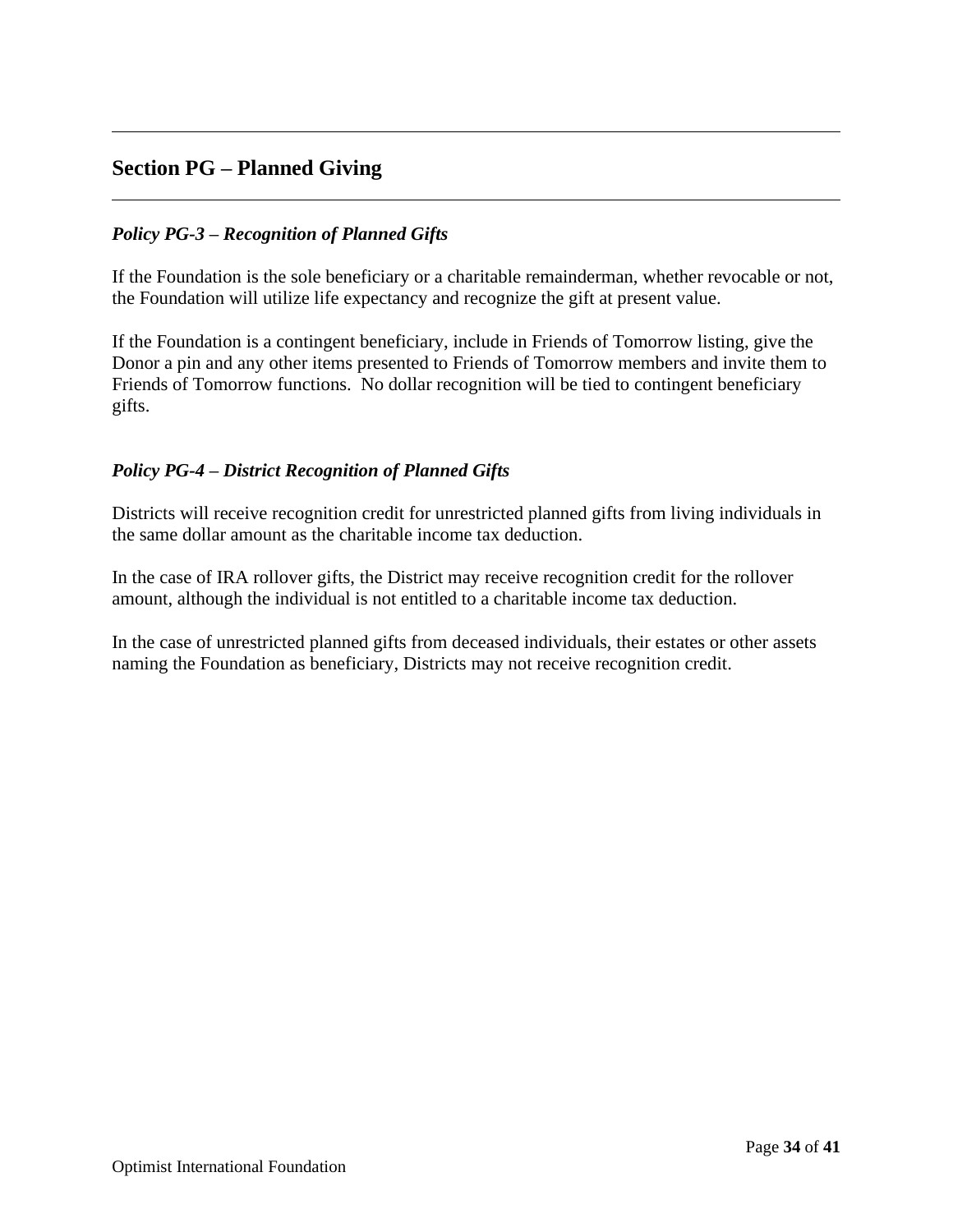# **Section S – Scholarships**

# *Policy S-5 – Scholarship Awards Administration*

The Foundation staff is directed to insure that the Optimist International policies regarding Oratorical, Essay and Communications Contest for the Deaf and Hard of Hearing scholarship program payments are strictly interpreted and enforced.

The Foundation shall provide plaques for all named scholarships and present them to the respective District for presentation to the winners. These must be in effect as of September 30, 2021.

Optimist International Foundation staff will handle only disbursement of funds in the area of scholarship administration (Oratorical, Essay, Communications Contest for the Deaf and Hard of Hearing).

# *Policy S-6 – Recognition of Scholarship Donors*

Gifts to any temporarily restricted scholarship fund will not be credited for Donor recognition. Scholarships will not be tracked by OIF; only money will be tracked by OIF.

# *Policy S-7 – Regarding Split District Scholarships*

The scholarship funding will come from the respective winner's Foundation, meaning that in split Districts there may be an OIF and a CCOF funder for the same scholarship.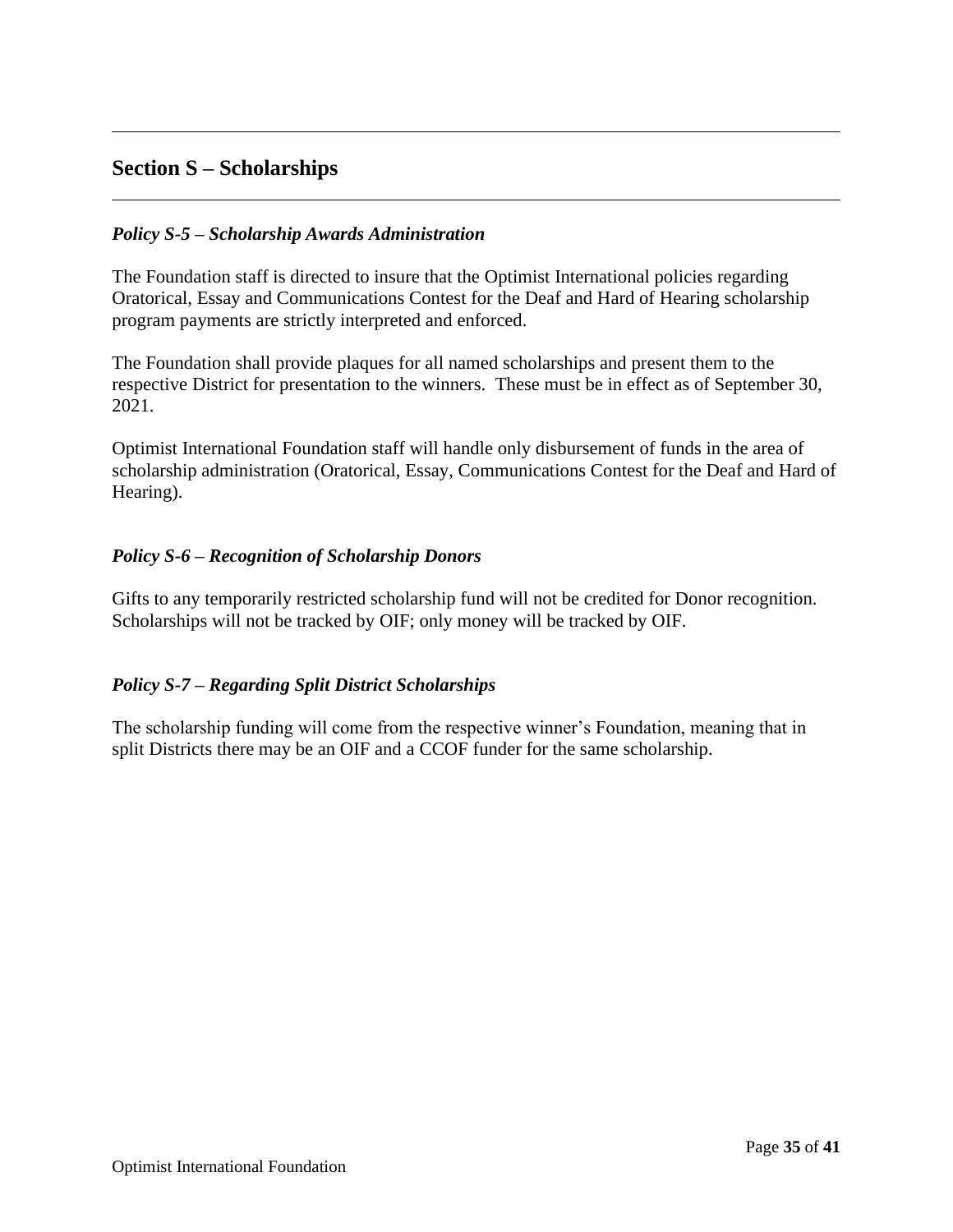# **Section SR – District Foundation Representatives**

# *Policy SR-1 – Role of District Foundation Representatives*

The role of the District Foundation Representative is:

- To serve as the Representative of the Foundation to the District
- To present the Foundation's story
- To solicit contributions
- To attend all District meetings, conferences and training seminars to make as many visitations as possible to Zone and Club meetings for the purpose of making presentations on behalf of the Foundation.
- After consultation with their Governor, District Foundation Representatives shall be encouraged to recruit assistants or form committees within their districts to assist in taking the Foundation message to all Clubs in the District.
- The District Foundation Representative must be a member of a Club within the District they are serving. Friends of Optimist Membership does not qualify.

Job Duties:

- 1. Be a positive, knowledge force speaking on behalf of the Foundation in your District.
- 2. Attend a training conference and take advantage of workshops at the International Convention.
- 3. Keep your Governor and his/her Team and your District Membership informed about programs and goals of the Foundation.
- 4. Plan and conduct presentations and training session at District and Club Meetings.
- 5. Coordinate the fundraising efforts in the District, which includes conducting special fundraising events.
- 6. ASK for donations to the Foundation.
- 7. Ask Members about dollar-matching programs at their companies.
- 8. Ask for business gifts from business owners or decision-makers.
- 9. Send contributions directly to the Optimist International Foundation.
- 10. Handle the Donor Recognition for Club and individual contributors in your District.
- 11. Remember the possibilities from bequests and wills.
- 12. Identify major gift prospects and strategize with OIF staff/Board about possible approach scenarios.
- 13. Make a personal gift (within means) early in the year to help set the pace.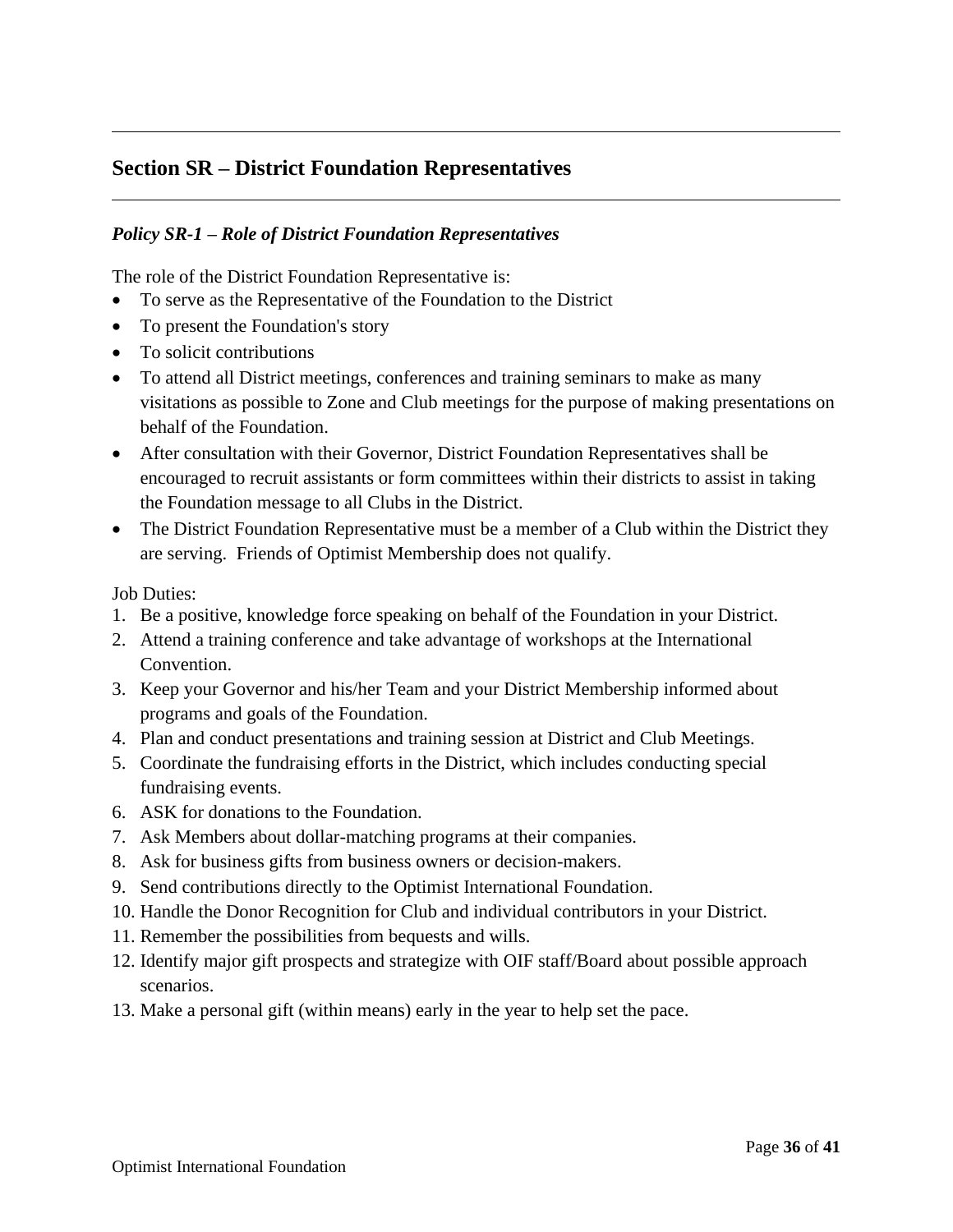# *Policy SR-3 – Recognition Program for District Foundation Representatives*

Distinguished District Foundation Representative:

Required to meet the \$10-per-Member goal, and have obtained a top ten ranking in Average Dollar per Member for the year or a top ten ranking in Total Contributions for the year or set a new District record for total contributions or acquired one new planned gift. A recognition plaque will be given for those District Foundation Representatives achieving the above criteria and presented to all District Foundation Representatives at the second quarter District Conference following their year of service. The Immediate Past Governor and/or a Foundation Board Member will present the recognition plaque.

For the purpose of determining District dollar-per-Member figures on the Foundation monthly reports, the dollar-per-Member figures shall be based on Membership numbers that parallel with the adjusted October 1, Optimist International membership numbers as published in the official scoreboard. Membership base numbers at October 1 will be adjusted after the December Optimist International Board Meeting, and then remain fixed for the remainder of the year.

#### Outstanding District Foundation Representative:

Required to meet the criteria for Distinguished District Foundation Representative **and** be the Leading Representative in one of the following categories:

- 1. Dollar-Per-Member
- 2. Overall Total Contributions
- 3. Greatest Percentage Of Increase Over the Prior Year

A recognition plaque will be given for each of the three categories, and presented to District Foundation Representatives at the second quarter District Conference following their year of service. The Immediate Past Governor and/or a Foundation Board Member will present the recognition plaque.

#### Certificate of Appreciation:

The Certificate of Appreciation is presented to all District Foundation Representatives at the second quarter District Conference following their year of service. The Immediate Past Governor and/or a Foundation Board Member will present the Certificate of Appreciation.

# *Policy SR-4 – Communications Expense Reimbursement*

The communications expense reimbursement to the District Foundation Representatives shall be \$1.50 per club or \$125, whichever is larger, based on the October 1 number of clubs and will be issued upon receipt of a request for reimbursement.

# *Policy SR-7 – District Foundation Representative Appointment*

Governors-Elect will be invited to nominate a candidate(s) for District Foundation Representative. OIF will provide feedback to the Governor Elect on those individuals before selection is finalized.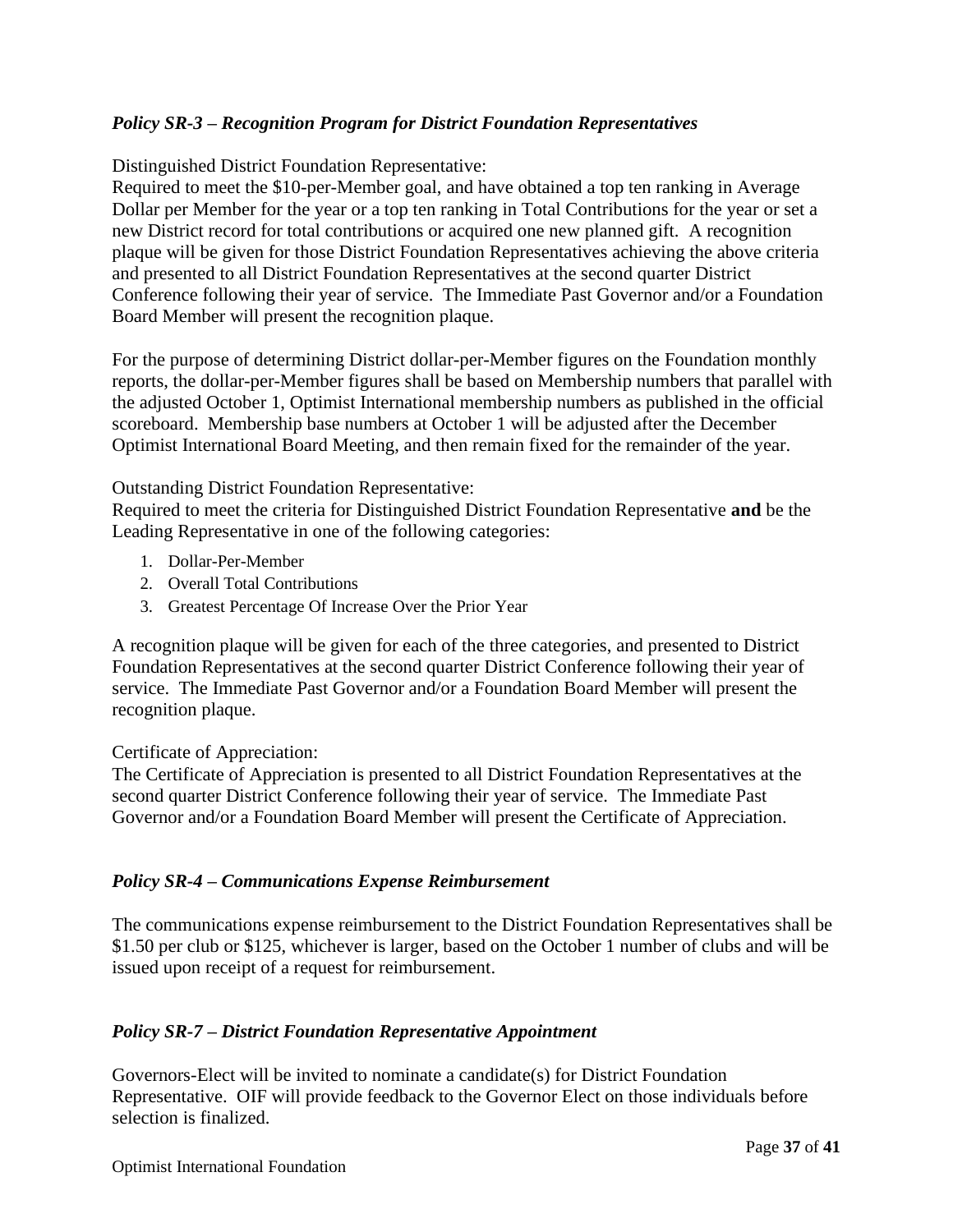# **Appendix 2 – Investment Guidelines**

The Board of Directors of Optimist International Foundation is aware of its fiduciary responsibilities as delineated in its bylaws and the laws of the government units in which the Foundation does business.

The Board of Directors may delegate certain aspects of these responsibilities to financial professionals and/or its management. However, the Board of Directors is aware that this delegation does not in any way relieve it of the final fiduciary responsibility. When such delegation is made, the Board of Directors assumes the responsibility of evaluating and reviewing the performance of the Investment Manager(s), during each regularly scheduled meeting. Such evaluation and review will include, but not necessarily be restricted to, insuring that the Investment Manager(s) are adhering to policy guidelines and monitoring investment objective progress.

Within the above parameters, the Board of Directors of Optimist International Foundation have established the following Investment Guidelines:

- 1. General Investment Goals of the Foundation
	- a. To meet realistic income requirements of the Optimist International Foundation which will allow it to fund its programs and meet obligations.
	- b. To preserve capital. Highest priority should be given to protecting assets against erosion during unfavorable investment conditions. Secondarily, the assets of the Foundation should participate in favorable investment trends in order to grow through capital appreciation.
	- c. The Executive Director of the Foundation in conjunction with the Board approved financial professional shall chose investments that follow the Board approved allocation models.

The current investment allocation is:

65% Equities

35% Bond, bond equivalents, or cash

The Board may change the asset allocations upon the advice of the investment manager and the Executive Director. The change to the allocation model may be +/- 5%.

d. Any investment manager retained by the OIF Board shall operate as a fiduciary and act in the best interests of the Foundation following the general Prudent Person Rule (Prudent Investor Rule) and make investments that a person of reasonable intelligence, discretion and prudence would be expected to make.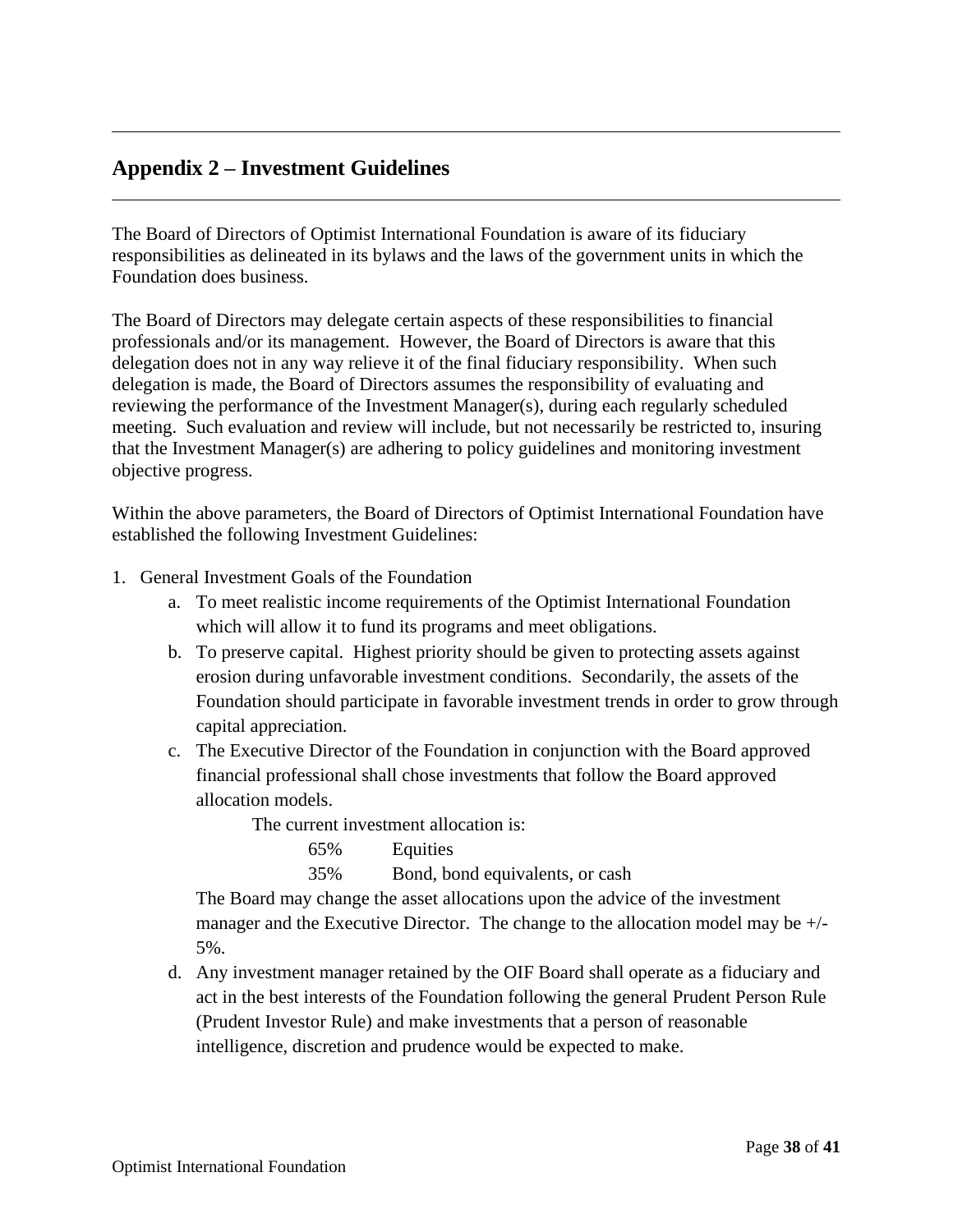# **Appendix 3 – Gift Acceptance Policy**

The Optimist International Foundation may accept as gifts any current or deferred gift it is qualified to receive under the federal tax codes and that qualifies for a federal charitable income tax deduction according to the laws then in effect in the United States of America.

The Foundation reserves the right to decline certain types of gifts. At present the Foundation declines to accept these gifts:

- 1. Gifts intended for a pooled income fund.
- 2. Gifts designated for a donor advised fund although staff will assist the Donor in placing the Donor advised fund with a community foundation or other entity, provided there is a commitment for the Foundation to receive proceeds from the DAV.
- 3. Gifts of term life insurance or other insurance products that do not accrue cash value.
- 4. Any gift that might compromise the Foundation's status as a charitable not-for-profit corporation.

Should accepting the gift require a significant one-time or ongoing outlay of money (other than for life income gifts in the form of charitable gift annuities or charitable trusts) from the Foundation, the Executive Director should consult with the Board of Directors and seek their guidance in evaluating the acceptance of the gift. Such considerations may include, but will not be limited to monthly maintenance fees, real estate taxes incurred for unrelated use, insurance, special conditions of acceptance such as preservation of the asset, marketability, etc.

Gifts of real estate require stringent review of the property and information provided by the donor. In general, the Foundation will not accept partial ownership in real estate, real estate that is financially encumbered, real estate that might incur pollution concerns with the Department of Natural Resources or other regulating agencies. The Foundation may require the donor to provide a Phase I Environmental Study and will definitely require the donor to provide an independent third-party appraisal by a qualified appraiser within 60 days of the gift date. The Foundation may not pay for the study or the appraisal. Such expenses are deductible by the donor.

In accepting gifts of assets that should be easily liquidated -- such as real estate, stock, bonds, or gifts-in-kind -- the Foundation will not hold assets at the direction of the donor or try to time the market. Securities will immediately be sold and other liquid assets will be placed for sale. The Foundation will provide donors with IRS Forms 8282 for assets sold within the required holding period.

The Foundation may agree to serve as the Trustee of a trust or the Executor of an estate provided the Foundation is the primary beneficiary of the trust or the estate.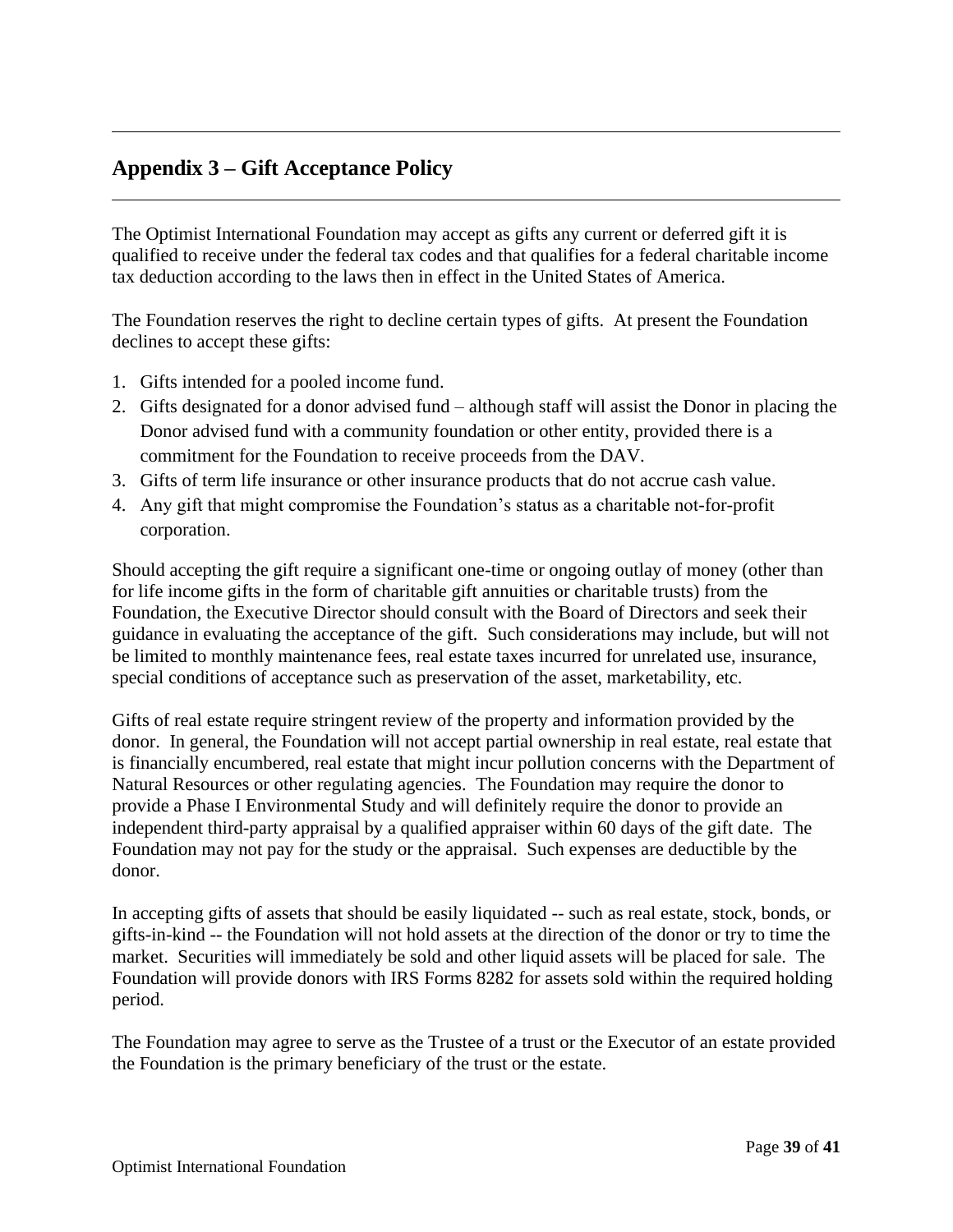The Foundation may provide sample documents, language, and prospectus information to donors for trusts and wills, but except in the case of an endowment agreement or a charitable gift annuities, may not prepare the final form of a gift document. Foundation staff will encourage donors to work with their own financial professionals and will be pleased to communicate with their financial professionals at the request of the donors.

The Executive Director, President, President-Elect, Secretary and/or Treasurer may accept gifts on behalf of the Foundation in accordance with Foundation gift acceptance policies. Should any of those individuals question whether the proposed gift will ultimately be acceptable to the Foundation, that individual may convene a short-term committee to study the gift. The Committee will consist of the Executive Director, the officer questioning the acceptability of the gift, and at least two other Board members. The decision of the Committee will be recommended to the full Board at its next meeting, but recognizing important timing factors, the decision of the Committee will allow the gift to proceed or cease to be considered.

At all times in accepting gifts the Foundation will operate within the boundaries of the law and will proceed with the best interests of the donor and of the Foundation in mind.